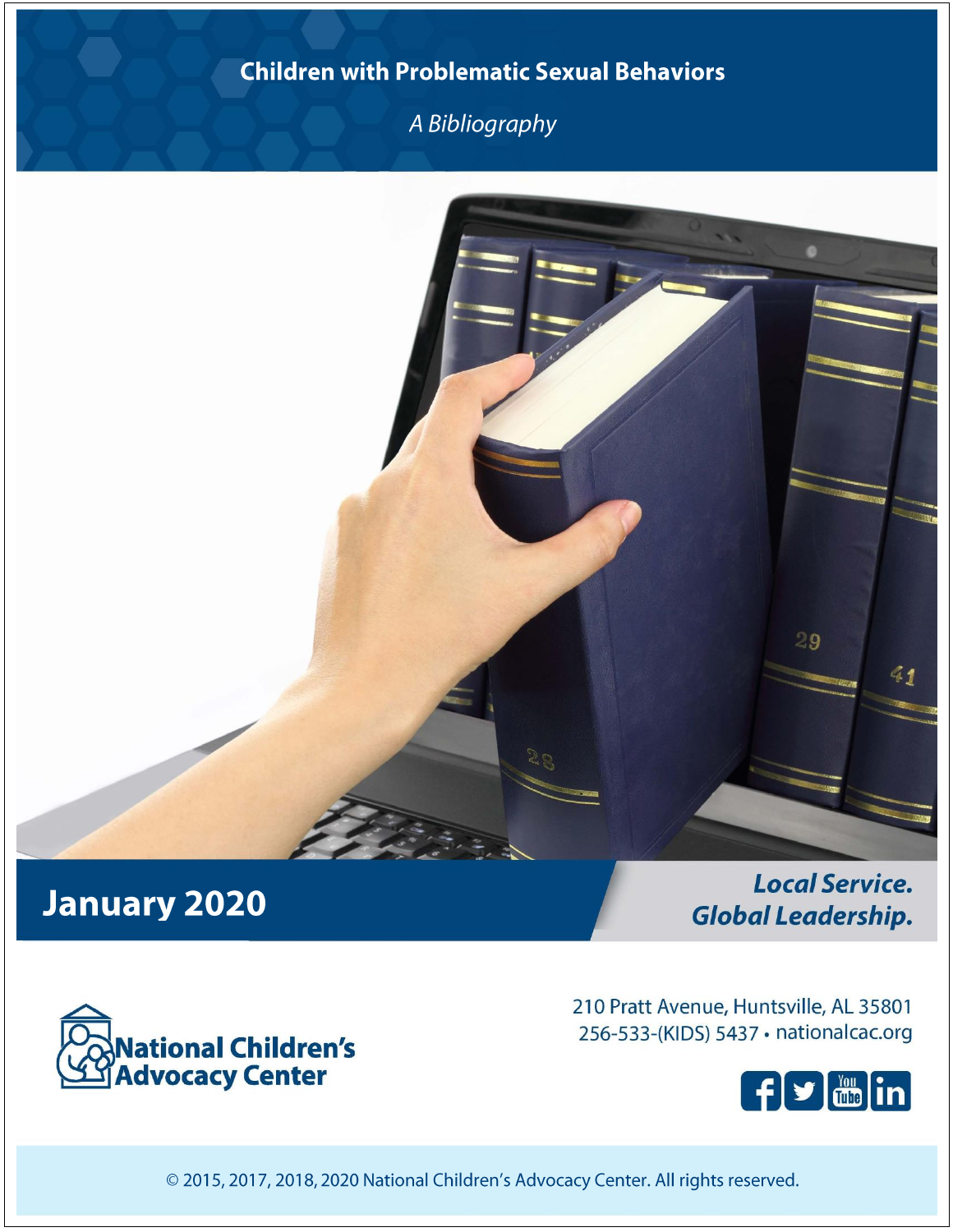© 2015, 2017, 2018, 2020 National Children's Advocacy Center. All rights reserved.

Preferred citation: National Children's Advocacy Center. (2020). Children with Problematic Sexual Behaviors: A Bibliography. Huntsville, AL: Author.

This project was supported by a grant awarded by the Office of Juvenile Justice and Delinquency Prevention, Office of Justice Programs, U.S. Department of Justice. Points of view or opinions in this document are those of the author and do not necessarily represent the official position or policies of the U.S. Department of Justice.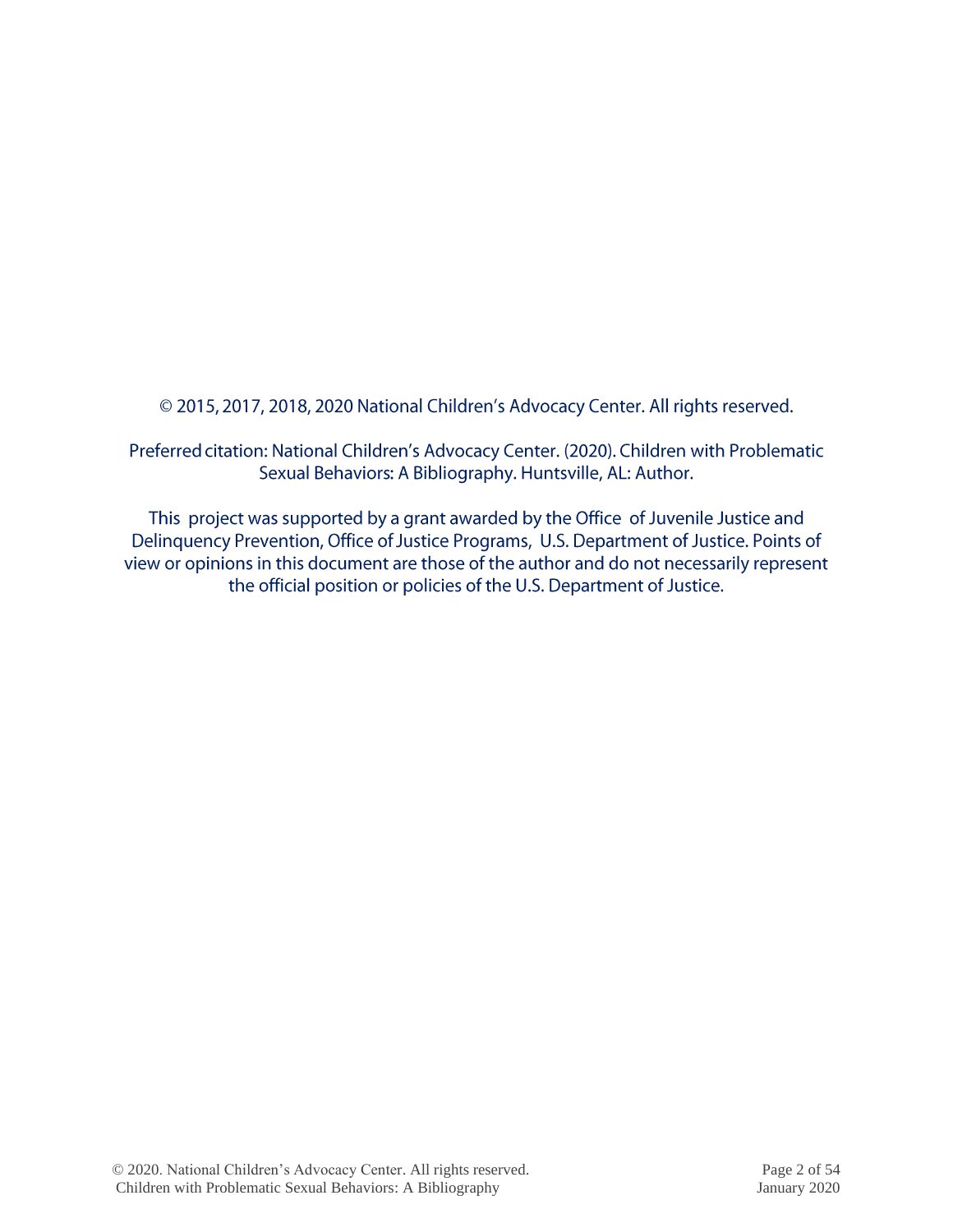#### **Scope**

This bibliography covers a substantial portion of the research literature pertaining to issues related to children with problematic sexual behaviors. Children with problematic sexual behaviors have also been referred to in the literature as children with *sexual behavior problems* and children with *sexually intrusive behaviors.*

[The National Center on the Sexual Behavior of Youth](http://www.ncsby.org/) at the Center on Child Abuse and Neglect (CCAN) in the Department of Pediatrics of the University of Oklahoma Health Sciences contributed to this project. For more information and resources visit the NCSBY [resource page.](http://www.ncsby.org/resources)

### **Organization**

Included in this bibliography are books, book chapters, journal articles, law review articles, and research reports. Publications are listed in date descending order from 2020-1995. Author abstracts are provided unless otherwise noted. Links to unrestricted publications are provided when possible. This bibliography is not comprehensive.

#### **Disclaimer**

This bibliography was prepared by the Digital Information Librarian of the National Children's Advocacy Center (NCAC) for the purpose of research and education, and for the convenience of our readers. The NCAC is not responsible for the availability or content of cited resources. The NCAC does not endorse, warrant or guarantee the information, products, or services described or offered by the authors or organizations whose publications are cited in this bibliography. The NCAC does not warrant or assume any legal liability or responsibility for the accuracy, completeness, or usefulness of any information, apparatus, product, or process disclosed in documents cited here. Points of view presented in cited resources are those of the authors, and do not necessarily coincide with those of the National Children's Advocacy Center.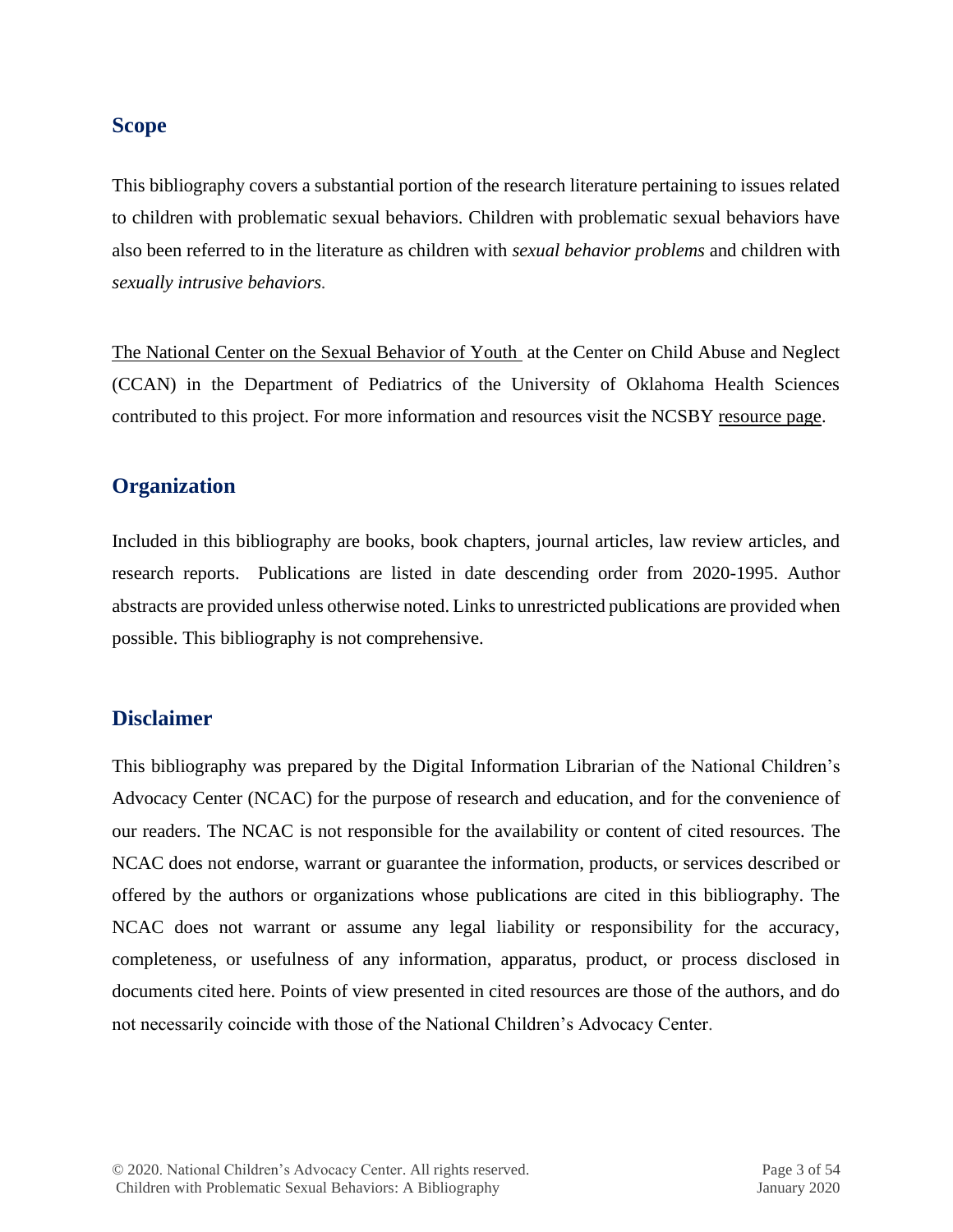## **Children with Problematic Sexual Behaviors**

#### **A Bibliography**

McInnes, E., & Ey, L. A. (2020). Responding to problematic sexual behaviours of primary school children: supporting care and education staff. *Sex Education, 20*(1), 75-89. <https://doi.org/10.1080/14681811.2019.1621827>

Early childhood and primary educators' and carers' education and support in identifying and responding appropriately to children displaying problematic sexual behaviours has fallen behind the demands currently arising in care and education sites in Australia. This is a key finding of research examining professional educators' and carers' experiences of problematic sexual behaviours in their workplaces, their understanding of problematic sexual behaviours, and their source of training in this area. This paper reports on the professional development, workplace and community support for educators and affected children, which educators and carers wanted to have implemented to more adequately respond to their professional needs and the needs of affected children and their families. The research was conducted using an online survey in 2016 and involved 107 respondents from government, independent and Catholic primary schools, preschools and care organisations.

Balfe, M., Hackett, S., Masson, H., & Phillips, J. (2019). Experiences of young people with harmful sexual behaviors in services: A qualitative study. *Journal of Child Sexual Abuse, 28*(6), 649-666. <https://doi.org/10.1080/10538712.2019.1573390>

Young people are responsible for a significant number of the sexual offenses that are committed every year. These young people are generally referred to specialist services for treatment. This article explores the health characteristics and service experiences of 117 young people with sexual behavior problems, and the issues that services face when working with them. The study is based on analysis of 117 case files, identified from nine specialist services in the UK. The case files were thematically analyzed. Case files provided information on the following topics: the reasons why the young people were referred to harmful sexual behavior services; the young people's personal characteristics; their medical and mental health problems; the young people's interests and aspirations; their attitudes toward services and interventions; continued problematic sexual incidents in services; progress in services; and post-service experiences. Overall, the findings of the study indicate that these young people have a number of strengths, but often have problems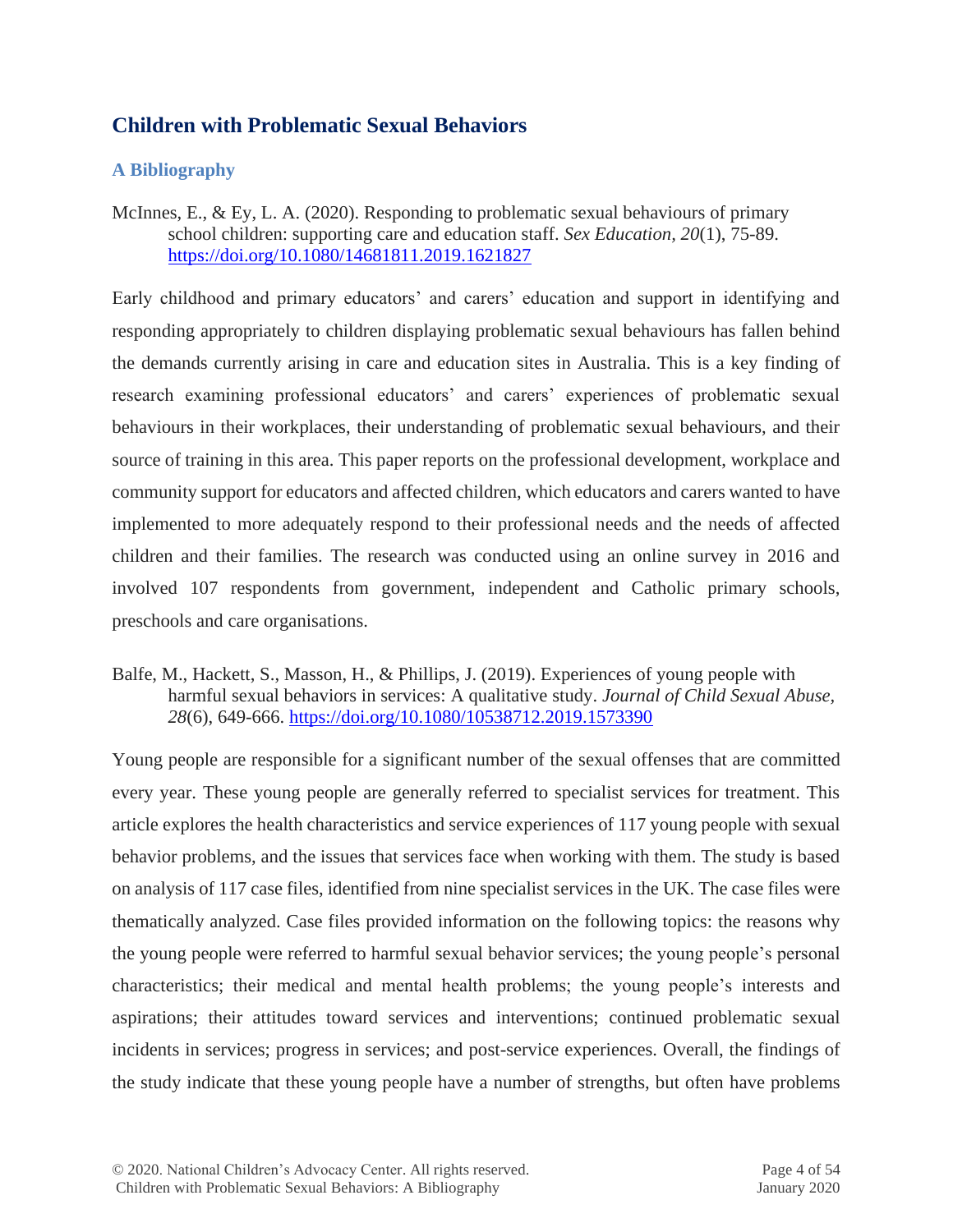across a range of personal and health domains. A number of them continue to remain sexually and generally violent in services, particularly in residential settings, which has risk management implications for staff.

#### DeLago, C., Schroeder, C. M., Cooper, B., Deblinger, E., Dudek, E., Yu, R., & Finkel, M. A. (2019). Children who engaged in interpersonal problematic sexual behaviors. *Child Abuse & Neglect.* <https://doi.org/10.1016/j.chiabu.2019.104260>

Over one-third of inappropriate sexual contact experienced by children is initiated by other children. Many studies examined child initiators (CIs) of interpersonal problematic sexual behaviors (IPSBs). This study uniquely links CI information with types of sexual contact as described by children they engaged in IPSBs. Describe CIs' characteristics and types of sexual acts they initiated. Medical charts of CIs and children they engaged in IPSBs. Examinations occurred between 2002 and 2013. Retrospective chart review. Most CIs were male (83%) and related to the child they engaged in IPSBs  $(75%)$ ; mean age was 10 years (range 4–17); 58% reported viewing sexually explicit media; 47% experienced sexual abuse. Most CIs (68%) engaged in multiple types of IPSBs. Children who experienced IPSBs initiated by males reported engagement in greater numbers of invasive acts  $(t(216)=2.03, p=.043)$ . Older CIs were more likely than younger CIs to report viewing sexually explicit media ( $\chi$ 2(1)=7.81, p=.007) and those who did were more likely to initiate more invasive acts (t  $(169)=2.52$ , p=.013) compared to CIs who did not. In this study, most CIs were young and experienced multiple adverse events; the most common types of IPSBs were invasive; and over half the CIs had been exposed to sexually explicit media, which was associated with initiating invasive sexual acts. These findings suggest aiming prevention efforts at young children to help them manage exposure to sexually explicit media and redress victimization experiences*.*

#### Dillard, R., Maguire-Jack, K., Showalter, K., Wolf, K. G., & Letson, M. M. (2019). Abuse disclosures of youth with problem sexualized behaviors and trauma symptomology. *Child Abuse & Neglect, 88*, 201-211. <https://doi.org/10.1016/j.chiabu.2018.11.019>

The majority of youth with problem sexualized behaviors (PSB) have substantiated experiences of abuse or exposures to violence (Silovsky & Niec, 2002). Little is known about specific abuse experiences that may differentiate youth with PSB from those without. Few studies have examined the types of abuse associated with post-traumatic stress symptomology. The current study explored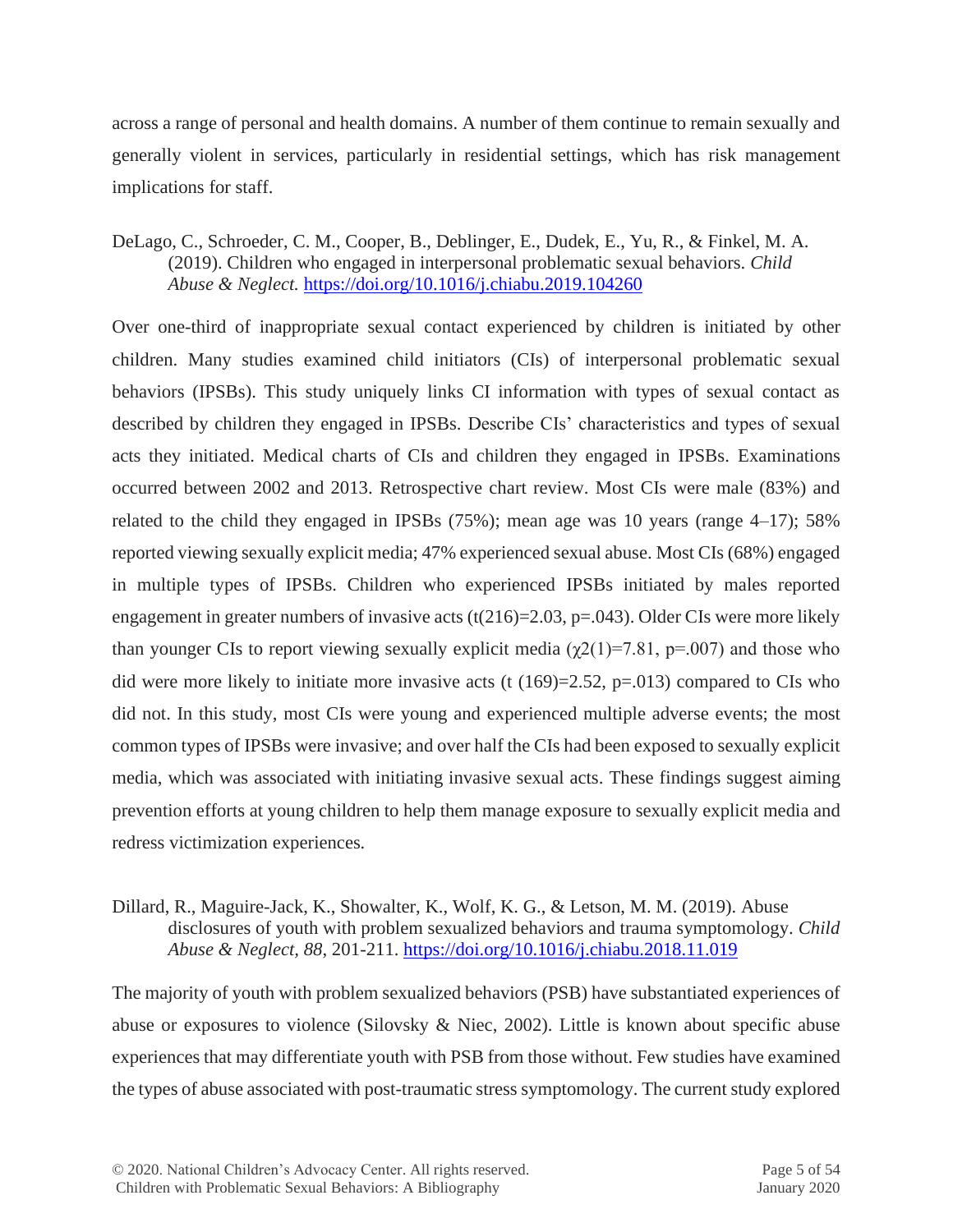two research questions: (1) Do children with PSB differ from children without PSB in terms of their abuse disclosures?; and (2) Are the types of abuse disclosed associated with the child's scores on a post-traumatic stress measure?. Data were analyzed for youth (N=950) ages 3–18 years who completed a clinical assessment at a child advocacy center in the Midwest during the 2015 calendar year. Youth completed assessments that included a forensic interview and either the Trauma Symptom Checklist for Young Children (TSCYC) for children ages 3–10 years, or the Trauma Symptom Checklist for Children (TSCC) for children ages 11–16 years. Bivariate logistic regression was used to answer the research questions. Findings indicated that youths who disclosed offender to victim fondling were less likely to disclose PSB ( $OR=0.460$ ,  $p=.026$ ), and children exposed to pornography were more likely to disclose PSB (OR=3.252, p= .001). Additionally, youth who disclosed physical abuse  $(OR=1.678, p=.001)$  or victim to offender sexual contact (OR=2.242, p= .003) had higher odds of clinically significant trauma scores. Implications for practitioners and future research directions are discussed.

Dopp, A. R., Mundey, P., Silovsky, J. F., Hunter, M., & Slemaker, A. (2019). Economic value of community-based services for problematic sexual behaviors in youth: A mixed-method cost-effectiveness analysis. *Child Abuse & Neglect.*  <https://doi.org/10.1016/j.chiabu.2019.104043>

Problematic sexual behavior in youth represents a significant public health problem in need of evidence-based treatments. Unfortunately, such treatments are not available in most communities. This study used a mixed quantitative-qualitative approach to investigate the economics of the implementation of Problematic Sexual Behavior – Cognitive-Behavioral Therapy (PSBCBT), an evidence-based treatment for problem sexual behaviors in youth. Youth (N=413) participated in PSB-CBT at six program sites in youth service agencies across the United States. We used costeffectiveness ratios (CERs) to compare the direct and indirect costs of PSBCBT to self- and caregiver-reported youth clinical outcomes (i.e., problem sexual behavior as well as secondary behavioral health problems). CERs represented the cost of achieving one standard unit of change on a measure (i.e.,  $d=1.0$ ). The design and interpretation of those quantitative analyses were informed by qualitative themes about program costs and benefits that were derived from interviews with 59 therapists, administrators, and stakeholders. CERs (i.e., \$ per SD) were \$1,772 per youth for problem sexual behavior and ranged from \$2,867 to \$4,899 per youth for secondary outcomes. These quantitative results, considered alongside the qualitative perspectives of interviewees,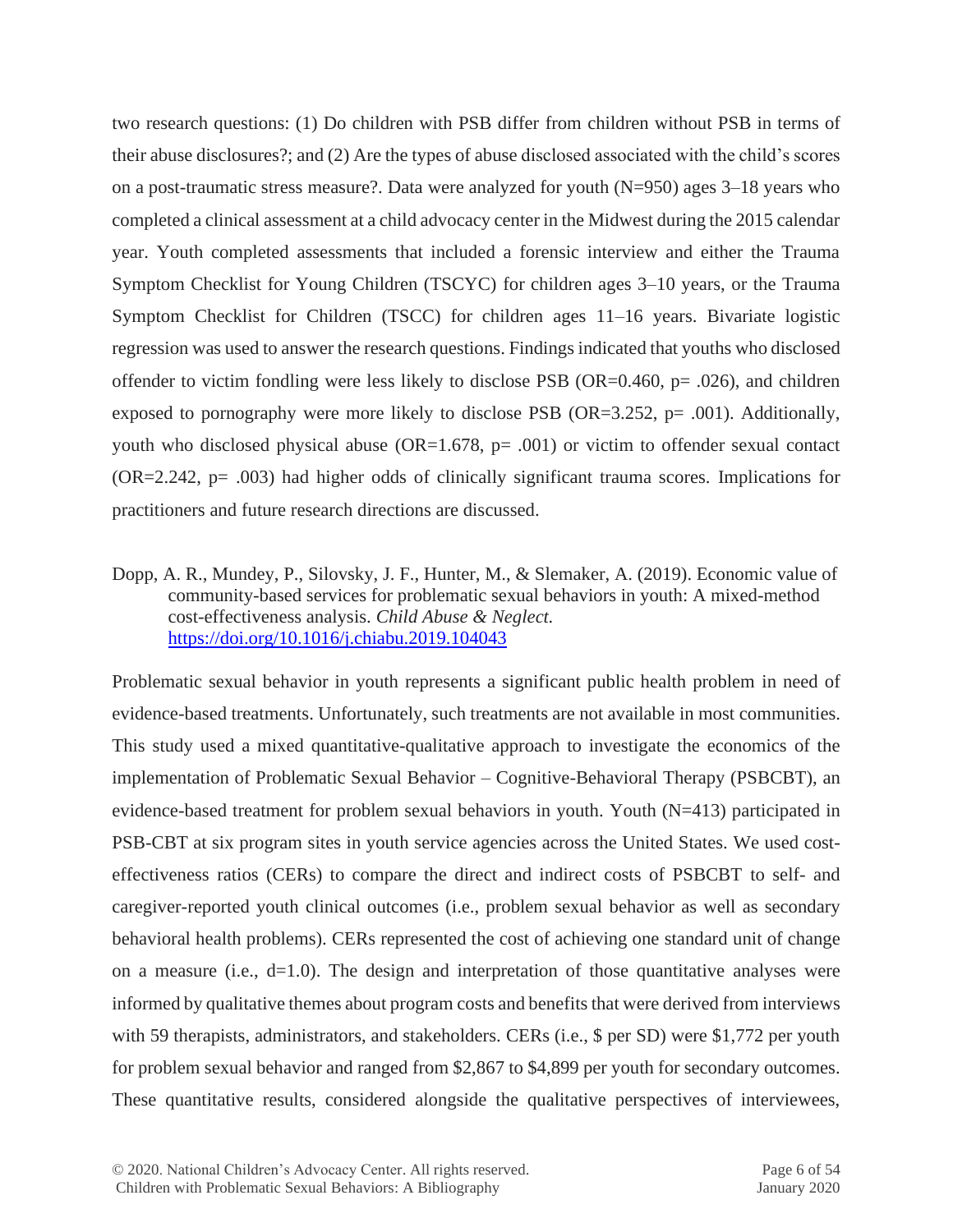suggested that the implementation of PSBCBT was cost-effective. The results were robust to uncertainty in key parameters under most, but not all, conditions. The results have important implications for decisions made by administrators, policymakers, and therapists regarding use of community-based approaches to address problematic sexual behavior of youth.

Kelley, A., Shawler, P., Shields, J. D., & Silovsky, J. F. (2019). A qualitative investigation of policy for youth with problematic sexual behavior. *Journal of Community Psychology, 47*(6), 1347-1363. <https://doi.org/10.1002/jcop.22187>

Community management of youth with problematic sexual behavior (PSB) is complex. Public policies and service practices have historically utilized adult‐focused approaches with limited research outcomes. This descriptive case study aimed to address this gap by documenting current PSB policies and policy reforms for community-based management systems. Semi-structured interviews with 219 professionals from eight urban and rural communities throughout the United States served as the primary data source for the study. The three‐stage Framework Method was used to guide the data analysis process. This study covered three areas: context of policy development, attitudes, and perceptions of policy for youth with PSB, and existing policy and policy reform initiatives. Findings support benefits of collaborative multidisciplinary teams that cross agency policies and procedures on management of cases involving youth with PSB. Implications for practitioners, policymakers, and community members are discussed.

Lloyd, J. (2019). Response and interventions into harmful sexual behaviour in schools. *Child Abuse & Neglect, 94*.<https://doi.org/10.1016/j.chiabu.2019.104037>

Internationally young people report experiencing sexual abuse and violence within schools. Developments within the field of adolescent sexual harm are increasingly recognising the need for ecological approaches to harm. Yet, to date, interventions with young people displaying harmful sexual behaviours have prioritised individual behaviours and characteristics over place-based interventions. This article presents empirical evidence from a mixed-methods study aimed at understanding the enablers and barriers to preventing and responding to harmful sexual behaviour in schools. Research was carried out in seven schools and four multi-agency partnerships in England, UK. Using evidence from focus groups, observations, case reviews and policy analysis the article outlines nine components that enable, or are barriers to, effective responses and interventions into harmful sexual behaviour in schools. The paper concludes that responses and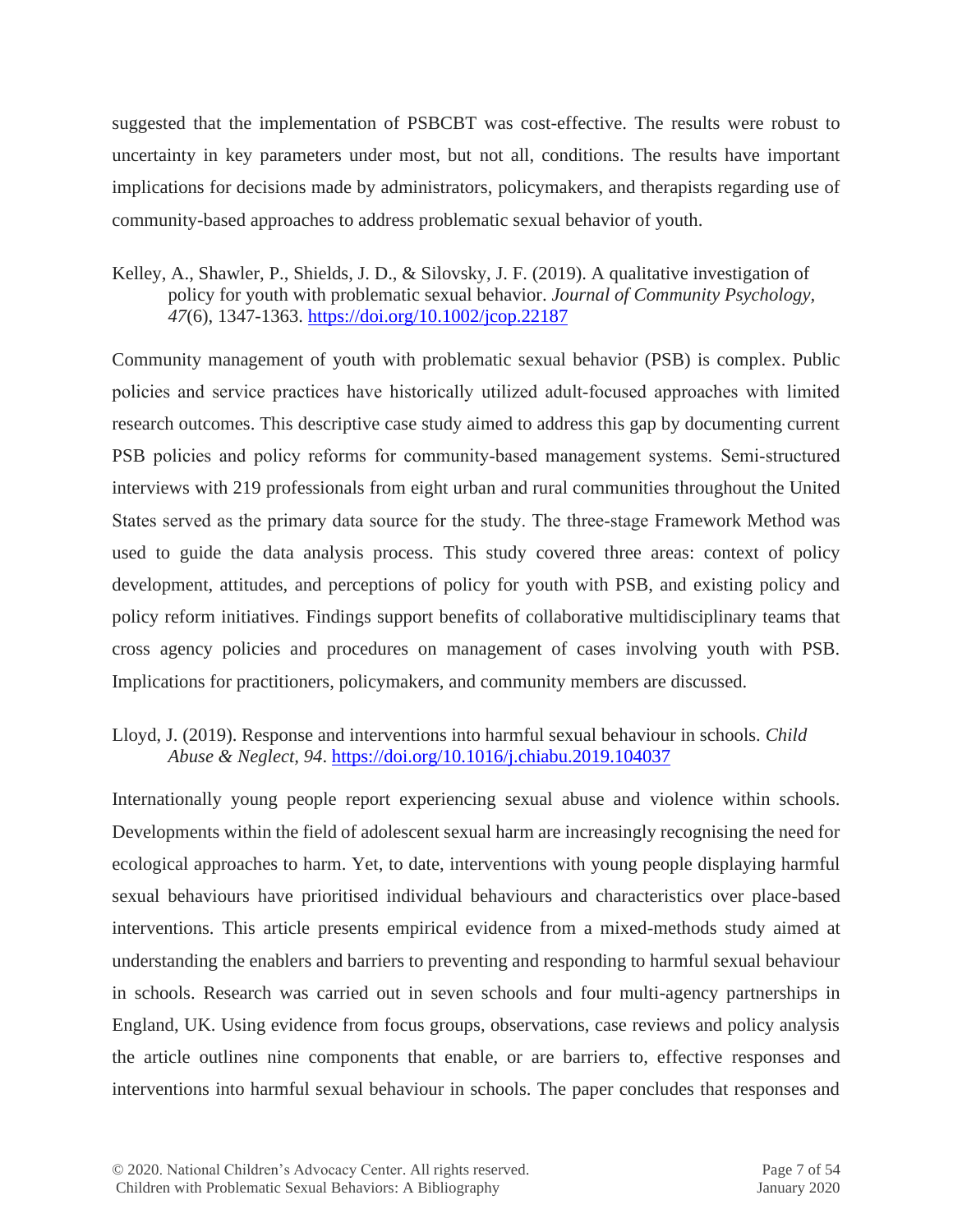interventions into harmful sexual behaviour must move beyond responding to individual behaviours to intervening within factors within schools themselves.

Lussier, P., Chouinard-Thivierge, S., McCuish, E., Nadeau, D., & Lacerte, D. (2019). Early life adversities and polyvictimization in young persons with sexual behavior problems: A longitudinal study of child protective service referrals. *Child Abuse & Neglect, 88*, 37-50. <https://doi.org/10.1016/j.chiabu.2018.10.017>

There is scarce research on children and youth with sexual behavior problems (SBP) and their developmental antecedents and the research that does exist is mostly retrospective and correlational. While prior research focused on the central role of sexual victimization, recent research suggests that young persons with SBP are exposed to a series of adversities not limited to child sexual victimization and require multifaceted assessment and intervention using a developmental life course perspective. The current study includes an examination of the complete longitudinal sequence of child protective service (CPS) investigations involving young persons with SBP. The study is based on a sample of 957 youth referred to the CPS in Quebec, Canada. The data include their longitudinal sequence of referrals from birth to age 18. Semi-parametric analyses identified four trajectories of referrals with significant differences in terms of onset, frequency, types of life adversity, and polyvictimization. The trajectories suggest that a range of developmental profiles characterize young persons with SBP, with SBP often occurring after CPS contacts for compromising issues other than sexual victimization, especially parental neglect and serious behavior problems. Of importance, polyvictimization was relatively common for this group throughout childhood and adolescence, which highlights the multiintervention needs of this population.

Mesman, G. R., Harper, S. L., Edge, N. A., Brandt, T. W., & Pemberton, J. L. (2019). Problematic sexual behavior in children. *Journal of Pediatric Health Care, 33*(3), 323- 331. <https://doi.org/10.1016/j.pedhc.2018.11.002>

It is important for health care professionals to have a strong knowledge base of childhood sexual development, to know how to differentiate between problematic and normative sexual behaviors, and counsel parents accordingly given their assessment of the behaviors. A review of the literature suggests that sexual behaviors are a common occurrence in childhood, though some behaviors are rare regardless of age. Frequency of the behavior, developmental considerations, and the level of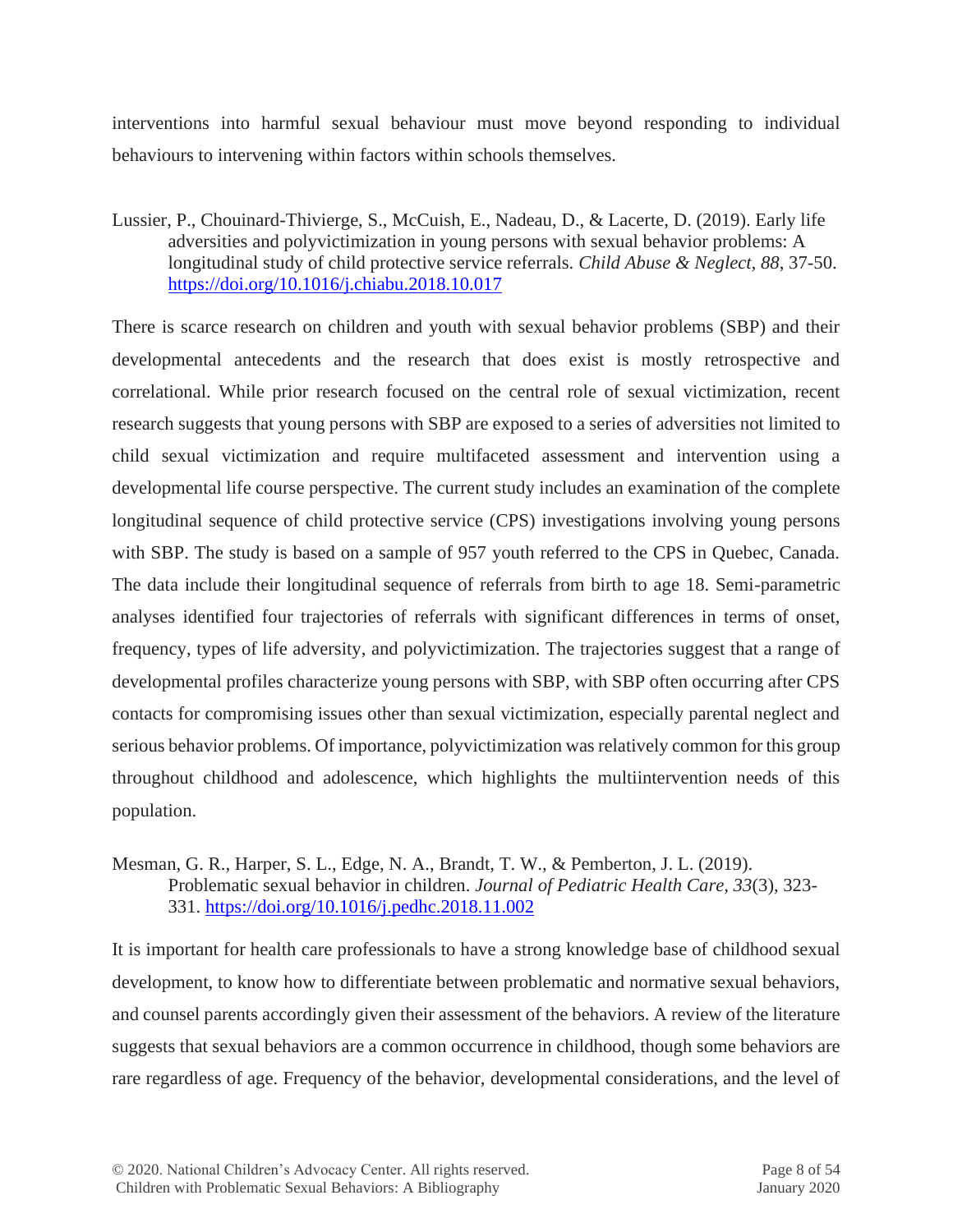harm may help health care professionals assess whether the sexual behavior is typical or problematic. Research suggests that the development of problematic sexual behavior is related to a variety of child, family, developmental, and social factors. Recommendations for clinical care for this population are offered, and a case study highlights a health care professional's appropriate assessment and decision making.

#### Miccio-Fonseca, L. C. (2019). Contemporary risk assessment tools: Should we use them for sexually abusive children ages 4 to 12 Years?. *Journal of Child & Adolescent Trauma*, 1- 11. [https://doi.org/10.1007/s8-016-0633-8.](https://doi.org/10.1007/s8-016-0633-8)

Empirical findings are reported on an age group of sexually abusive youth (4–12 years) not commonly studied. Findings are from major studies employing the ecologically framed MEGA♪ risk assessment tool: MEGA♪Combined Samples Studies (N = 3901 [1979–2017] (Miccio-Fonseca Journal of Child Sexual Abuse: Special Issue on Risk Assessment of Sexually Abusive Youth, 2018a, Journal of Child and Adolescent Trauma, 2018b) and MEGA♪Combined Cross Validation Studies ( $N = 2717$ ). Samples consisted of male, female, and transgender-female, ages 4–19 with coarse sexual improprieties and/or sexually abusive youth, including youth with low intellectual functioning. Findings provided normative data, with cut-off scores according to age and gender, establishing four (calibrated) risk levels: Low, Moderate, High, and Very-High. The fourth risk level, Very-High Risk, sets MEGA♪ apart from other risk assessment tools by the ability to assess those few most seriously concerning and/or dangerous youth, whereas other risk tools (with three risk levels) do not make this differentiation.

Mundey, P., Slemaker, A., Dopp, A. R., Beasley, L. O., & Silovsky, J. F. (2019). Qualitative analysis of administrator, provider, and stakeholder views on the costs and benefits of a treatment for problematic sexual behavior of youth. *Administration and Policy in Mental Health and Mental Health Services Research,* 1-12. <https://doi.org/10.1007/s10488-019-00978-3>

Evidence-based treatment for youth with problematic sexual behavior (PSB) has the potential for a broad range of costs and benefits, raising the importance of querying its public health impact. This qualitative study examined the impact of treatment for youth with PSB through content analysis of interviews  $(N=57)$  with service agency administrators, treatment providers, and professional stakeholders in communities where recent implementation of interventions for youth with PSB had occurred. Interviewees emphasized multi-level impacts of the program on families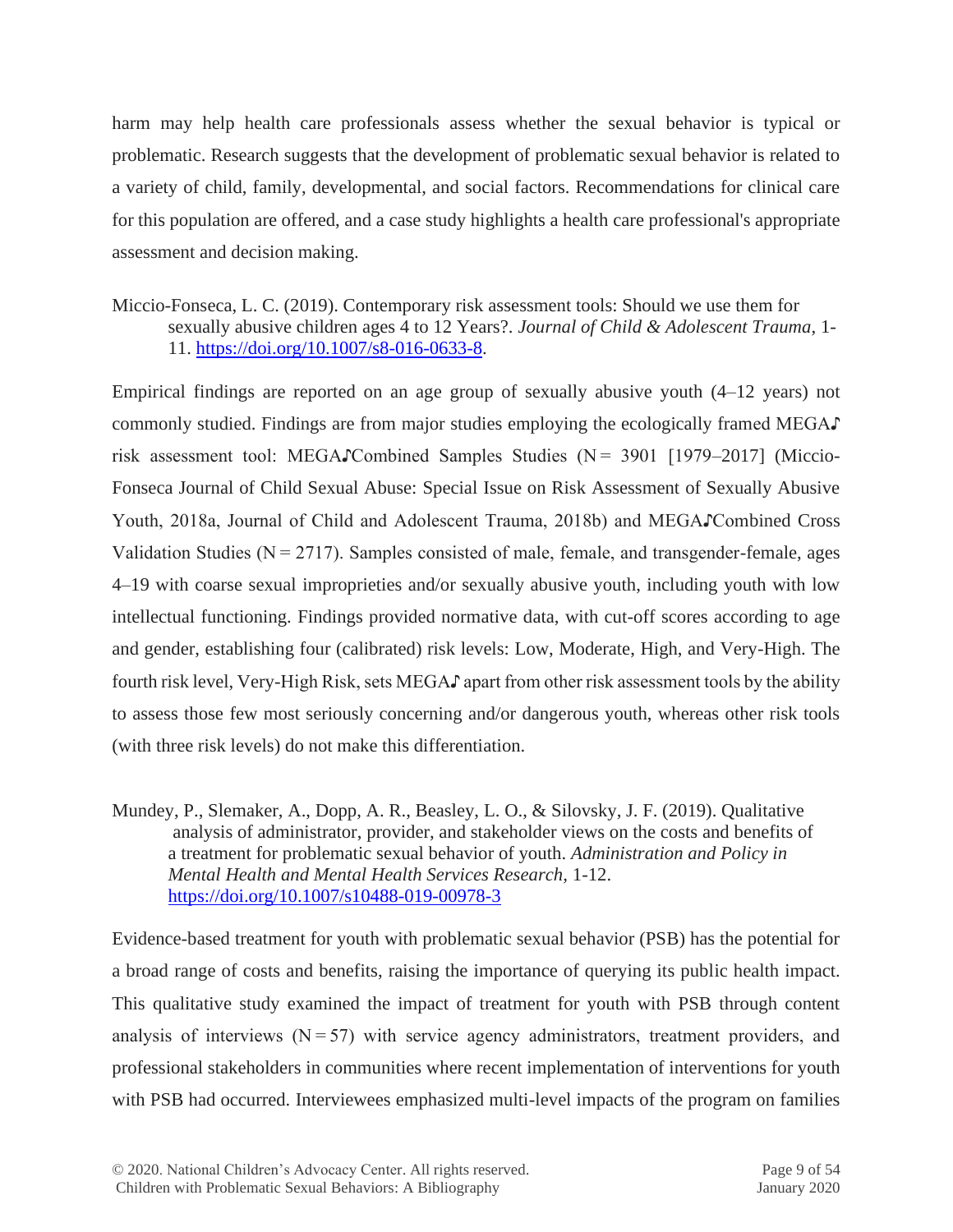(e.g., knowledge, well-being), communities (e.g., public safety, education), and public agencies (e.g., caseloads, stress). Implications for comprehensively evaluating the impact of PSB interventions are discussed.

Shawler, P., Silvis, V. G., Taylor, E. K., Shields, J., Beasley, L., & Silovsky, J. F. (2019). Early identification of youth with problematic sexual behavior: A qualitative study. *Child Abuse & Neglect.* <https://doi.org/10.1016/j.chiabu.2019.104317>

Early intervention efforts designed for youth with problematic sexual behavior (PSB) have strong promise. Prompt identification of youth with PSB is critical to ensuring early intervention and effective response. The current study explored the complexities of how PSB of youth is identified in the community. A qualitative semi-structured interview approach was utilized to explore the perceptions and experiences of community members involved in cases of youth with PSB. Participants included 100 community members from eight geographically diverse locations in the United States. Themes involving identification of PSB were classified by qualitative analyses, beginning with thematic analysis followed by focused coding. Results indicated multiple pathways for the identification of youth with PSB involving a variety of professionals and agencies. Victim disclosure and witnessing the PSB were the most common identification pathways, with caregivers and school personnel the most common initial identifiers. Once identified, cases were reported to child welfare, law enforcement, and/or behavioral health agencies. Complications due to unclear response pathways and fears held by caregivers were notable. Developmentally appropriate, evidence-informed policies and procedures for the identification of and response to PSB in youth within and across professions would facilitate a public health response to for prevention and early responses to PSB of youth.

Silovsky, J. F., Hunter, M. D., & Taylor, E. K. (2019). Impact of early intervention for youth with problematic sexual behaviors and their caregivers. *Journal of Sexual Aggression, 25*(1), 4-15. <https://doi.org/10.1080/13552600.2018.1507487>

Targeting broad implementation of early intervention services has a high potential for impact given the prevalence of child sexual abuse committed by youth and the low recidivism rate following effective interventions. This multisite quasi-experimental study examined the outcomes for 320 youth ages 10–14 years and their caregivers who participated in community based problematic sexual behavior – cognitive behavior therapy (PSBCBT). Significant reductions in PSB with a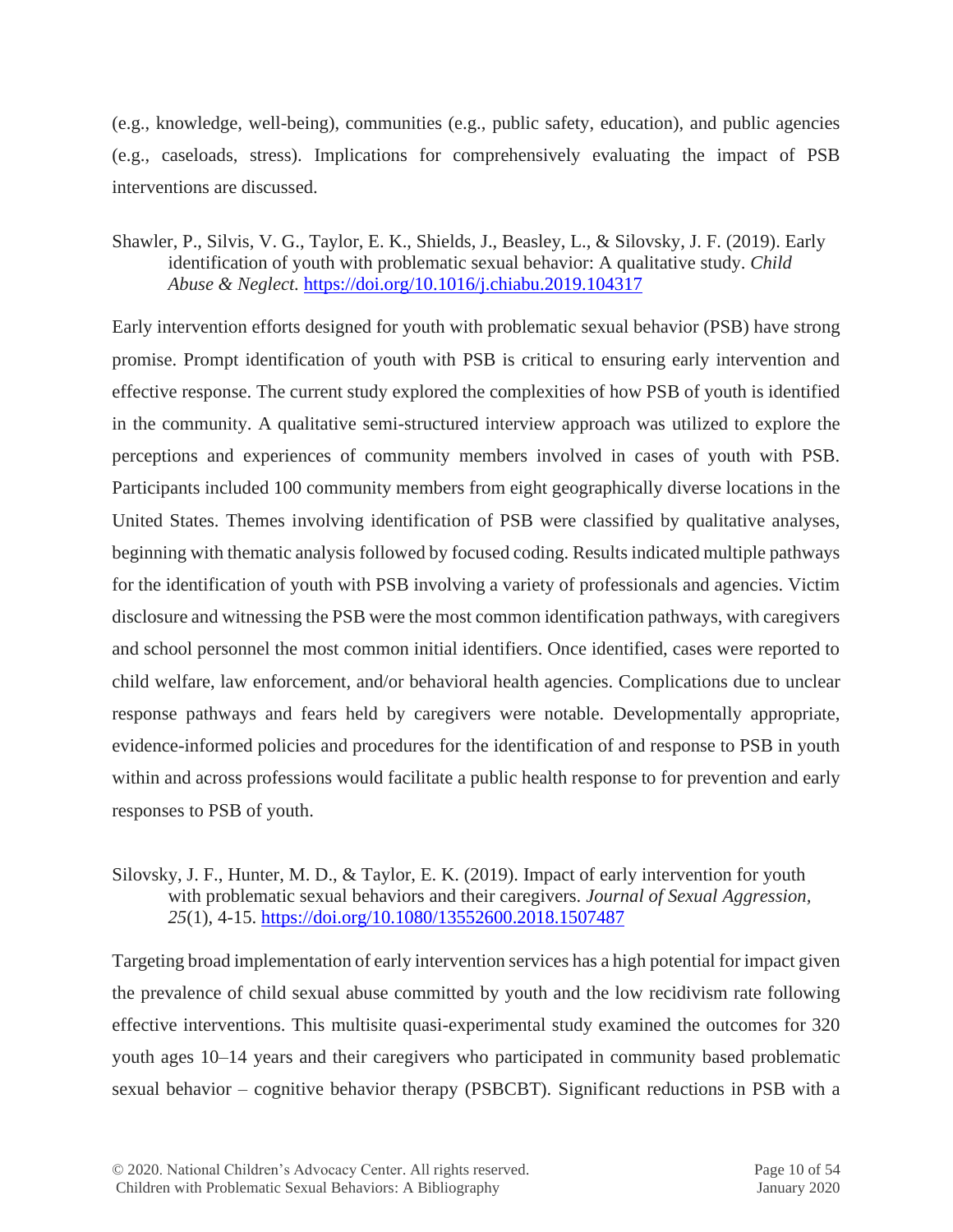large effect size (e.g.  $t(126) = 11.69$ ,  $p < .001$ ,  $d = 2.08$ ) were found. No site differences were found, despite racial and regional diversity. Nonsexual behaviour problems, emotional problems, and trauma symptoms also significantly improved. Positive outcomes extended to caregivers. Recommended next steps include rigorous strategies for examining the impact of widespread implementation of evidence-based early intervention programmes on the prevention of sexual abuse, complemented with thoughtful efforts to develop and implement policies and procedures that improve the safety and well-being of all children in the community.

Smith, T. J., Lindsey, R. A., Bohora, S., & Silovsky, J. F. (2019). Predictors of intrusive sexual behaviors in preschool-aged children. *The Journal of Sex Research, 56*(2), 229-238. <https://doi.org/10.1080/00224499.2018.1447639>

Intrusive sexual behaviors (ISBs) are a specific type of problematic sexual behavior characterized by the invasive nature of the acts (e.g., touching others' private parts, attempting intercourse; Friedrich, 1997). The limited amount of research on ISBs has focused on sexual abuse history as the primary predictor. However, Friedrich, Davies, Feher, and Wright (2003) found that ISBs in children up to age 12 were related to four broad conceptual factors: (a) exposure to sexual content, (b) exposure to violent behavior, (c) family adversity, and (d) child vulnerabilities. The current study sought to replicate Friedrich's study using a clinical sample of 217 preschool-aged children (ages two to six). Results supported variables from within the child vulnerabilities construct (externalizing behaviors,  $\beta$ EXT = 0.032, p = 0.001), post-traumatic stress disorder (PTSD) criteria met (βPTSD = 0.177, p = 0.02), and an inverse relationship with age (βAGE =  $-0.206$ , p = 0.024). These results highlight the importance of considering childhood behavioral patterns and reactivity to traumatic events as correlates of ISBs in young children.

#### Wamser-Nanney, R., & Campbell, C. L. (2019). Childhood sexual abuse characteristics, abuse stress, and PTSS: Ties to sexual behavior problems. *Child Abuse & Neglect.*  <https://doi.org/10.1016/j.chiabu.2019.104290>

Sexual behavior problems (SBPs) are present in a subset of sexually abused children and are associated with more severe childhood sexual abuse (CSA) experiences; however, few studies have investigated abuse characteristics and SBPs. Children's reports of abuse stressors have not been previously examined and may provide novel information. Posttraumatic stress symptoms (PTSS) have also been linked with SBPs but have not been consistently accounted for in prior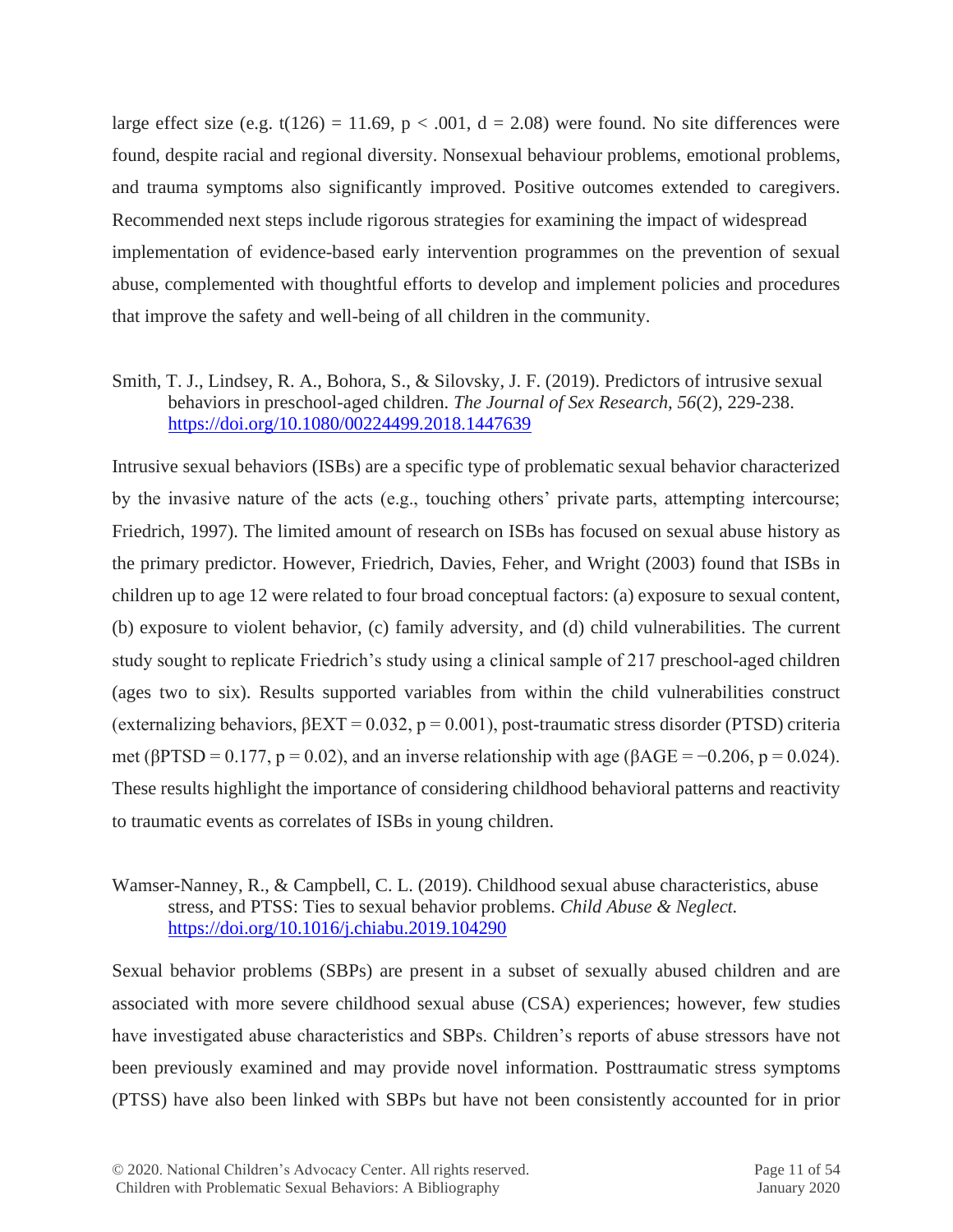studies, which may obscure the true relationships between abuse characteristics and stressors with SBPs. Moreover, the term SBP consists of a range of behaviors, including interpersonally- focused SBPs (ISBPs), and the relationships between abuse characteristics and stressors may differ in the context of ISBPs. The present study determined whether caregiver-reported abuse characteristics, child reported abuse stressors, and PTSS, were associated with both SBPs and ISBPs. Twohundred and fifty-four sexually abused children (ages  $2-12$ ; M=7.69, SD=2.67; 58.7 % female; 52.8 % white) participated in the study. Child- and caregiver-reported level of PTSS were related to SBPs, and trends were noted for greater caregiver-reported abuse severity and child-reported abuse-related stressors. When ISBPs were examined, boys, younger children, greater CSA severity, and higher levels of PTSS were associated with higher levels of ISBPs. Level of PTSS may be important in identifying children at risk for SBPs and ISBPs, and CSA severity may be more relevant in the development or maintenance of ISBPs specifically.

#### Wamser-Nanney, R., & Campbell, C. L. (2019). Children's sexual behavior problems: An ecological model using the LONGSCAN data. *Child Abuse & Neglect, 96*. <https://doi.org/10.1016/j.chiabu.2019.104085>

Although prior research has indicated that sexual behavior problems (SBPs) are present among maltreated and non-maltreated children, risk factors for SBPs remain understudied. Further, few studies have examined multiple forms of trauma such as exposure to community violence and several likely important familial and environmental factors have yet to be investigated in the context of SBPs. The use of a more comprehensive ecological model of child, trauma-related, family, and environmental risk factors may help to further delineate the factors that contribute to the development of SBPs. The aim of the current study was to build upon previous research by utilizing an ecological model that includes child, trauma-related, caregiver and familial, and environmental factors as potential predictors of SBPs. The present study was conducted with 1,112 8-year-old children (51.6% female; 48.9% Black) and their primary caregivers from the Longitudinal Studies in Child Abuse and Neglect (LONGSCAN) study. Several child, caregiver, and familial factors, as well as sexual and physical abuse demonstrated bivariate associations with SBPs. A number of these factors remained significant in a regression model, such as child's living arrangement, child's aggressive behaviors and posttraumatic stress symptoms (PTSS), sexual and physical abuse, caregiver's psychological difficulties, and children's perceptions of family health.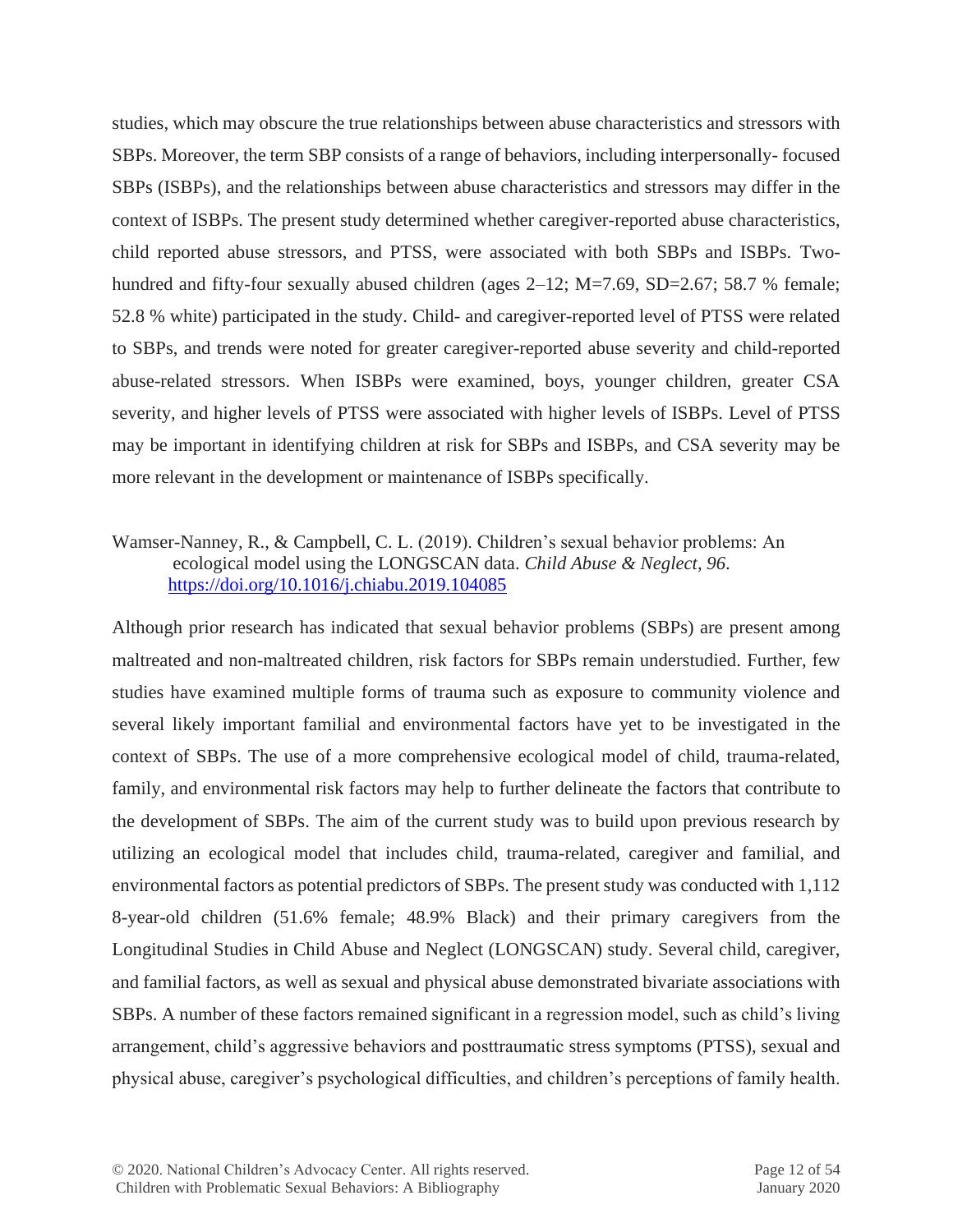The findings highlight the role of select child, trauma-related, caregiver and familial, and environmental factors in the context of SBPs and also demonstrate the need to examine multiple levels of children's environments when investigating SBPs.

Wamser-Nanney, R., Sager, J. C., & Campbell, C. L. (2019). Maternal support as a predictor of children's sexualized behaviors following childhood sexual abuse. *Child Maltreatment, 24*(1), 36-44. <https://doi.org/10.1177/1077559518786821>

Although previous studies have concluded that maternal support following children's sexual abuse disclosures is an important predictor of children's symptoms, the empirical data to support this is limited. Much of the small prior literature has used measures of maternal support without adequately reported psychometric properties, which may obscure the true relationship between support and children's sexual behaviors. Further, it is unclear whether maternal support is related to children's sexual acting out in the context of known predictors of sexual behaviors. The purposes of the current study were to (1) examine the relationships between support and children's sexual behaviors and (2) determine whether support is related to sexual behaviors after controlling for known predictors among 161 treatment-seeking children  $(6-12 \text{ years old}; M = 8.70, SD = 2.69)$ and their nonoffending mothers. In the bivariate analyses, emotional support was negatively related to children's sexual behaviors, whereas maternal blame/doubt was positively correlated with sexual behaviors. Nonetheless, after controlling for other predictors, emotional support predicted developmentally related sexual behaviors but not sexual abuse–specific sexual behaviors. Levels of emotional support and blame/doubt predicted children's total sexual behaviors, after accounting for identified predictors, suggesting that support may play a small role in understanding children's sexual behaviors.

Anderson, M., & Parkinson, K. (2018). Balancing justice and welfare needs in family group conferences for children with harmful sexual behavior: The HSB-FGC Framework. *Journal of Child Sexual Abuse, 25*(7), 490-509. <https://doi.org/10.1080/10538712.2018.1477217>

In England and Wales, family group conferences (FGCs) are most often found either in the field of youth justice or in the field of child protection, and consequently often have priorities in line with either one of the two systems. On the one hand, FGCs are a restorative justice tool to address offending behavior and hold young perpetrators to account, while giving victims the possibility of contributing to the justice process. On the other hand, FGCs address safeguarding concerns and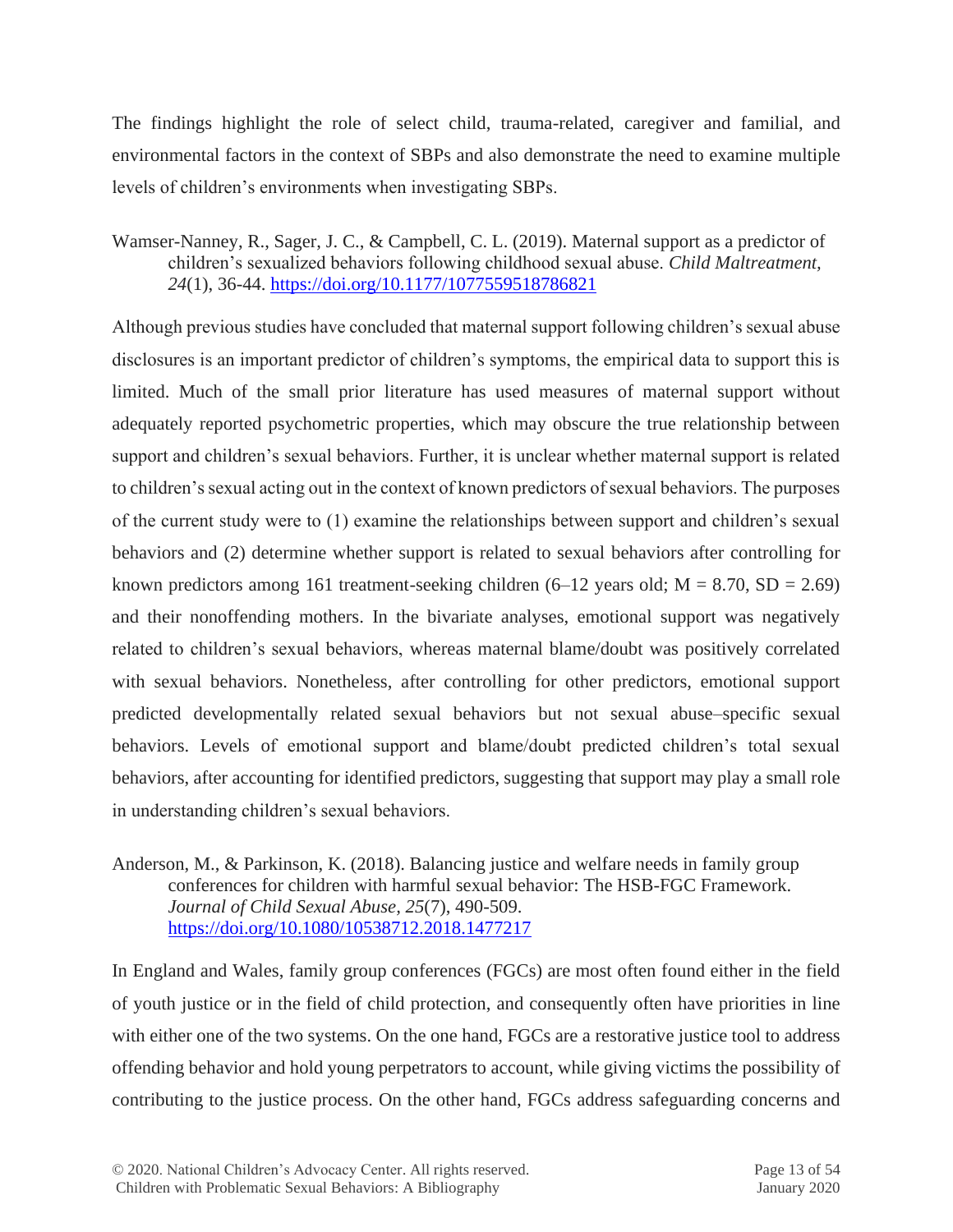are used to plan for child safety and protection. In cases where a young person has sexually harmed another young person, that is, has perpetrated harmful sexual behavior (HSB), all young people involved will have both justice and welfare needs. FGCs are emerging as promising mechanisms in such cases, not only because of their ability to deal with both sets of needs for both young people but also because of their potential to address more holistic needs. However, HSB cases are often complex and sensitive, and are not without risk. Drawing on their experiences in research and practice, the authors explore how the holistic needs of both the harmed and harming individual can be balanced within a risk managed HSB-FGC framework.

Blasingame, G. D. (2018). Risk assessment of adolescents with intellectual disabilities who exhibit sexual behavior problems or sexual offending behavior. *Journal of Child Sexual Abuse*, *27*(8), 955-971.<https://doi.org/10.1080/10538712.2018.1452324>

Adolescents with intellectual disabilities are known to engage in various sexual behavior problems or sexual offending behaviors. This article provides a review of important aspects of risk assessment within the context of a broader, more comprehensive and holistic assessment of these individuals. Pertinent risk and sexual interest assessment tools are identified along with their strengths and limitations. Issues that are often unattended to are addressed, including consideration of the behavioral implications of the young person's diagnosis and level of cognitive functioning, need for sexual knowledge and sexual interest assessment, and issues related to making a mental health diagnosis. Recommendations for future research are also offered.

Campbell, F., Booth, A., Hackett, S., & Sutton, A. (2018). [Young people who display harmful](http://dro.dur.ac.uk/24664/1/24664.pdf)  [sexual behaviors and their families: A qualitative systematic review of their experiences](http://dro.dur.ac.uk/24664/1/24664.pdf)  [of professional interventions.](http://dro.dur.ac.uk/24664/1/24664.pdf) *Trauma, Violence, & Abuse*. <https://doi.org/10.1177/1524838018770414>

It is estimated that 30–50% of all childhood sexual abuse involves other young people as perpetrators. The treatment of harmful sexual behavior (HSB) in young people has evolved from interventions developed for use with adult perpetrators of sexual offenses. Increasingly, these approaches were not seen as appropriate for use with young people. The purpose of this qualitative systematic review was to establish what intervention components are viewed as acceptable or useful by young people and their families in order to inform the development of interventions for young people with HSB. We conducted searches across 14 electronic databases as well as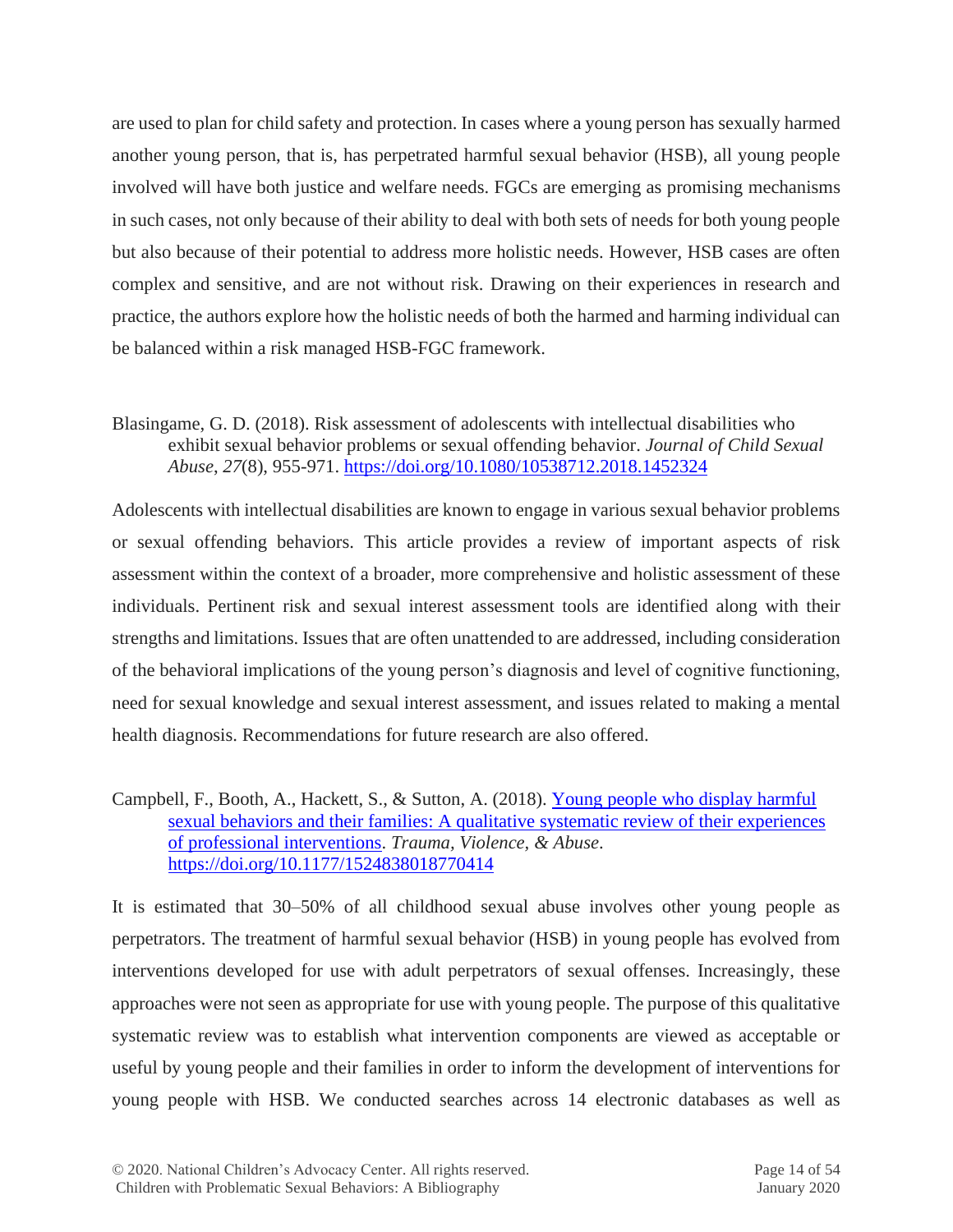contacting experts to identify relevant studies. Thirteen qualitative studies were included in the analysis, reporting findings from intervention studies from the United Kingdom, United States, New Zealand, Australia, and Ireland. Thematic analysis was used to combine findings from the studies of young people and parent/carers views. Five key themes were identified as critical components of successful interventions for young people with HSB. These included the key role of the relationship between the young person and practitioner, the significance of the role of parents and carers, the importance of considering the wider context in which the abuse has occurred, the role of disclosure in interventions, and the need to equip young people with skills as well as knowledge. The evidence was limited by the small number of studies that were mainly from the perspectives of adolescent males.

Ensink, K., Godbout, N., Bigras, N., Lampron, J., Sabourin, S., & Normandin, L. (2018). Persistent and transitory sexualized behavior problems in children. *Child Psychiatry & Human Development*, *49*(4), 621-631. <https://doi.org/10.1007/s10578-017-0778-0>

The aim of this longitudinal study was to examine the course of sexualized behavior problems (SBP) over 2 years in a sample comprised of 104 children aged 2–12, including 62 children with histories of child sexual abuse (CSA). Parents completed questionnaires assessing SBP, internalizing and externalizing difficulties at baseline, as well as 2 years later. In more than half (56.7%) of children with clinically significant SBP at baseline, sexualized behaviors persisted and remained at a clinically significant level over time. In children with CSA, 48.4% presented persistent SBP, 27.4% presented transitory SBP, while 19.4% did not present clinically significant SBP at either time. CSA increased the relative risk of persistent SBP 3.29 times, and for each oneunit increase in scores of externalizing difficulties, the odds of persistent SBP increased by 21%. The findings suggest that SBP consequent to CSA, especially when it co-occurs with externalizing difficulties, is likely to remain at levels warranting clinical intervention.

Ey, L. A., & McInnes, E. (2018). Educators' observations of children's display of problematic sexual behaviors in educational settings. *Journal of Child Sexual Abuse*, *27*(1), 88-105. <https://doi.org/10.1080/10538712.2017.1349855>

It is widely recognized that children are sexual beings and their sexual development begins at an early age. Recently, there has been some concern about children's sexual behavior in educational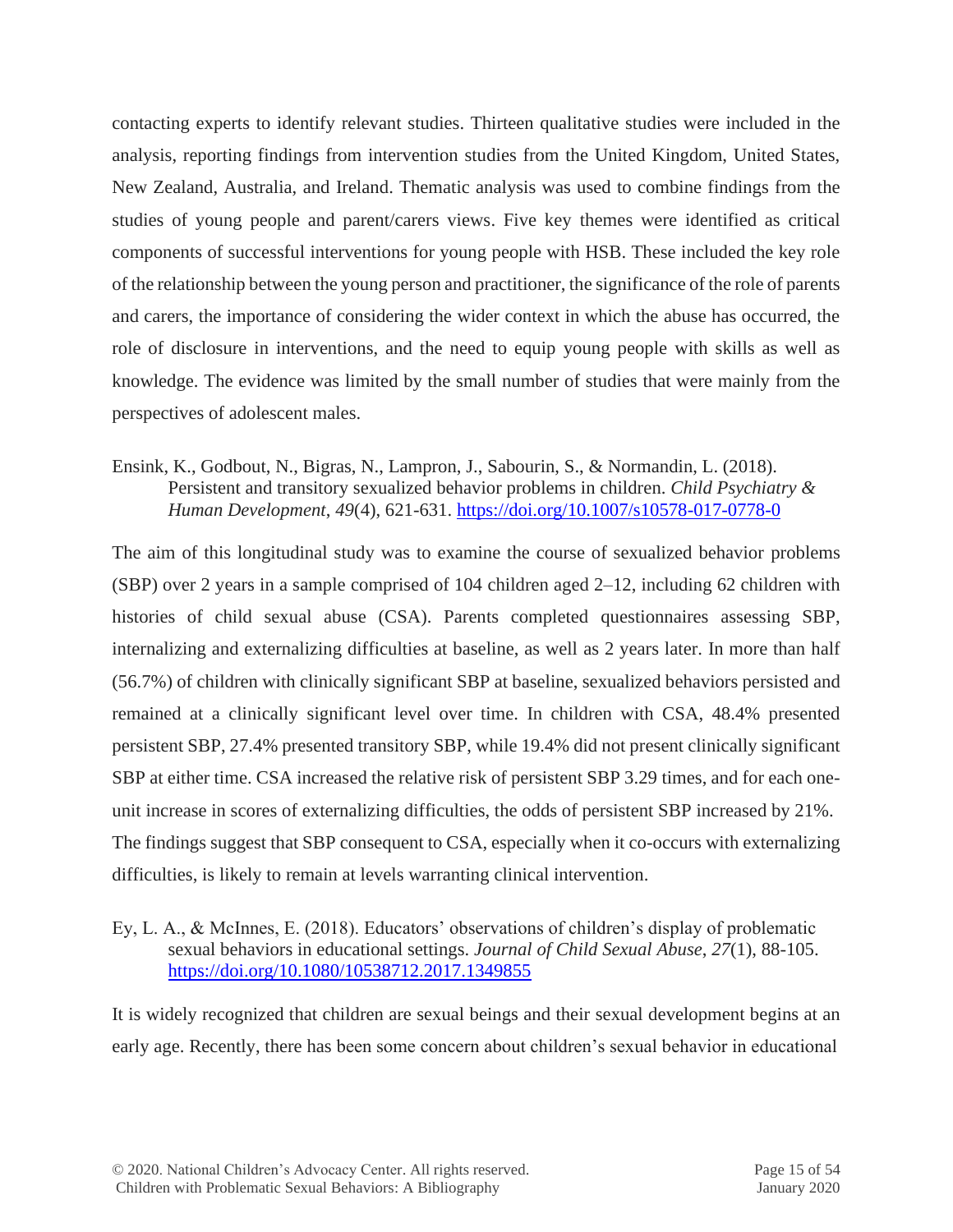settings (Knowles 2014). Obtaining a better understanding of what behaviors children are displaying in these settings provides valuable information to inform teacher education in this area as well as support systems for children. One hundred and seven Australian educators from care organizations, preschools, and government, independent, and Catholic primary schools participated in an extensive online questionnaire in relation to their understanding of and experiences with children's problematic sexual behaviors and their management strategies. Results found that 40.8% of educators had observed children displaying problematic sexual behavior in their educational setting. Educators' descriptions of their observations variously involved children physically acting out sexually with other children, sexually harassing other children, verbally attempting to coerce other children to participate in sexual behavior, and individual displays of sexual behavior. A minority described behaviors that are considered developmentally typical but are not socially acceptable in an educational setting. These results indicate that there is a need for educator training, child education, and support services to enable an early intervention and prevention strategy to support the well-being of children.

Shawler, P. M., Bard, M. E., Taylor, E. K., Wilsie, C., Funderburk, B., & Silovsky, J. F. (2018). Parent-Child Interaction Therapy and young children with Problematic Sexual Behavior: A conceptual overview and treatment considerations. *Children and Youth Services Review, 84*, 206-214. <https://doi.org/10.1016/j.childyouth.2017.12.006>

Problematic Sexual Behavior (PSB) can be conceptualized as a distinct subset of externalizing behavior problems. Preschool children with PSB commonly have co-occurring nonsexual behavior problems, including disruptive behavior disorders (DBD). Behavioral parent training is the core component of effective treatments for DBD (Kaminski, Valle, Filene, & Boyle, 2008) and for PSB (St. Amand, Bard, & Silovsky, 2008). Parent-Child Interaction Therapy (PCIT) is an empirically supported evidence-based behavioral parent treatment program for young children ages 2 to 7 with disruptive behavior problems (California Evidence-Based Clearinghouse, 2017; Eyberg & Funderburk, 2011; Funderburk & Eyberg, 2011). However, due to the taboo nature of the topic and the potential impact and harm to other children, unique clinical issues can arise when behaviors are classified as "sexual." Adaptations to PCIT are recommended to address safety, physical boundaries, commonly held myths about the population, and other related issues. Conceptual background of PSB and the fit of behavioral parent training as a core intervention is provided, followed by details regarding augmentations to embed approaches to address PSB within PCIT.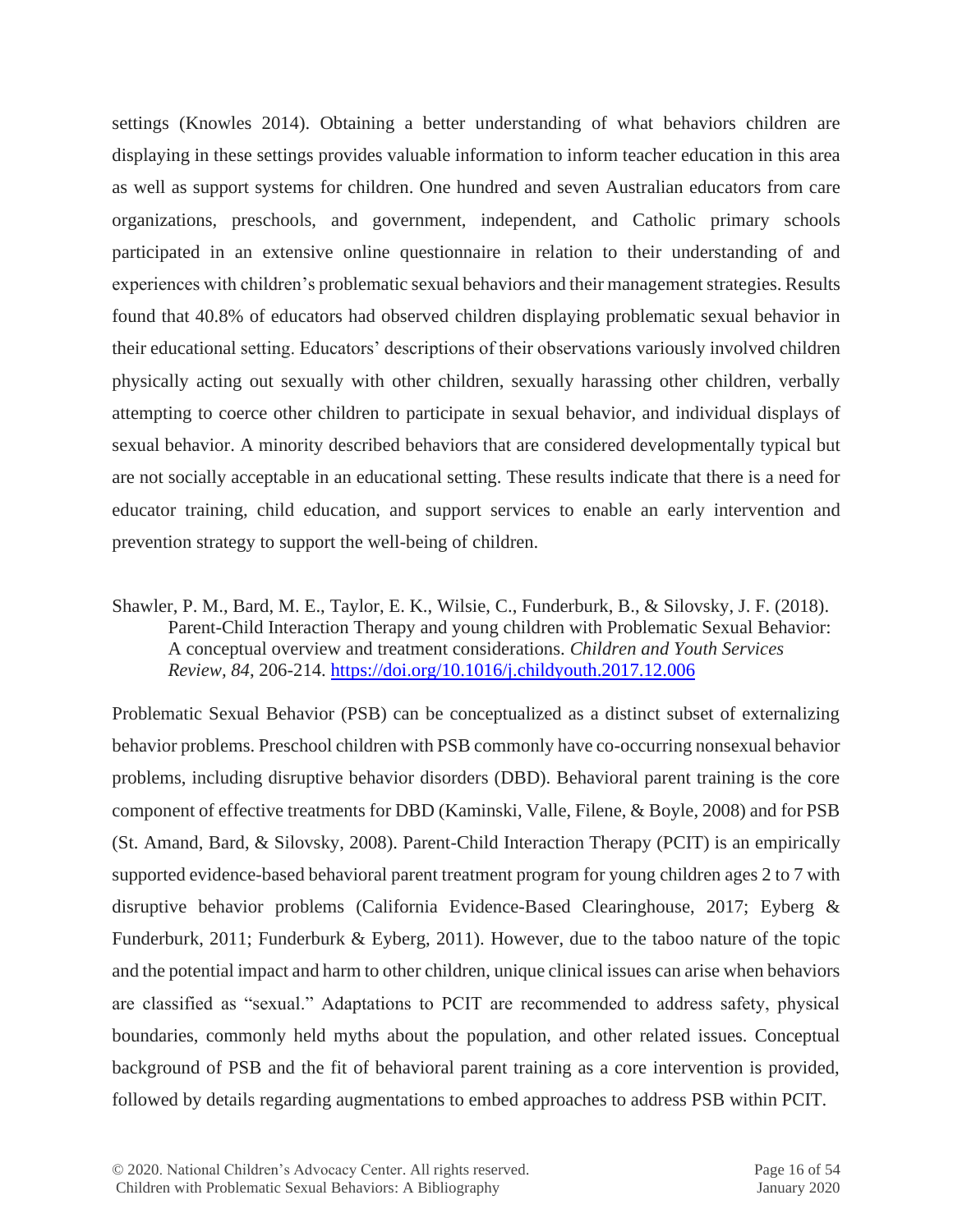Allen, B. (2017). Implementing Trauma-Focused Cognitive-Behavioral Therapy (TF-CBT) with preteen children displaying problematic sexual behavior. *Cognitive and Behavioral Practice*, *25*(2), 240-249.<https://doi.org/10.1016/j.cbpra.2017.07.001>

Problematic [sexual behavior](https://www.sciencedirect.com/topics/medicine-and-dentistry/sexual-behavior) (PSB) is a fairly common presenting concern among preteen children with histories of trauma. Unfortunately, relatively little information about these concerns are provided in training programs and clinicians often report lacking the skills and confidence to intervene when PSB is present. [Trauma-Focused Cognitive-Behavioral Therapy](https://www.sciencedirect.com/topics/medicine-and-dentistry/trauma-focused-cognitive-behavioral-therapy) (TF-CBT), on the other hand, is a well-known and well-validated intervention for children who experienced maltreatment and trauma. Current evidence-based treatment techniques for PSB are primarily cognitive-behavioral in nature and easily delivered within the standard TF-CBT protocol. This paper reviews the empirical and theoretical premises of evidence-based treatment techniques for PSB and discusses how the clinician can implement them within the context of TF-CBT, while maintaining fidelity to the TF-CBT protocol. Conducting an assessment to determine the appropriateness of this form of treatment is examined as well as recommendations on addressing safety issues that may be identified during assessment.

#### Allen, B. (2017). Children with sexual behavior problems: Clinical characteristics and relationship to child maltreatment. *Child Psychiatry & Human Development*, *48*(2), 189- 199.<https://doi.org/10.1007/s10578-016-0633-8>

Research examining children with sexual behavior problems (SBP) almost exclusively relies on caregiver reports. The current study, involving a sample of 1112 children drawn from a prospective study, utilizes child self-reports and teacher reports, as well caregiver-reports. First, analyses examined children displaying any SBP; a second set of analyses specifically examined children displaying interpersonal forms of SBP. Caregivers reported greater internalizing, externalizing, and social problems for children with general SBP and/or interpersonal SBP when compared to children without SBP. Caregiver concerns were rarely corroborated by teacher and child reports. Protective services records indicated that SBP was linked to childhood sexual abuse, but sexual abuse occurred in the minority of these cases. Physical abuse was more common among children with interpersonal forms of SBP. The data in the current study suggest the need for multiple reporters when assessing children presenting with SBP and that conventional views of these children may be misleading.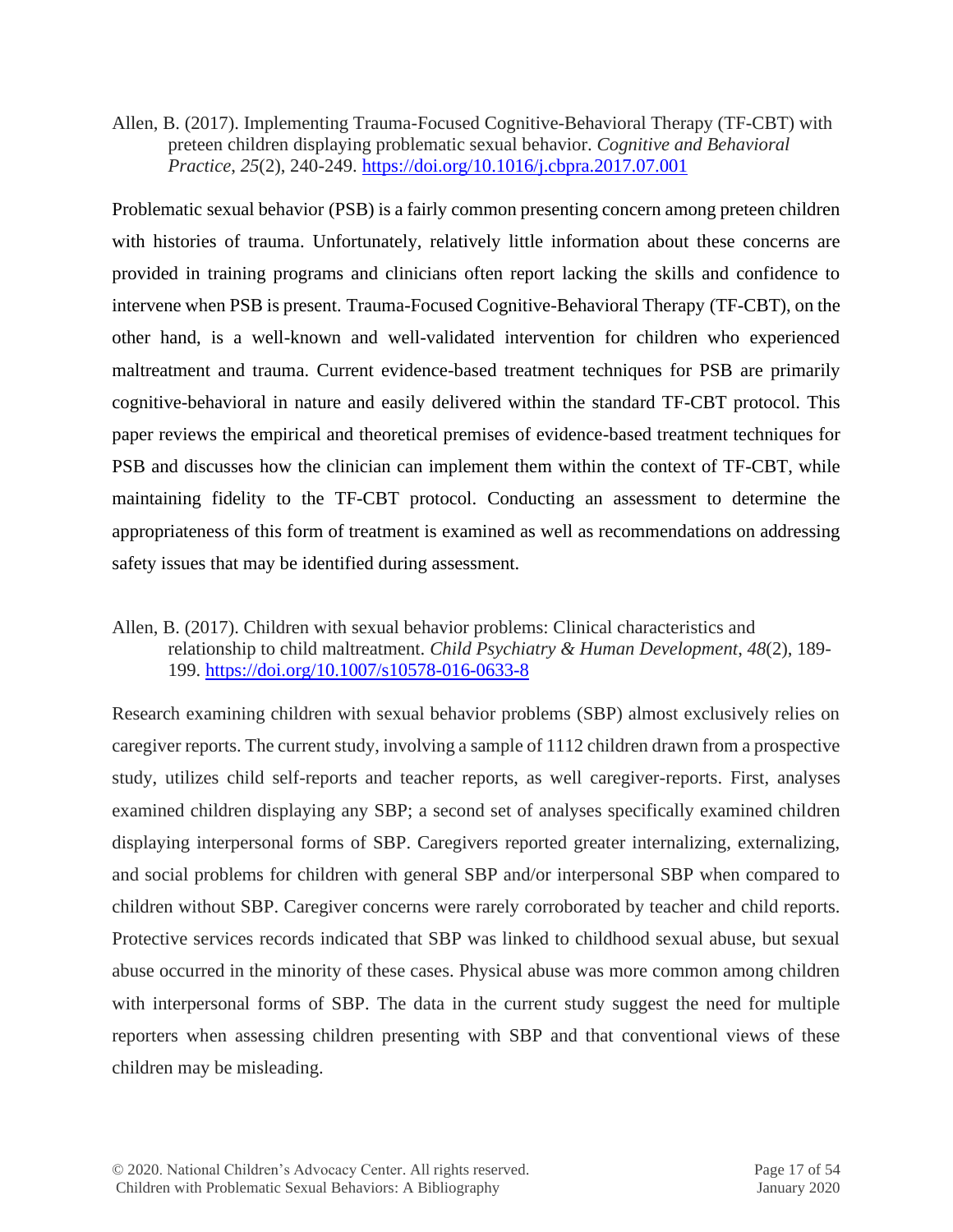Calleja, N. G. (2017). Treating adolescents with sexual behavior problems--The Forward-Focused Model. *Juvenile Justice Update*, *23*(2), 15.

This article introduces the forward focused model (FFM), an empirically guided model designed to treat adolescents with sexual behavioral problems. Designed to address the unique developmental needs of adolescents, the FFM integrates cognitive behavioral and motivational interventions in a family-focused and strengths-based manner. Intentionally deemphasizing the past, and with a particular emphasis on the youth's future and success, treatment stresses the achievement of long-term life outcomes.

Marriage, N. D., Blackley, A. S., Panagiotaros, K., Seklaoui, S. A., van den Bergh, J., & Hawkins, R. (2017). Assessing parental understanding of sexualized behavior in children and adolescents. *Child Abuse & Neglect*, *72*, 196-205. <https://doi.org/10.1016/j.chiabu.2017.08.009>

The current study assessed parents' ability to identify normal, concerning and harmful sexualized behaviors in children and adolescents, as well as the parents' ability to identify and select an appropriate level of intervention. The influence of a parent's relationship with the victim or the perpetrator on the level of action taken was also examined. A cross-sectional survey incorporating a randomized experimental vignette condition determined that parents (N=244) were not able to consistently identify sexualized behaviors accurately, and they provided lower than- recommended levels of intervention responses. Parents were best able to identify and respond to behaviors considered normal and age-appropriate, but had greater difficulty with behaviors considered concerning or harmful. Parents were significantly less able to accurately identify and respond to behaviors exhibited by very young children (in the 0–4 year-old age bracket). In three vignette comparisons, no significant difference in the level of intervention responses was found between parents who viewed the victim as their own child and parents who viewed the perpetrator as their child; while parents who viewed both the victim and perpetrator as being their children (siblings) reported lower intervention response levels. Because a lack of accurate knowledge around risks and indicators of child sexual abuse negatively affects the ability to prevent and detect abuse, the results have implications for a shift from a forensic model of child protection towards a public health model, which emphasizes parent and community education.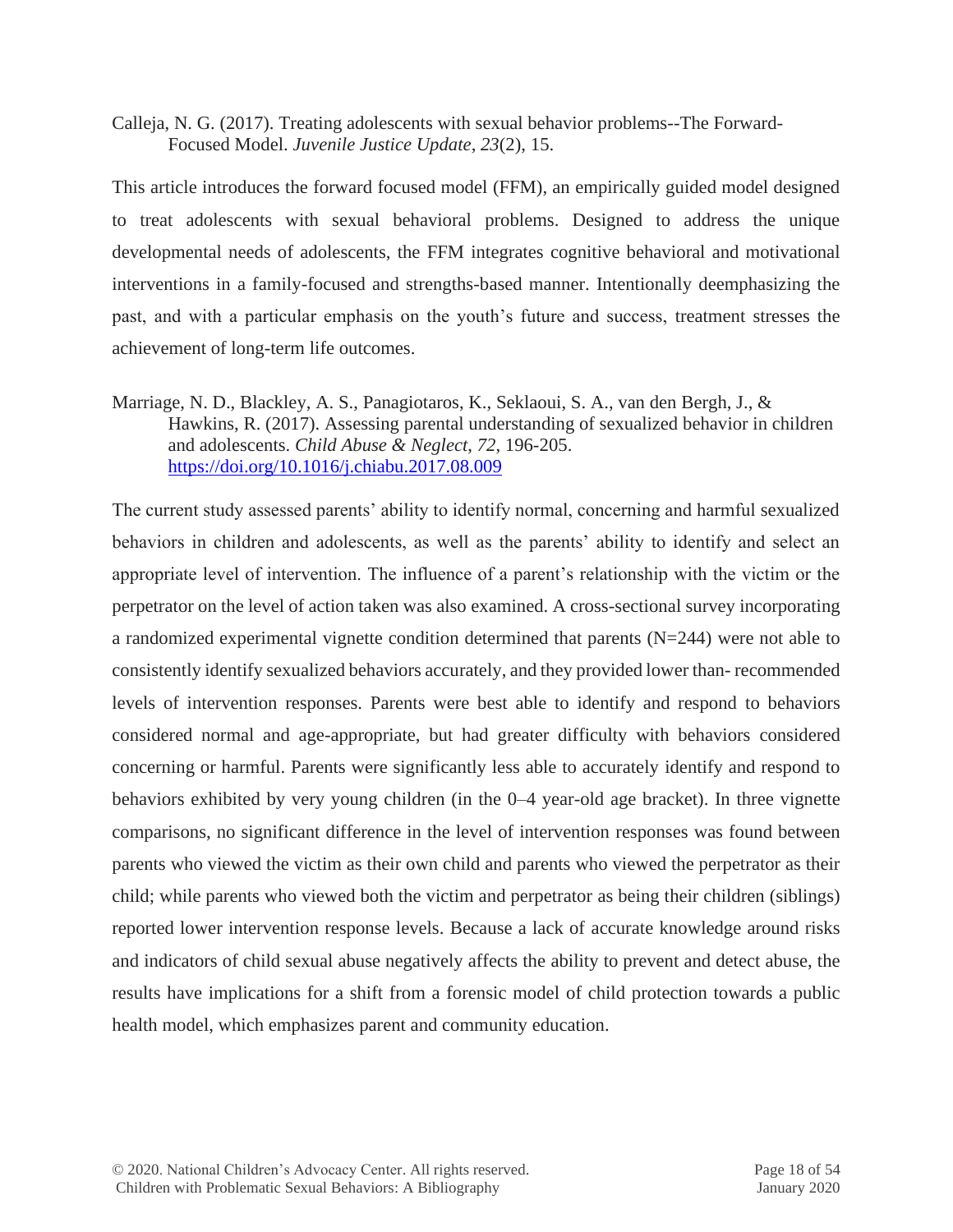Grossi, L. M., Lee, A. F., Schuler, A., Ryan, J. L., & Prentky, R. A. (2016). Sexualized behaviors in cohorts of children in the child welfare system. *Child Abuse & Neglect*, *52*, 49-61. <https://doi.org/10.1016/j.chiabu.2015.12.014>

The current retrospective archival study investigated the patterns of normative sexualized behavior (NSB), problematic sexualized behavior (PSB), and sexual perpetration for three age cohorts of boys and girls in a high-risk child welfare sample. All children in the present sample had exhibited some form of PSB in the past. We hypothesized that the incidence rates (IR) of NSBs would increase linearly from the early childhood cohort (Ages 2/3–7) to the middle childhood cohort (Ages 8–11) to the preadolescence/adolescence cohort (Ages 12–17), for girls and boys. Although the base rate of sexual behaviors generally increases as children age, children tend to hide sexual behaviors starting at an early age. We therefore hypothesized that a concave quadratic trend would be evident for most PSBs. We further predicted that older children would have a greater incidence of PSB, as well as more victims, compared with younger children. We found the predicted upward linear trend for NSB for both girls and boys, with minimal IR differences between the early childhood and middle childhood cohorts. IRs were remarkably high and comparable across age groups for both boys and girls, with respect to the same three PSBs. For the two perpetration history variables, there was a concave effect, with girls and boys in the middle childhood cohort exhibiting the lowest IR. Results are explained in the context of previously established patterns of sexualized behavior, as well as the reporting of such behaviors.

Louis, D. G. (2016). Playful cognitive-behavioral therapy for children with sexual behavior problems. In A. A. Drewes & C. E. Schaefer (Eds.), *Play therapy in middle childhood*  (pp. 99-113). Washington, DC: American Psychological Association.

The National Center on Sexual Behavior of Youth (2003) defined children with sexual behavior problems (SBPs) as "children 12 years old or younger who demonstrate developmentally inappropriate or aggressive sexual behavior" (p. 1). Examples of inappropriate sexual behavior include self-focused excessive masturbation and coercion or force toward others (Friedrich, 2007). Research has increasingly confirmed that SBPs in young and school-age children can be successfully treated with short-term interventions. Psychoeducation, cognitive behavior therapy (CBT), and a family-focused model that involves the caregivers and helps correct misinformation for both the caregivers and the child can be very effective (Gil & Shaw, 2014). Playful CBT is a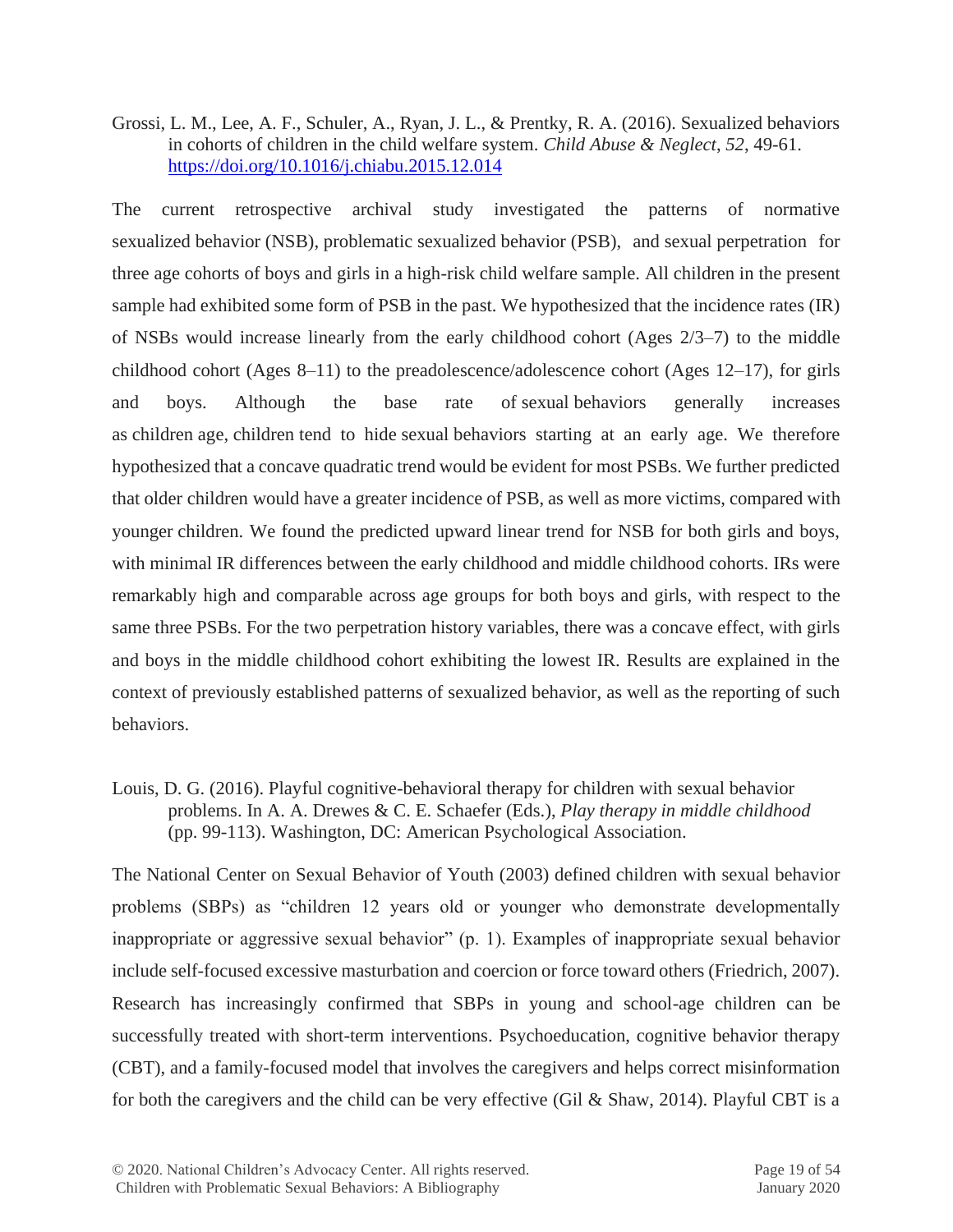developmentally sensitive adaptation of CBT that addresses symptom reduction and modification of attitudes, beliefs, and expectations. Playful CBT can be used to direct and educate the child in making more positive choices and challenging inappropriate thoughts and behaviors using puppets, figures, art materials, toys, and games in the playroom. Integrating empirically supported CBT techniques with play therapy can help children improve their coping skills, improve emotional regulation, and reduce behaviors that are creating dysfunction in their normal sexual development. Because of the age range of this population (preschool through 12 years), interventions can be adapted to the developmental, social, and cognitive skill level of the child. In this chapter, we review normal versus problematic sexual behavior, describe precipitating factors that contribute to problematic sexual behaviors, discuss developmental issues, and suggest play therapy interventions that can be used with children with SBPs. (PsycINFO Database Record © 2016 APA, all rights reserved)

Tougas, A. M., Boisvert, I., Tourigny, M., Lemieux, A., Tremblay, C., & Gagnon, M. M. (2016). Psychosocial profile of children having participated in an intervention program for their sexual behavior problems: The predictor role of maltreatment. *Journal of Child Sexual Abuse*, *25*(2), 127-141. <https://doi.org/10.1080/10538712.2016.1120258>

This study sought to verify if a history of maltreatment may predict the psychosocial profile of children who participated in an intervention program aiming at reducing sexual behavior problems. Data were collected at both the beginning and the end of the intervention program using a clinical protocol and standardized tests selected on the basis of the intervention targets. In general, the results indicate that children who had experienced maltreatment display a psychosocial profile that is similar to that of children who had not experienced maltreatment. However, children who had experienced psychological abuse or neglect may display greater externalized or sexualized behaviors, whereas children who have a parent who had been a victim of sexual abuse may display fewer sexualized behaviors.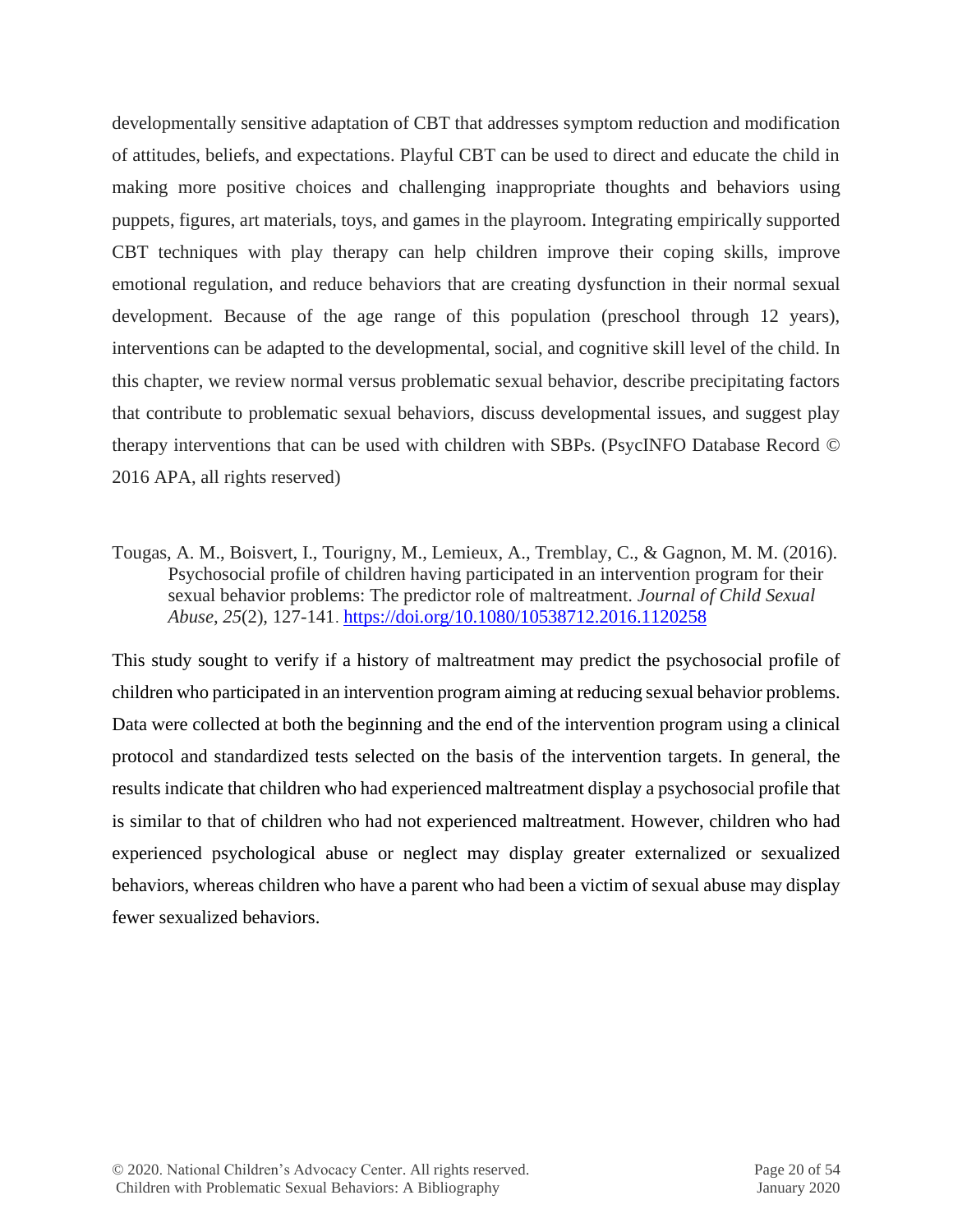Allen, B., Thorn, B. L., & Gully, K. J. (2015). A comparison of self-reported emotional and trauma-related concerns among sexually abused children with and without sexual behavior problems. *Child Maltreatment*, *20*(2), 136-140. <https://doi.org/10.1177/1077559514566864>

Numerous studies document concomitant features of sexual behavior problems (SBPs) among children 12 years of age or younger, but rarely does research involve child self-report assessments. This study provides the most comprehensive examination to date of self-reported concerns among children with SBP, using a large sample (N ¼ 392) of clinically referred participants who reported sexual abuse histories. Children between the ages of 8 and 12 were categorized as demonstrating SBP (n ¼ 203) or not demonstrating SBP (n ¼ 189) as determined by scores on the Child Sexual Behavior Inventory. Children completed the Trauma Symptom Checklist for Children, and caregivers completed the Child Behavior Checklist. Self-reports of children showed that those with SBP reported significantly greater concerns in all areas, including sexual preoccupation and sexual distress, than their peers not demonstrating SBP. Caregivers of children in the SBP group reported greater concerns of internalizing and externalizing problems than the caregivers of children who did not have SBP. Implications for clinical practice and future research are discussed. Specifically, it is recommended that future research improve on the manner in which sexual abuse and SBPs were defined and assessed.

#### Latzman, N. E., & Latzman, R. D. (2015). Exploring the link between child sexual abuse and sexually intrusive behaviors: The moderating role of caregiver discipline strategy. *Journal of Child and Family Studies, 24*(2), 480-490. [https://doi.org/10.1007/s10826-](https://doi.org/10.1007/s10826-013-9860-9) [013-9860-9](https://doi.org/10.1007/s10826-013-9860-9)

Although it has been well documented that children who experience child sexual abuse (CSA) are at increased risk for developing sexually intrusive behaviors (SIB), there is considerable heterogeneity in symptom presentation. With the aim of elucidating potential moderating factors that both exacerbate and attenuate outcomes following CSA, the current study investigated caregiver discipline strategy as one potential factor that may moderate the relationship between CSA and SIB. Participants included 986 eight-year-old children (51.4 % female) drawn from the Longitudinal Studies of Child Abuse and Neglect consortium. Child maltreatment histories were collected every 2 years starting at age 4, and caregiver discipline strategies and SIB were assessed at age 8. Results confirm the lack of a simple pathway between CSA and SIB and indicate that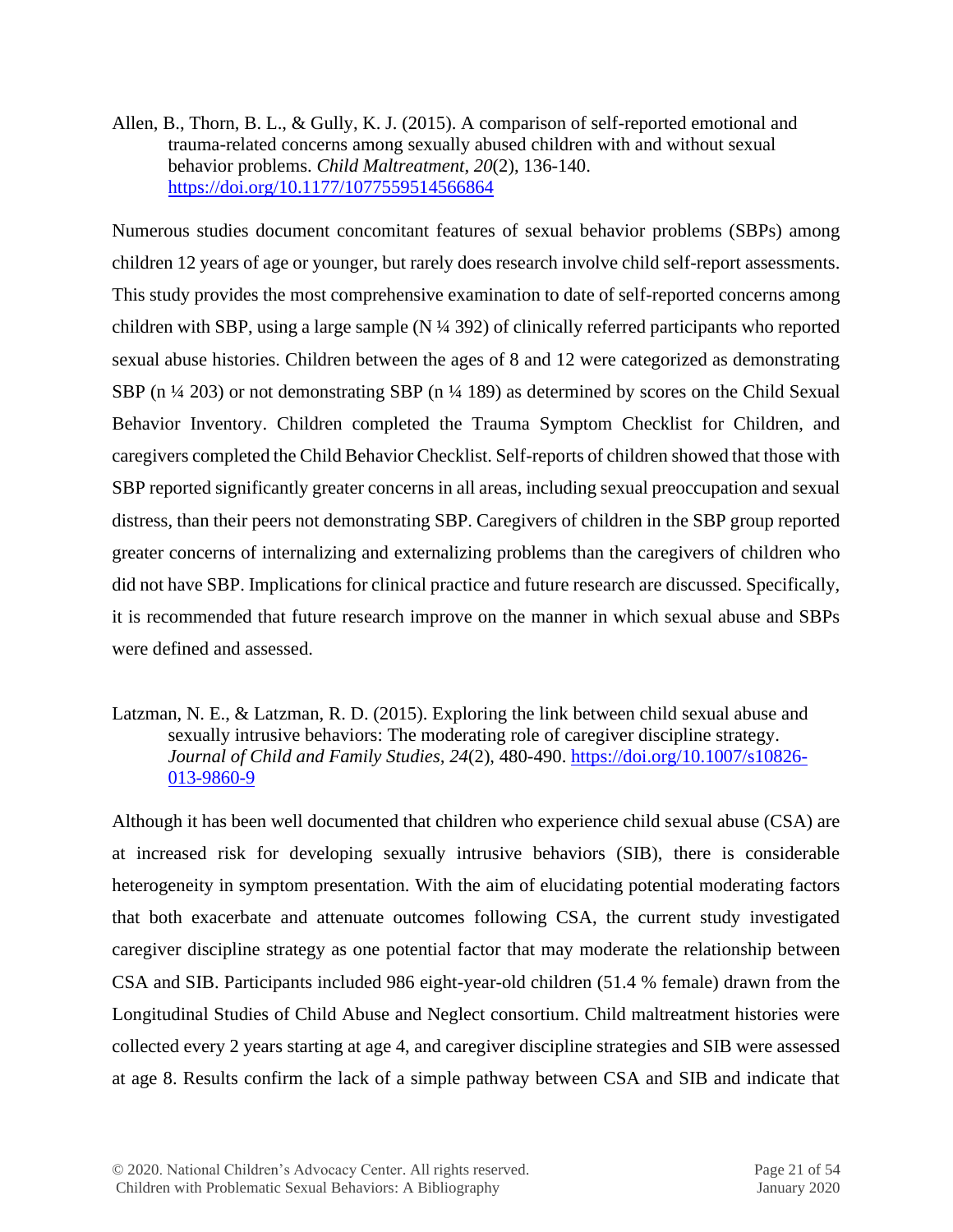caregiver discipline strategy may represent a unique moderator for both exacerbating and attenuating risk for SIB following CSA. Specifically, for girls with a history of CSA, caregiver use of adaptive discipline resulted in lower levels of SIB, whereas caregiver use of physical discipline resulted in higher levels of SIB. The present study contributes to the ongoing discourse regarding the treatment of children who have experienced CSA and etiological pathways associated with the development of SIB.

Curwen, T., Jenkins, J. M., & Worling, J. R. (2014). Differentiating children with and without a history of repeated problematic sexual behavior. *Journal of Child Sexual Abuse, 23*(4), 462-480.<https://doi.org/10.1080/10538712.2014.906529>

Many adolescents who sexually offend commenced problematic sexual behaviors as children. There is little evidence to indicate which children may be at risk to continue problematic sexual behaviors and which children will desist once identified. The goal of this study was to determine variables that differentiate children who repeated problematic sexual behaviors following adult reprimand from those who did not. Predictive accuracy of 33 risk variables was investigated using 62 children assessed for problematic sexual behaviors. Eight individual variables were related to group membership, and a total score based on the combination of these variables was predictive of group membership. The results indicate variables that may assist in identifying children requiring intervention versus those likely to discontinue problematic sexual behaviors once they are identified and reprimanded.

- Russell, A. (2014). [Multidisciplinary response to youth with sexual behavior problems.](http://tinyurl.com/ouvd9ay) *William Mitchell Law Review*, *40*(3), 1058-1082.
- Allardyce, S., & Yates, P. M. (2013). [Assessing risk of victim crossover with children and young](https://onlinelibrary.wiley.com/doi/full/10.1002/car.2277)  [people who display harmful sexual behaviours.](https://onlinelibrary.wiley.com/doi/full/10.1002/car.2277) *Child Abuse Review*, *22*(4), 255-267. <https://doi.org/10.1002/car.2277>

Assessments of children and young people who display harmful sexual behaviours need to consider – at a broad level – the safety of other children at home, in the community and in the wider family. To date, issues of victim selection have been marginalised in the relevant literature. Drawing on our experience of working with this client group, this article uses four composite case studies that reflect the heterogeneity of children and young people who sexually abuse and applies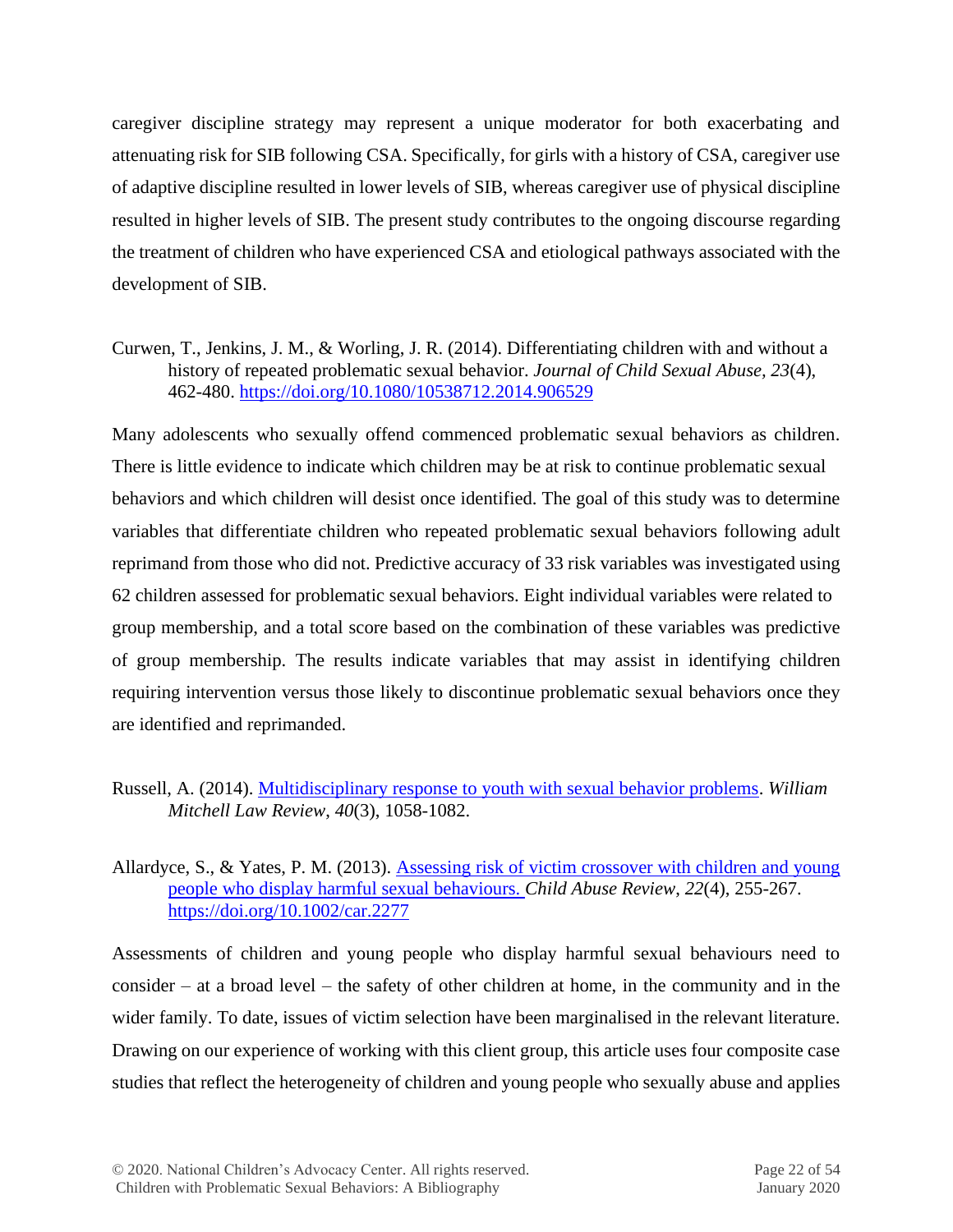recent research findings about intra- and extra-familial sexual abuse to make suggestions for good practice in assessment and intervention with young people who display harmful sexual behaviours in different settings. Copyright © 2013 John Wiley & Sons, Ltd.

#### Reicher, B. (2013). Denying denial in children with sexual behavior problems. *Journal of Child Sexual Abuse*, *22*(1), 32-51. <https://doi.org/10.1080/10538712.2013.735356>

Denial in some form is almost always present in the assessment and therapy of children with sexual behavior problems. Although it can be a major element in the therapeutic interaction, denial has received scant attention, both in teaching programs and professional literature. It is as if the clinical community is "denying denial." Despite its seemingly resistant nature, denial can be used to produce impressive inroads in data collection and in developing insight. This article offers an indepth look at the construct of denial, especially its expression among children with sexual behavior problems. It will be argued that a more informed understanding of denial dynamics can creatively inform and direct treatment of children and adolescents with sexual behavior problems and considerably improve treatment outcome.

Everson, M. D., & Faller, K. C. (2012). Base rates, multiple indicators, and comprehensive forensic evaluations: Why sexualized behavior still counts in assessments of child sexual abuse allegations. *Journal of Child Sexual Abuse*, *21*(1), 45-71. <https://doi.org/10.1080/10538712.2012.642470>

Developmentally inappropriate sexual behavior has long been viewed as a possible indicator of child sexual abuse. In recent years, however, the utility of sexualized behavior in forensic assessments of alleged child sexual abuse has been seriously challenged. This article addresses a number of the concerns that have been raised about the diagnostic value of sexualized behavior, including the claim that when population base rates for abuse are properly taken into account, the diagnostic value of sexualized behavior is insignificant. This article also identifies a best practice comprehensive evaluation model with a methodology that is effective in mitigating such concerns.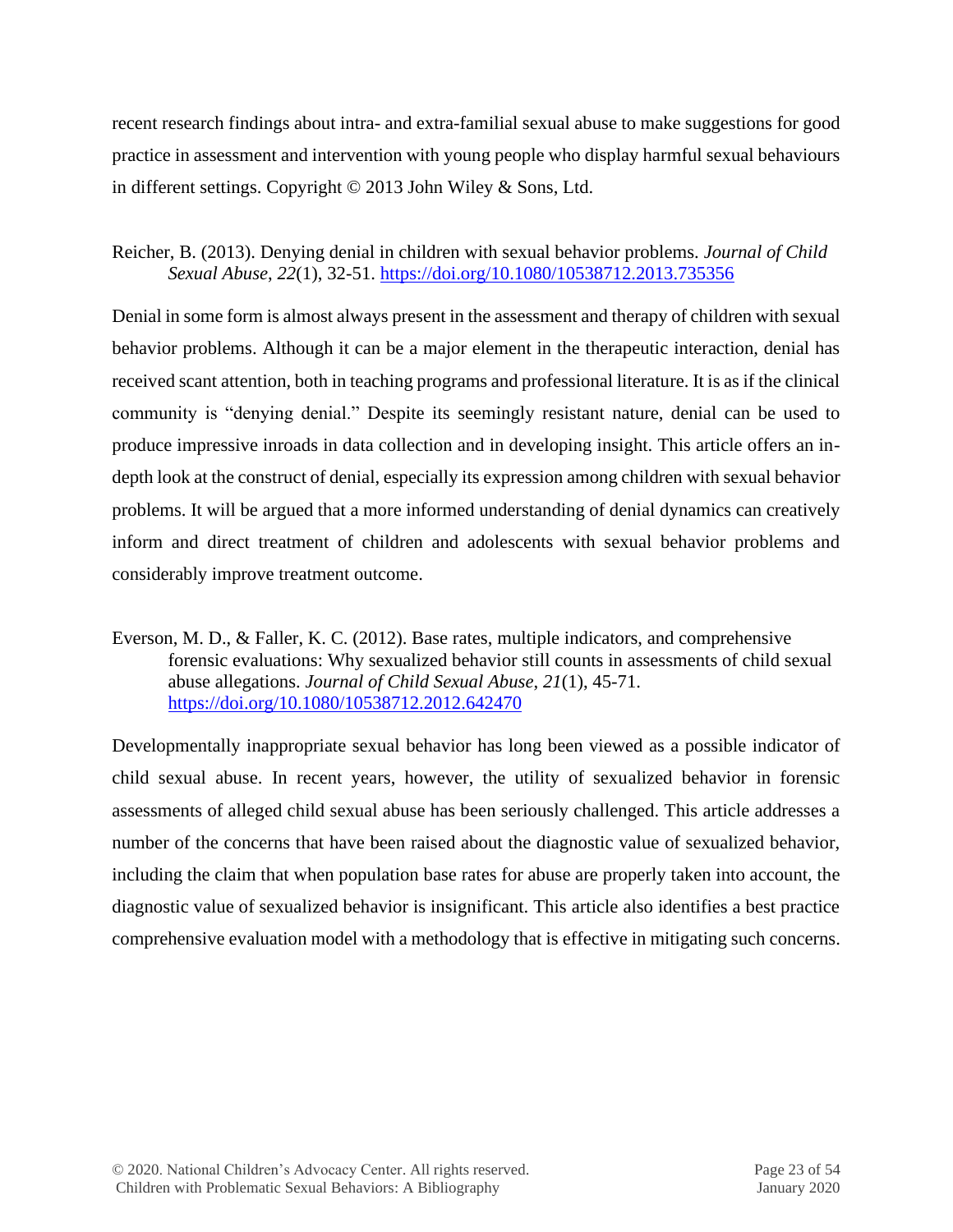Lévesque, M., Bigras, M., & Pauzé, R. (2012). Persistence of problematic sexual behaviors in [children.](http://www.archipel.uqam.ca/4564/1/Persistence_of_Problematic_Sexual_Behaviors_in_Children_LEVESQUE_2012.pdf) *Journal of Clinical Child & Adolescent Psychology, 41*(2), 239-245. <https://doi.org/10.1080/15374416.2012.651991>

The purpose of this study was to identify personal and family predictors and correlates of persistence of problematic sexual behaviors (PSB) in children. Participants were the families of 49 children (ages 4–11 years) referred by Child Protective Services in 4 administrative districts of Quebec. Caregivers completed interviews and questionnaires twice at a 1-year interval. Results showed that 43% of children persisted with PSB. When age was controlled, greater exposure to sexualized behaviors in the family proved both a correlate and a predictor of PSB persistence in children 12 months later. Externalizing problems and somatic complaints emerged as correlates of PSB as well. Maltreatment subtypes did not predict PSB persistence.

#### Szanto, L., & Lyons, J. S. (2012). Childhood trauma experience and the expression of problematic sexual behavior in children and adolescents in state custody*. Residential Treatment for Children & Youth, 29*(3), 231-249. <https://doi.org/10.1080/0886571X.2012.702519>

The present study is designed to identify which types of trauma experiences interact with later development of normal and abnormal sexual behavior in children and adolescents. More specifically, our goal is to determine which types of trauma exposure are related to issues of sexuality, sexually reactive behavior, sexually aggressive behavior, and the combination of both sexually reactive and sexually aggressive behavior. A sample of 5,976 children ages 5 to 18 who were wards of the State of Illinois were studied. All children were assessed with the Child and Adolescent Needs and Strengths (CANS) at entry into care. These data were used to understand the relationship between prior trauma experiences and the expression of problematic sexual behavior. Child sexual abuse was the most common form of maltreatment found in children and adolescents with problematic sexual behaviors. However, other types of trauma experiences, especially exposure to violence, were also related. Sexual abuse and multiple trauma experiences both appear to have important possible etiological roles in the development of sexually problematic behaviors.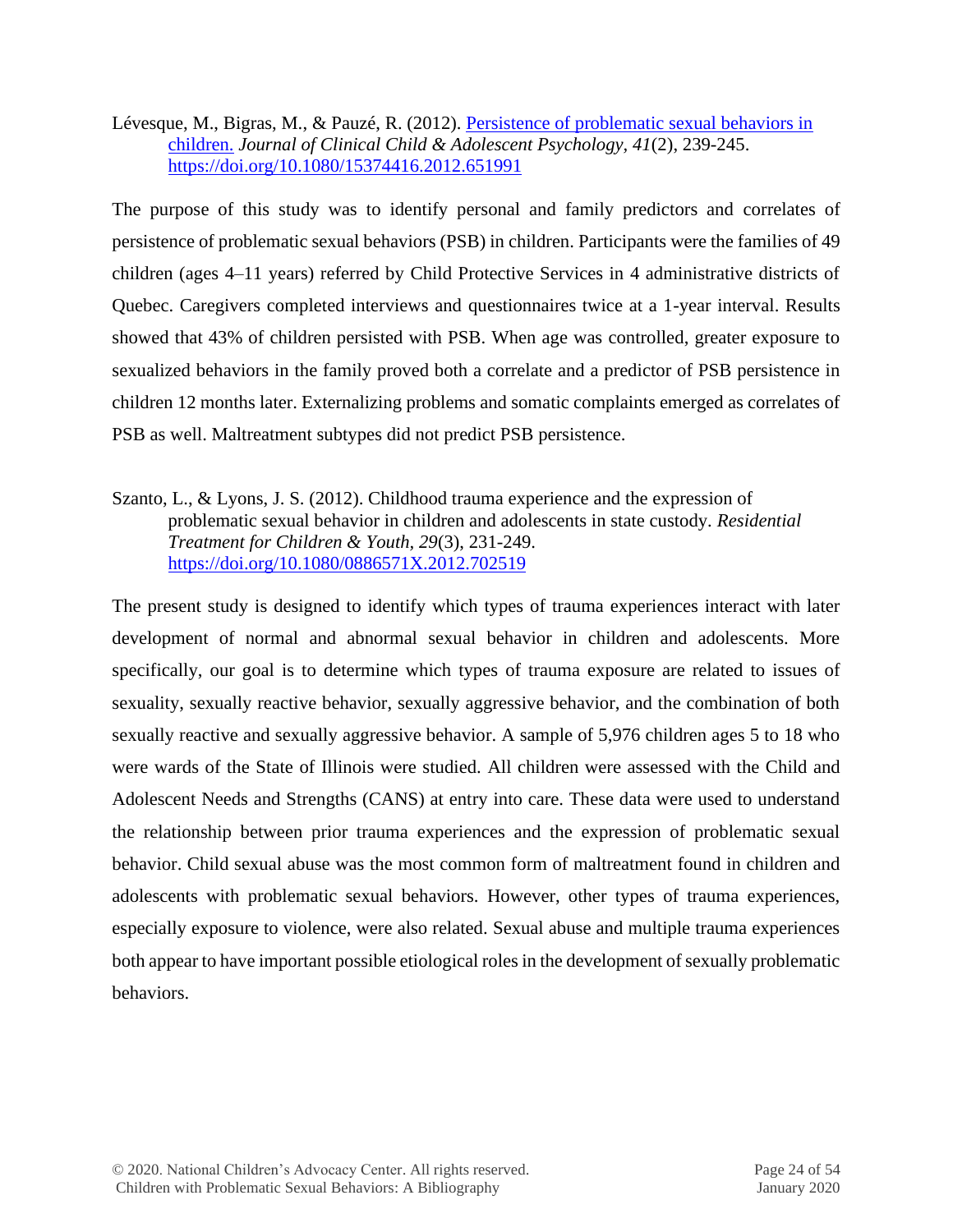Hershkowitz, I. (2011). The effects of abuse history on sexually intrusive behavior by children: An analysis of child justice records. *Child Abuse & Neglect*, *35*(1), 40-49. <https://doi.org/10.1016/j.chiabu.2010.09.002>

A commonly cited risk factor for sexually intrusive behavior (SIB) among children and adolescents is a history of abuse. Based on a large and non-clinical nationwide sample of children who were investigated as abuse victims and suspects of SIBs in Israel over a decade, the present study examines the rate of abuse history among child suspects who have admitted SIBs. In addition, this study compares some personal and family characteristics as well as selected aspects of SIBs reported by children with and without a history of abuse. Abuse history is then used to predict the nature of SIBs after controlling for other predictors. National data files of the investigation of alleged child victims and child suspects aged 14 or under were electronically merged, allowing the identification of a sub-group of suspects, out of all suspects, who had a record of child abuse. Using only confirmed cases of boys with SIBs, child suspects with a record of abuse were compared to the larger group of child suspects with no record of abuse. Of 3,554 child suspects of SIBs, 345 or 9.7% had a formal record of abuse. Boys with a record of abuse engaged in SIBs at a younger age; were more likely to display mental disabilities; more often belonged to large size, single-parent, low SES, and immigrant families and were more likely to be removed from home to alternative care than boys with no record of abuse. The nature of SIBs varied across the groups, with victim-suspects more likely than their counterparts to act repeatedly, and to do so alone rather than in the presence of others. Victim-suspects were more likely to involve in SIBs with younger children, with siblings, and with unrelated children. Most aspects of SIBs were predicted by abuse history after controlling for other predictors, with some differences between age groups being evident. Although abuse history is uncommon among children displaying SIBs in this sample, it seems to affect the involvement of children at a younger age in more severe SIBs, posing a higher risk to other children. The low rate of abuse history among boys with SIBs suggests that clinical assessors of SIBs in children should not assume that these children have been victims of abuse or that abuse is a necessary component in the development of SIBs. This implies that the exploration of past abuse in the assessment of children with SIBs is not always relevant and that trauma-related components in the treatment of these children should be selective. As past-abuse is less related to SIB's for older children, the clinical focus on abuse is even less relevant for older children. However, when boys with SIBs have been past-victims, they seem to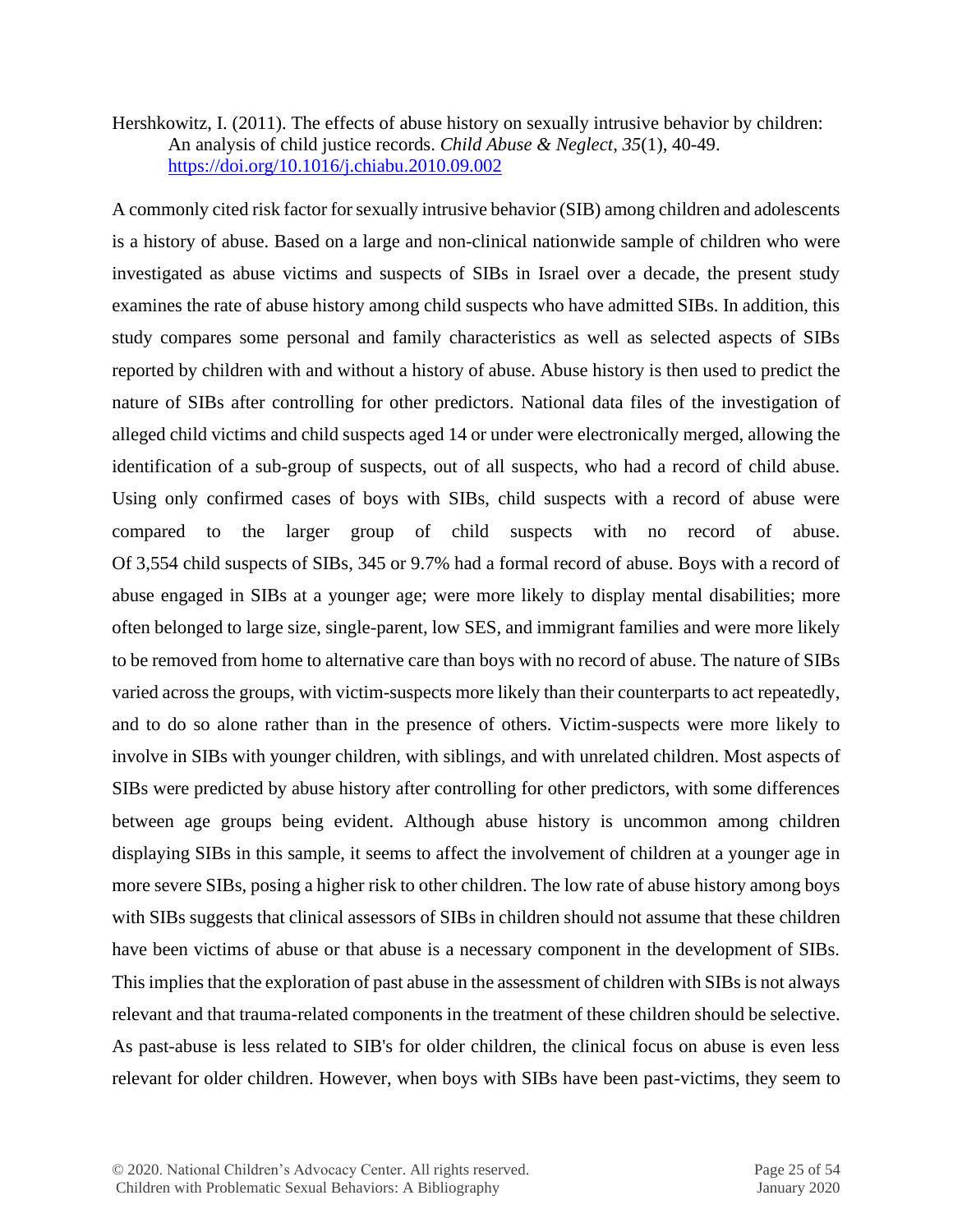be in greater need for treatment than other boys with SIBs. Moreover, the dynamics of SIBs by past victims should raise more concern for older than for younger children.

#### Wurtele, S. K., & Kenny, M. C. (2011). Normative sexuality development in childhood: Implications for developmental guidance and prevention of childhood sexual abuse. *Counseling and Human Development*, *43*(9), 1-24.

Our primary goal in this article is to review what is known about normative and nonnormative sexual behavior and knowledge among children 12 years and younger. Second, we review what is known about contextual influences on children's sexual behaviors. What is deemed "normal" sexual behavior is determined by social, cultural, and familial contexts (Elkovitch, Latzman, Hansen, & Flood, 2009; Frayser, 1994; Friedrich, Sandfort, Oostveen, & Cohen-Kettens, 2000; Heiman et al., 1998; Pithers, Gray, Busconi, & Houchens, 1998). Third, we use these findings to offer suggestions for how parents and other adults can provide sexual abuse prevention education while simultaneously promoting children's healthy sexual development. Children who do not know about these two topics--sexuality and body safely--are more vulnerable to sexual abuse (Wurtele & Berkower, 2010). Finally, we will offer guidelines for parents, childcare providers, teachers, and counselors about how to respond to normal and problematic sexual behaviors. Parents and professionals working with children frequently ask questions about the normality of children's sexual behaviors. They often want to know whether the behaviors are typical and to be expected, or arc an indication that the child has been sexually abused. More important, they want to know how to address children's sexual behaviors. We will provide guidance on responding to sexual behaviors and suggest ways adults can help children grow into happy, healthy sexual adults.

#### Elkovitch, N., Latzman, R. D., Hansen, D. J., & Flood, M. F. (2009). [Understanding child sexual](https://digitalcommons.unl.edu/cgi/viewcontent.cgi?article=1402&context=psychfacpub)  [behavior problems: A developmental psychopathology framework](https://digitalcommons.unl.edu/cgi/viewcontent.cgi?article=1402&context=psychfacpub)*. Clinical Psychology Review, 29*(7), 586-598. <https://doi.org/10.1016/j.cpr.2009.06.006>

Children exhibiting sexual behavior have increasingly gained the attention of child welfare and mental health systems, as well as the scientific community. While a heterogeneous group, children with sexual behavior problems consistently demonstrate a number of problems related to adjustment and overall development. In order to appropriately intervene with these children, a comprehensive understanding of etiology is imperative. The overarching goal of the present paper is to review the extant research on mechanisms associated with the development of problematic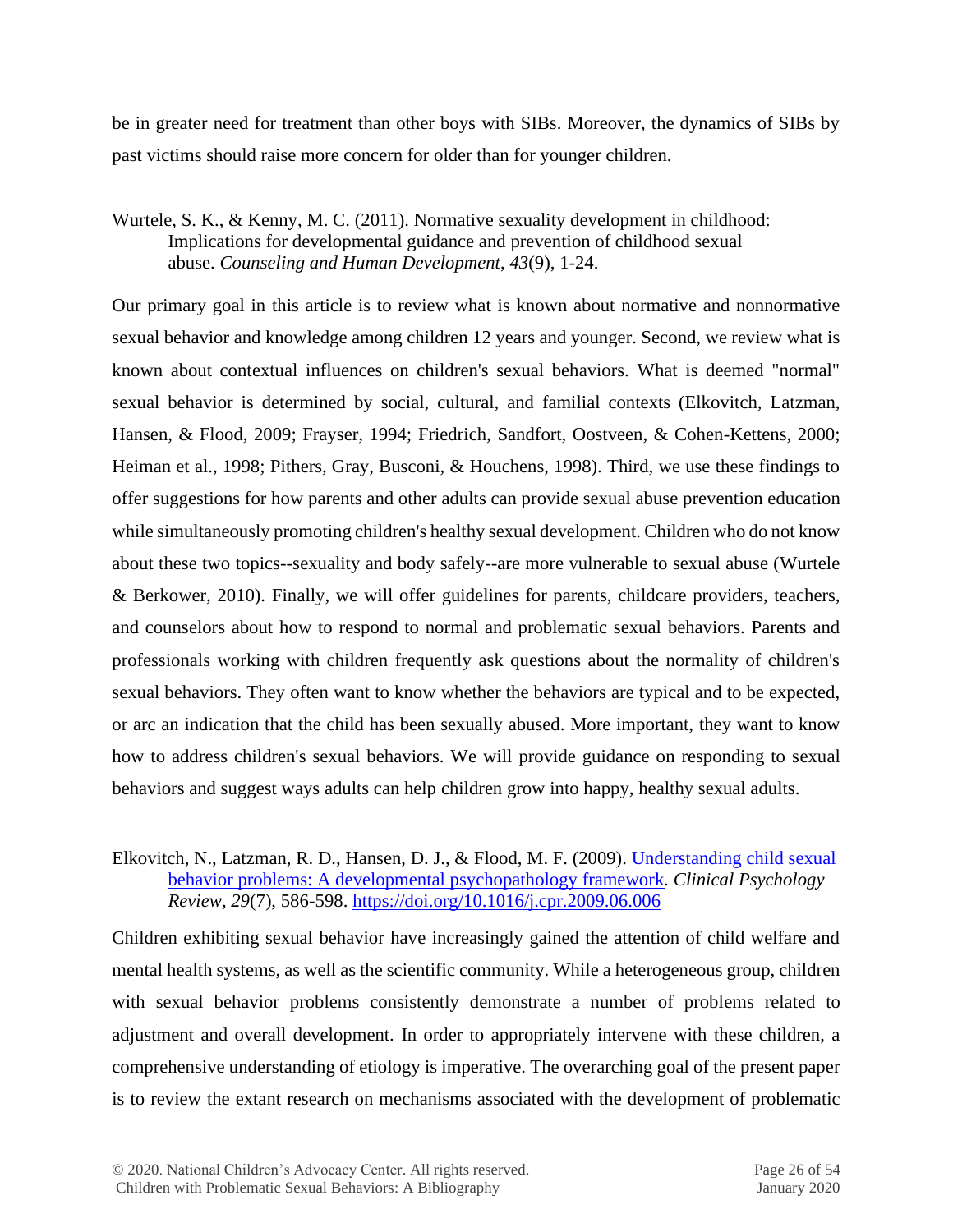sexual behavior in childhood within a developmental psychopathology framework. What is known about normative and nonnormative sexual behavior in childhood is reviewed, highlighting definitional challenges and age-related developmental differences. Further, the relationship between child sexual abuse and child sexual behavior problems is discussed, drawing attention to factors impacting this relationship. Risk factors for child sexual behavior problems, beyond that of sexual abuse, are also reviewed utilizing a transactional–ecological framework. Finally, we conclude with a discussion of implications of a developmental psychopathology perspective on problematic child sexual behaviors to inform future research and intervention efforts. Such implications include the need for attention to normative childhood sexual behavior, developmental sensitivity, and examinations of ecological domain in concert.

- Grant, R., & Lundeberg, L. H. (2009). *Interventions for children with sexual behavior problems: Research, theory, and treatment*. Kingston, NJ: Civic Research Institute.
- Kellogg, N. D. (2009). Clinical Report The evaluation of sexual behaviors in children. *American Academy of Pediatrics, 124*(3), 992-998.

Most children will engage in sexual behaviors at some time during childhood. These behaviors may be normal but can be confusing and concerning to parents or disruptive or intrusive to others. Knowledge of age-appropriate sexual behaviors that vary with situational and environmental factors can assist the clinician in differentiating normal sexual behaviors from sexual behavior problems. Most situations that involve sexual behaviors in young children do not require child protective services intervention; for behaviors that are age-appropriate and transient, the pediatrician may provide guidance in supervision and monitoring of the behavior. If the behavior is intrusive, hurtful, and/or age-inappropriate, a more comprehensive assessment is warranted. Some children with sexual behavior problems may reside or have resided in homes characterized by inconsistent parenting, violence, abuse, or neglect and may require more immediate intervention and referrals.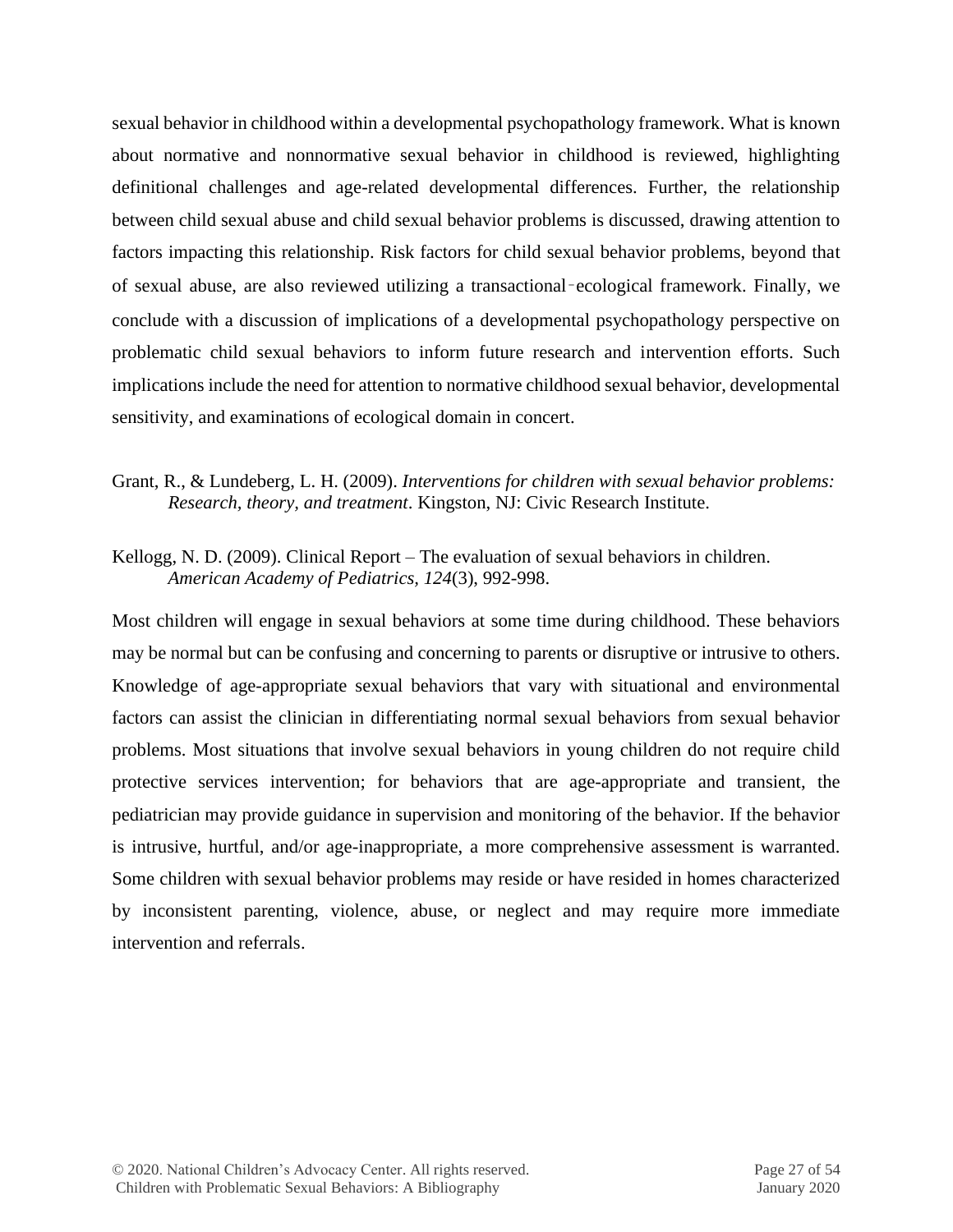Kisiel, C., Fehrenbach, T., Small, L., & Lyons, J. S. (2009). Assessment of complex trauma exposure, responses, and service needs among children and adolescents in child welfare. *Journal of Child and Adolescent Trauma, 2*(3), 143-160. <https://doi.org/10.1080/19361520903120467>

Exposure to multiple, chronic interpersonal traumas, often referred to as complex trauma exposure, can impact several areas of mental health need and functioning. A comprehensive assessment of needs and strengths is essential to making appropriate service recommendations. This study assessed 4,272 youth within the Illinois child welfare system using the Child and Adolescent Needs and Strengths (CANS). A significant proportion of this sample had multiple/chronic caregiverrelated trauma. Children with this complex trauma exposure exhibited more traumatic stress and mental health symptoms, risk behaviors, and day-to-day functioning difficulties, and fewer strengths compared to other children. Implications for these findings are discussed in terms of appropriate treatment/service planning and improved diagnostic classification to better capture the complex trauma needs among youth in child welfare.

Thigpen, J. W., & Fortenberry, J. D. (2009). Understanding variation in normative childhood sexual behavior: The significance of family context. *Social Service Review*, *83*(4), 611-631.<https://doi.org/10.1086/650401>

The sexual behavior of children is understudied and not well understood. Applying a social constructionist perspective to childhood sexual behavior, researchers in the present study investigate familial factors that influence the normal expression of such behavior. Analysis of data from primary caregivers of preadolescent African American children shows that childhood sexual behavior varies in accordance with the sexual beliefs and customs of the family. The family structure and the educational status of the primary caregiver also are found to be correlated with childhood sexual behavior. The authors suggest that although the findings must be interpreted cautiously, they provide evidence for the usefulness of a social constructionist perspective, thus illustrating the importance of considering the familial context in assessing childhood sexual behavior. Modified Author Abstract.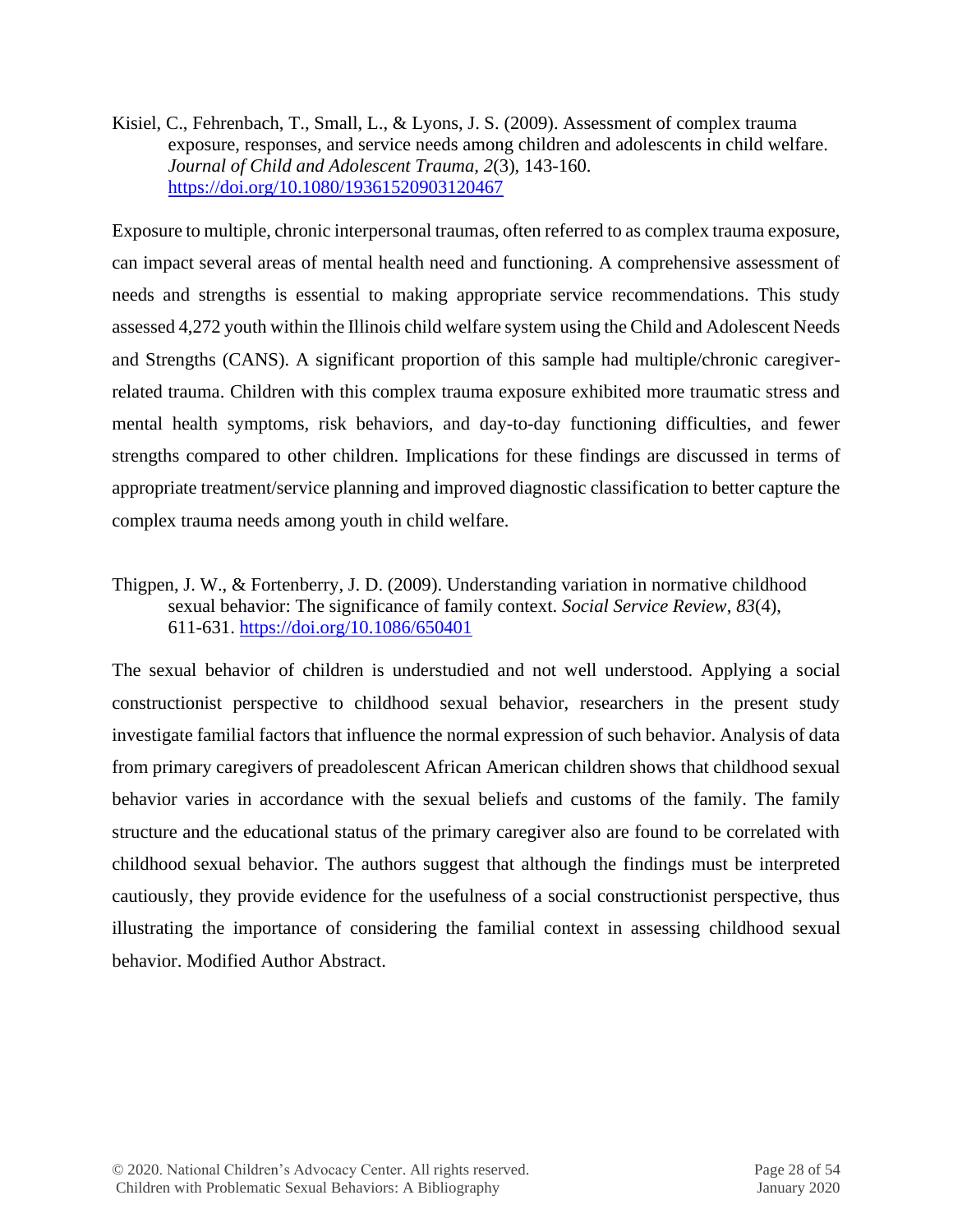Vosmer, S., Hackett, S., & Callanan, M. (2009). "Normal" and "inappropriate" childhood sexual behaviours: Findings from a Delphi study of professionals in the United Kingdom. *Journal of Sexual Aggression*, *15*(3), 275-288. <https://doi.org/10.1080/13552600902915984>

This paper presents the results of a three-stage Delphi study examining the current level of consensus among 24 professionals in the United Kingdom regarding definitions of and distinctions between normal, inappropriate and sexually abusive behaviours in children under 10 years, as well as factors influencing their views. Although firm conclusions cannot be drawn, findings indicate high consensus that children should not be called "sex offenders/abusers" and that behaviours which use force or resemble adult sexual behaviours are concerning. Watching pornography was rated similarly. A high consensus regarding acceptable sexual behaviours was obtained on a couple of items. Divergent views existed regarding various sexual behaviours, and no consensus was reached on what terminology should be used. Professionals agreed that their views were influenced to some extent by professional and personal experiences, and values. Implications for clinical work and research are discussed.

Chaffin, M. (2008). Our minds are made up—Don't confuse us with the facts: Commentary on policies concerning children with sexual behavior problems and juvenile sex offenders. *Child Maltreatment*, *13*(2), 110-121. <https://doi.org/10.1177/1077559508314510>

This commentary examines four common policy-relevant perceptions of teen and preteen sex offenders—high risk, "specialness," homogeneity, and intransigence. Each perception is contrasted with long-standing as well as more current scientific facts. It is argued that public policies for these youth have been fundamentally driven by misperceptions, resulting in a set of well-intentioned but ultimately flawed policies and practices that are unlikely to deliver either child protection or juvenile justice benefits. These include federal and state policies pertaining to public registration and notification, community management, institutional placement, treatment approaches, and treatment standards. The research evidence about these juveniles is considerably more positive than current policies or clinical practices might suggest, and reflects a sharp disconnect between popular policy-relevant perceptions and the facts as we know them about these diverse cases.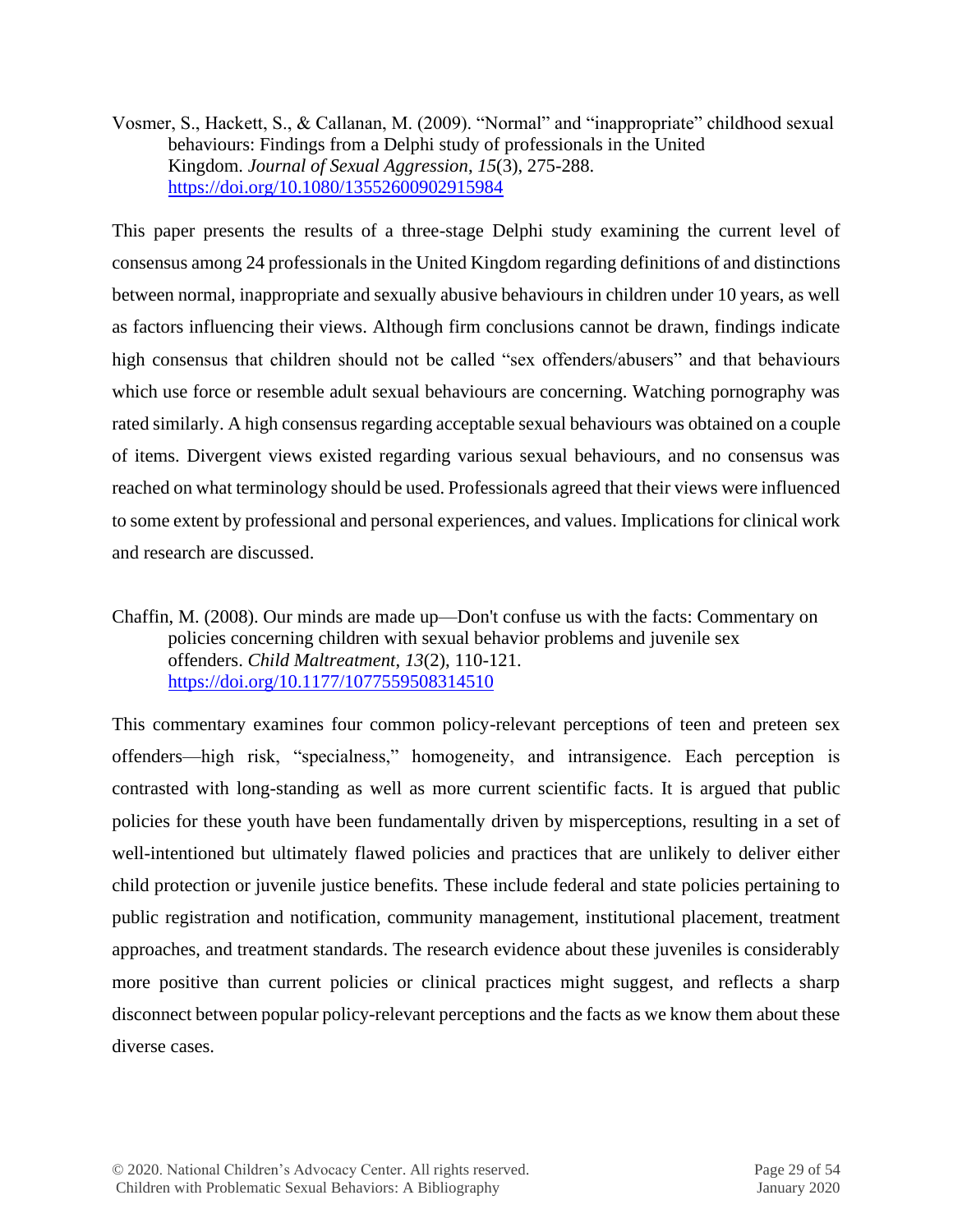Chaffin, M., Berliner, L., Block, R., Johnson, T., Friedrich, W., Louis, D., Lyon, T.D., Page, I. J., Prescott, D., Silovsky, J. F., & Madden. C. (2008). Report of the ATSA task force on children with sexual behavior problems*. Child Maltreatment, 13*(2), 199-218. <https://doi.org/10.1177/1077559507306718>

The Association for the Treatment of Sexual Abusers (ATSA) Task Force on Children With Sexual Behavior Problems was formed by the ATSA Board of Directors as part of ATSA's overall mission of promoting effective intervention and management practices for individuals who have engaged in abusive sexual behavior. The task force was charged to produce a report intended to guide professional practices with children, ages 12 and younger. Specifically, the task force was asked to address how assessment should be linked to intervention activities, what intervention models or components are most effective, and the role of family involvement in intervention. The task force also addressed a number of scientific and public policy issues concerning children with sexual behavior problems (SBP). The task force report begins with an introductory section that offers a working definition of children with SBP, reviews existing theory models about the etiology of SBP, and reviews the overlap of SBP with other problems. Research on population subtypes and the relationship of SBP to early sexual abuse and other risk factors is reviewed.

#### Letourneau, E. J., Chapman, J. E., & Schoenwald, S. K. (2008). Treatment outcome and criminal [offending by youth with sexual behavior problems.](https://www.ncbi.nlm.nih.gov/pmc/articles/PMC5417702/) *Child Maltreatment, 13*(2), 133-144. <https://doi.org/10.1177/1077559507306717>

Children and adolescents treated for general delinquency problems and rated by caregivers as having sexual behavior problems (SBP;  $N = 696$ ) were compared with youth from the same sample with no sexual behavior problems (NSBP;  $N = 1,185$ ). Treatment outcome through 12-months posttreatment and criminal offending through an average 48-month posttreatment were compared for both groups. It was hypothesized that both groups would improve over time; however, the SBP group would evidence greater psychopathology at follow-up, and these hypotheses were supported. It was further hypothesized that youth with SBP would not differ from youth with NSBP in rates of future sexual or nonsexual offenses. These hypotheses were also supported. SBP group membership was not a significant predictive factor in analyses modeling future offending (any) or future person offenses. Few youth in either group had sexual offenses. The importance of these findings for clinical and policy decision making is discussed.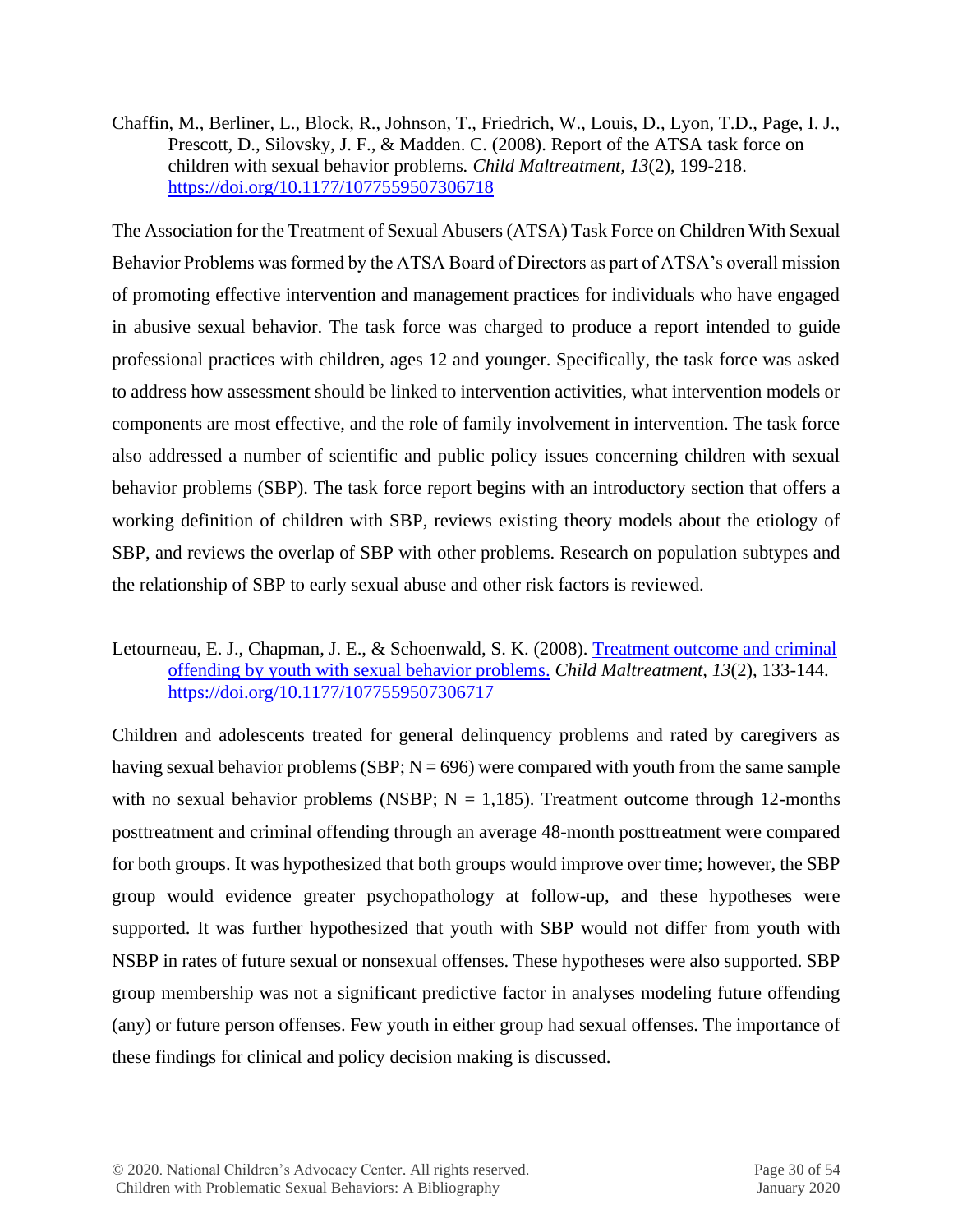Merrick, M. T., Litrownik, A. J., Everson, M. E., & Cox, C. E. (2008). Beyond sexual abuse: The impact of other maltreatment experiences on sexualized behaviors. *Child Maltreatment, 13*(2), 122-132. <https://doi.org/10.1177/1077559507306715>

This study sought to broaden research findings linking maltreatment to sexualized behaviors by investigating whether maltreatment experiences other than sexual abuse predict such behaviors. The sample included 690 children without reported sexual abuse histories who are participants in the LONGSCAN Consortium, a prospective multisite investigation of childhood maltreatment. Child Protective Service reports before age 8 years and caregiver reports on the Child Sexual Behavior Inventory-II at age 8 years were used to examine the relationship between maltreatment timing and type, and sexualized behaviors. Logistic regression analyses suggested that early  $(< 4)$ and late (4-8) reports of physical abuse were associated with more sexualized behaviors (odds ratios  $= 1.9-2.6$ ). The pattern differed by gender, with physical abuse predicting sexual intrusiveness and displaying private parts in boys, and boundary problems in girls. Findings suggest that maltreatment other than sexual abuse, and the developmental periods in which it occurs, may be linked to the development of sexualized behaviors.

Offermann, B. J., Johnson, E., Johnson-Brooks, S. T., & Belcher, H. E. (2008). Get SMART: Effective treatment for sexually abused children with problematic sexual behavior. *Journal of Child & Adolescent Trauma, 1*(3), 179-191. <https://doi.org/10.1177/1077559507306715>

Nearly 20% of children with a history of sexual abuse develop problematic sexual behaviors (PSBs). Effective mental health treatments for this specialized population are limited. This article presents outcome data on 62 children enrolled in the preliminary trial of the Safety, Mentoring, Advocacy, Recovery, and Treatment (SMART) model. SMART integrates individual, family, and group therapy in a strengths-based, problem-focused treatment model targeting PSB. Significant improvements were found in measures of functional impairment and PSB after participating in SMART. This preliminary study supports the effectiveness of the SMART model in ameliorating the PSB symptoms of young, sexually abused children.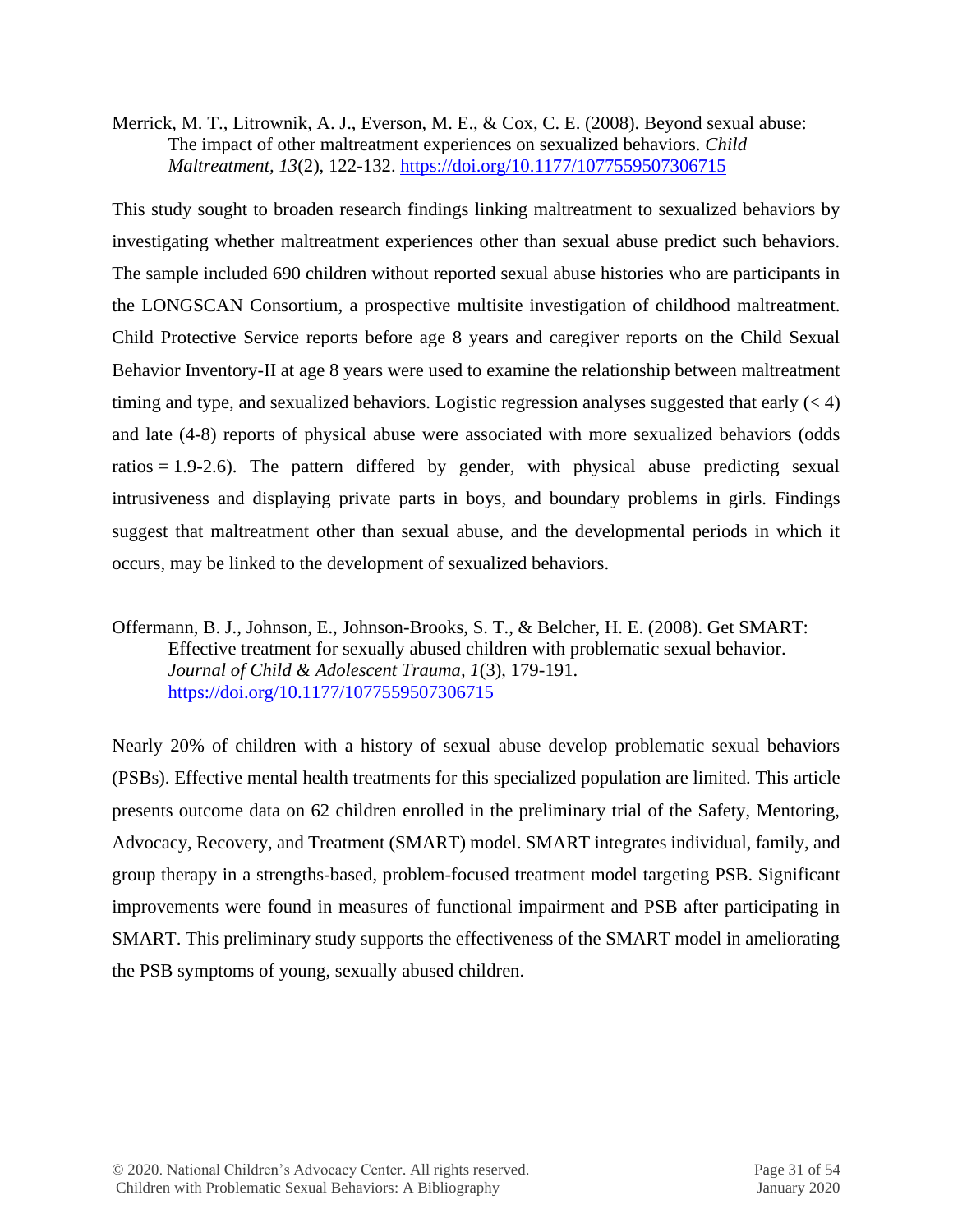- Silovsky, J. F., & Swisher, L. M. (2008). Sexual development and sexual behavior problems. In M. L. Wolraich, P. Dworkin, D. Drotar, & Perrin, E. (Eds.), *Developmental and Behavioral Pediatrics: Evidence and Practice* (pp.805-824). Philadelphia: Elsevier.
- St. Amand, A., Silovsky, J. F., & Bard, D. (2008). [Meta-analysis of treatment for child sexual](https://www.ncbi.nlm.nih.gov/books/NBK76084/)  [behavior problems: Practice elements and outcomes.](https://www.ncbi.nlm.nih.gov/books/NBK76084/) *Child Maltreatment, 13*(2), 145-166*.* <https://doi.org/10.1177/1077559508315353>

This meta-analysis of 11 treatment outcome studies evaluated 18 specific treatments of sexual behavior problems (SBP) as a primary or secondary target. Specifically, it examines relations among child characteristics, treatment characteristics (including practice elements), and short-term outcome (including sexual and general behavior problems). Utilizing pre- and postintervention results, the overall degree of change over the course of treatment was estimated at a 0.46 and 0.49 standard deviation decline in SBP and general behavior problems, respectively. As hypothesized, the caregiver practice element Parenting/Behavior Management Skills (BPT) predicted the Child Sexual Behavior Inventory (and the Child Behavior Checklist when BPT was combined with caregiver Rules about Sexual Behaviors). In contrast, practice elements that evolved from Adult Sex Offender (ASO) treatments were not significant predictors. BPT and preschool age group provided the best model fit and more strongly predicted outcome than broad treatment type classifications (e.g., Play Therapy or Cognitive Behavior Therapy). Results question current treatments for children with SBP that are based on ASO models of treatment without caregiver involvement.

Swisher, L. M., Silovsky, J. F., Stuart, J. R. H., & Pierce, K. (2008). Children with sexual behavior problems. *Juvenile and Family Court Journal*, *59*(4), 49-69. <https://doi.org/10.1111/j.1755-6988.2008.00021.x>

Judges are encountering more cases (both dependent and delinquent) involving juveniles under the age of 12 who have acted out sexually. The youth's own trauma history and protection issues often complicate the cases. This article reviews the research about treatment for children with sexual behavior problems (SBP) and discusses guidelines for making placement decisions in order to assist judges to determine an appropriate level of response in cases of children with SBP. To this end, information about typical sexual development with strategies for determining whether a sexual behavior is problematic or developmentally appropriate is provided. Children with SBP are contrasted with adolescent and adult sexual offenders. Assessment and treatment guidelines based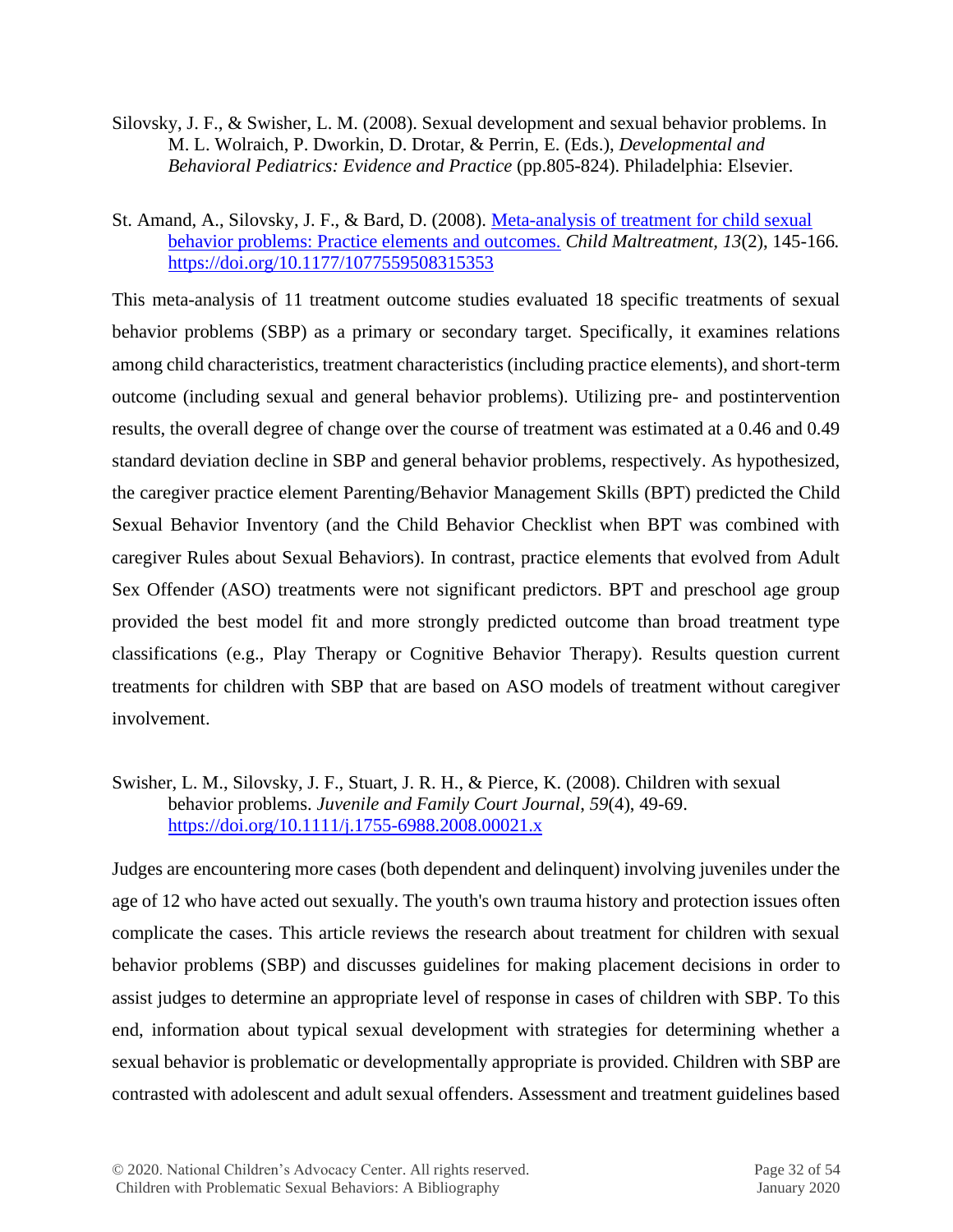on the current state of clinical research are provided, noting that a number of treatments have demonstrated efficacy with SBP in children. Information to facilitate decision making regarding residential placement, school participation, and family reunification is provided. Public policy should be based on scientific results and reflect the very low risk posed by children with SBP when making decisions about application of the Adam Walsh Act and national lifetime registries in general.

#### Tarren-Sweeney, M. (2008). [Predictors of problematic sexual behavior](http://citeseerx.ist.psu.edu/viewdoc/download?doi=10.1.1.881.8929&rep=rep1&type=pdf) among children with [complex maltreatment histories.](http://citeseerx.ist.psu.edu/viewdoc/download?doi=10.1.1.881.8929&rep=rep1&type=pdf) *Child Maltreatment, 13*(2), 182-198. <https://doi.org/10.1177/1077559508316043>

Exploratory analyses of sexual behavior problems (SBP) were conducted within a larger epidemiological study of 347 preadolescent children in foster and kinship care. SBP was estimated from caregiver-reported scores on the Assessment Checklist for Children. The study simultaneously examined a large number of discrete and cumulative influences on the development of children at high risk for SBP. Most children with SBP had corresponding psychopathology, most notably conduct problems, inattention, and interpersonal behavior problems suggestive of attachment disturbances. Several correlates identified in previous studies were not associated with SBP. High concordance of SBP was found among 52 sibling dyads. Independent predictors of SBP were older age at entry into care, female gender, placement instability, and contact sexual abuse. The findings emphasize the significance of cumulative risk among children exposed to multiple adversities. The findings generated several hypothesized mechanisms involving attachment disturbances.

#### Friedrich, W. N. (2007). *Children with sexual behavior problems: Family-based, attachmentfocused therapy*. New York: W.W. Norton & Company.

Silovsky, J. F., Niec, L., Bard, D., & Hecht, D. B. (2007). Treatment for preschool children with interpersonal sexual behavior problems: A pilot study. *Journal of Clinical Child and Adolescent Psychology*, *36*(3), 378-391. <https://doi.org/10.1080/15374410701444330>

This pilot study evaluated a 12-week group treatment program for preschool children with interpersonal sexual behavior problems (SBP;  $N = 85$ ; 53 completed at least 8 sessions). Many children presented with co-occurring trauma symptoms and disruptive behaviors. In intent-to-treat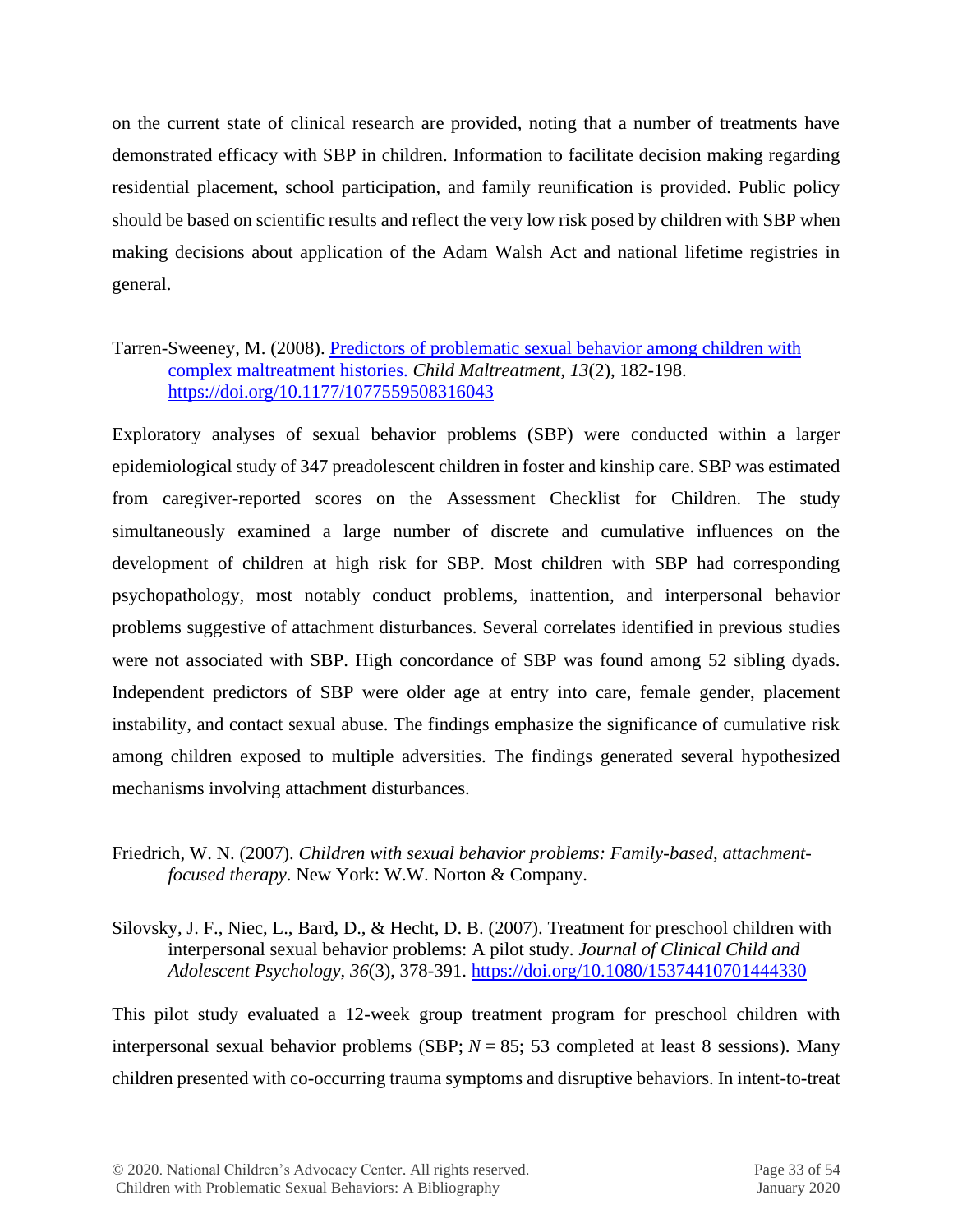analysis, a significant linear reduction in SBP due to number of treatment sessions attended was found, an effect that was independent of linear reductions affiliated with elapsed time. Under the assumption that treatment can have an incremental impact, more than one third of the variance was accounted for by treatment effects, with female and older children most favorably impacted. Caregivers reported increase in knowledge, satisfaction, and usefulness of treatment. In addition to replication, future research is needed to examine (a) effects of environment change and time on SBP, (b) stability of treatment effects, and (c) best practices to integrate evidence-based treatments for comorbid conditions.

Carpentier, M. Y., Silovsky, J. F., & Chaffin, M. (2006). Randomized trial of treatment for children with sexual behavior problems: Ten-year follow-up. *Journal of Consulting and Clinical Psychology, 74*(3), 482-488. <https://doi.org/10.1037/0022-006X.74.3.482>

This study prospectively follows 135 children 5-12 years of age with sexual behavior problems from a randomized trial comparing a 12-session group cognitive-behavioral therapy (CBT) with group play therapy and follows 156 general clinic children with nonsexual behavior problems. Ten-year follow-up data on future juvenile and adult arrests and child welfare perpetration reports were collected. The CBT group had significantly fewer future sex offenses than the play therapy group (2% vs. 10%) and did not differ from the general clinic comparison (3%), supporting the use of short-term CBT. There were no group differences in nonsexual offenses (21%). The findings do not support assumptions about persistent or difficult to modify risk and raise questions about policies and practices founded on this assumption. (PsycINFO Database Record (c) 2012 APA, all rights reserved).

Carpentier, M., Silovsky, J. F., & Chaffin, M. (2006). 10 year follow-up supports cognitivebehavioral treatment for children with sexual behavior problems: Implications for services, treatment implementation, and future directions. *ATSA Forum*, 1-21.

Chaffin, M., Berliner, L., Block, R., Johnson, T., Friedrich, W., Louis, D., Lyon, T.D., Page, J., Prescott, D., & Silovsky, J. F. (2006). Report of the task force on children with sexual [behavior problems.](http://www.atsa.com/sites/default/files/Report-TFCSBP.pdf) Beaverton, OR: Association for the Treatment of Sexual Abusers.

The Association for the Treatment of Sexual Abusers (ATSA) Task Force on Children with Sexual Behavior Problems was formed by the ATSA Board of Directors as part of ATSA's overall mission of promoting effective intervention and management practices for individuals who have engaged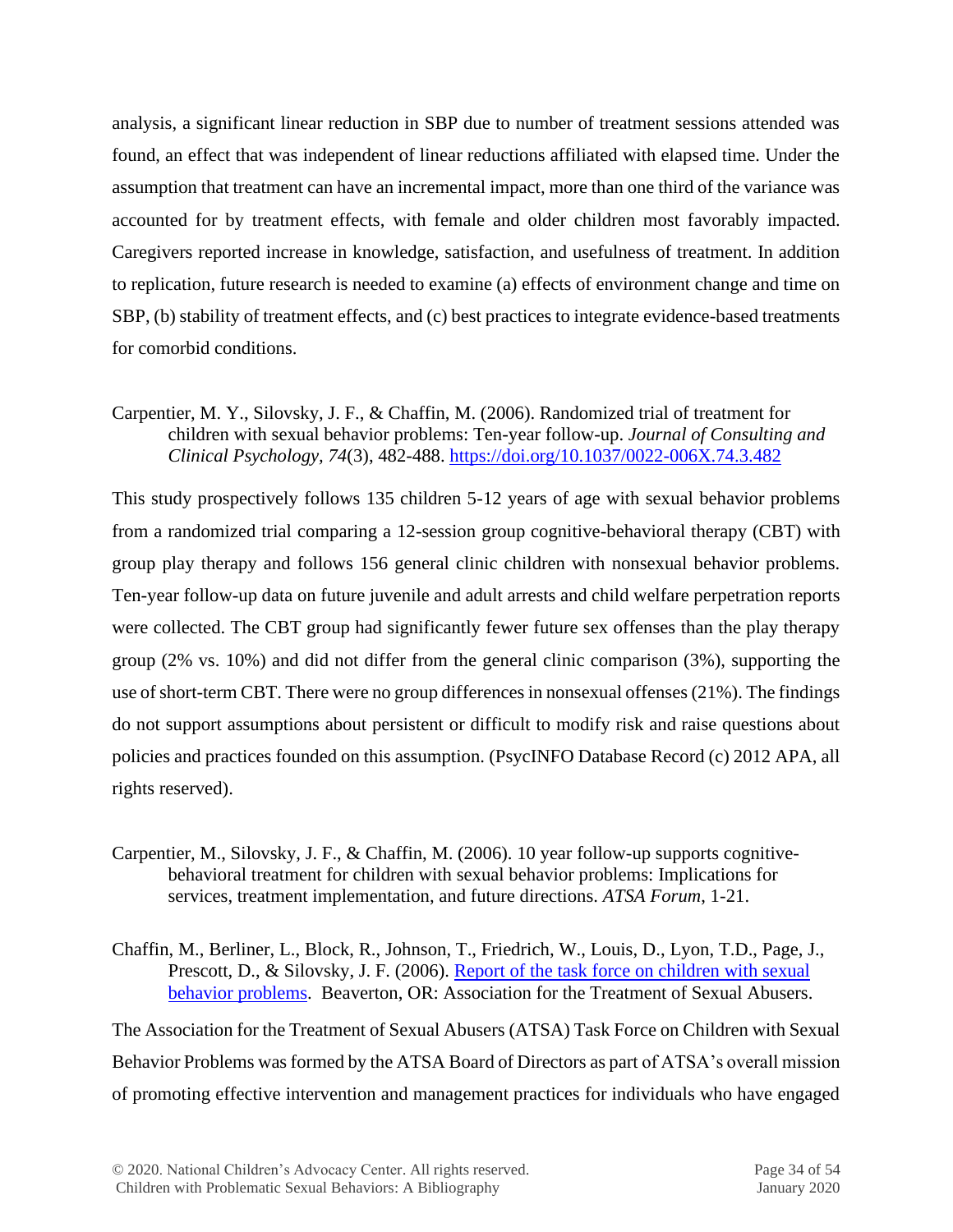in abusive sexual behavior. The Task Force was charged to produce a report intended to guide professional practices with children, ages 12 and under. Specifically, the Task Force was asked to address how assessment should be linked to intervention activities, what intervention models or components are most effective, and the role of family involvement in intervention. The Task Force also addressed a number of scientific and public policy issues concerning children with sexual behavior problems (SBP).

Santtila, P., Sandnabba, N. K., Wannas, M., & Krook, K. (2005). Multivariate structure of sexual behaviors in children: Associations with age, social competence, life stressors and behavioral disorders. *Early Child Development and Care, 175*(1), 3-21. <https://doi.org/10.1080/0300443042000206246>

The purpose of the present research was to explore the sexual behavior of children in Finnish daycare centers in order to identify subsets of homogeneous behaviors. The aim was also to explore effects of moderating factors, such as negative life events and behavioral disturbances, on the presence of variables within these subsets. A representative sample of 364 Finnish children not screened for developmental delay, sexual abuse history or psychiatric problems (181 girls and 183 boys) in 190 daycare centers were studied using the 'Day‐Care Sexuality Questionnaire' using members from the personnel as informants. For boys 37 sexual behavior items and for girls 31 sexual behavior items were selected for analyses in the present study. The results of the principal components analyses were clear and logical. For boys, four factors (masturbatory/genital selftouch, sexual swearing/exhibitionism, closeness seeking/gender confusion, intrusive/defensive sexual behavior) and for girls three factors (closeness seeking/gender confusion, masturbatory/genital self‐touch, closeness aversion) were identified. Several moderating factors affecting the occurrence of sexual behaviors on the different scales were identified. Generally speaking, negative life events and behavioral disturbances as well as positive personnel attitudes towards sexuality were associated with increased scale scores. In conclusion, sexual behaviors of children form clear clusters that are affected by a number of factors related to both the experiences of the children and the attitudes held by important adults and organizations surrounding them.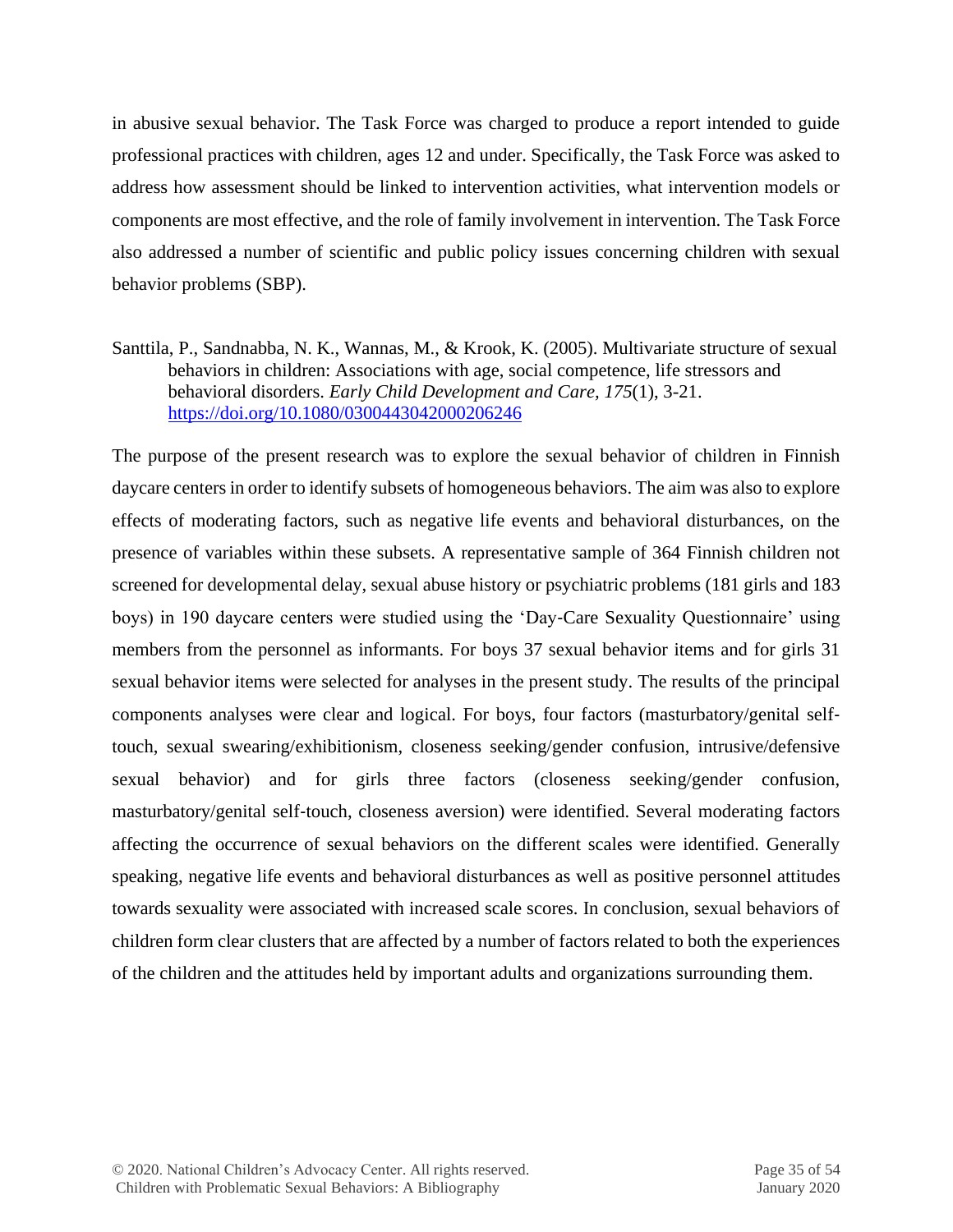Friedrich, W. N., Lysne, M., Sim, L., & Shamos, S. (2004). Assessing sexual behavior in highrisk adolescents with the Adolescent Clinical Sexual Behavior Inventory (ACSBI). *Child Maltreatment, 9*(3), 239-250. <https://doi.org/10.1177/1077559504266907>

This study examined the reliability and validity of the Adolescent Clinical Sexual Behavior Inventory (ACSBI), a new 45-item measure, designed to elicit parent-and self-report regarding a range of sexual behaviors in high-risk adolescents. Using this measure, this study also investigated predictors of adolescent sexual behavior. Participants were 174 adolescents and their parents consecutively admitted to one of three clinical settings (i.e., inpatient treatment, partial hospital program, and outpatient clinic). Parent-and self-reports of adolescent sexual behavior were moderately correlated, and there was a strong relationship between high-risk sexual behavior and adolescent emotional and behavioral problems, as well as sexual concerns, distress, and preoccupation. In addition to sexual abuse, physical abuse, life stress, and impaired family relationships also significantly predicted sexual behavior in adolescents*.*

#### Hornor, G. (2004). Sexual behavior in children: Normal or not?. *Journal of Pediatric Health Care*, *18*(2), 57-64. [https://doi.org/10.1016/S0891-5245\(03\)00154-8](https://doi.org/10.1016/S0891-5245(03)00154-8)

Sexual abuse is a problem of epidemic proportions in the United States. Given the scope of the problem of sexual abuse and the amount of media attention it receives, it is not unusual for parents or caretakers who witness a child exhibiting sexual behavior to become alarmed. Primary care providers, including pediatric nurse practitioners, may be the first professional parents contact with concerns regarding a child's sexual behavior. It is imperative that primary care providers understand childhood sexuality and respond appropriately when confronted with child sexual behaviors in their practice. Although the literature includes little research on the subject of normal child sexual development, certain guidelines have been identified to describe normal child sexual behaviors and those of concern. Case studies illustrate the response of two primary care providers when they are confronted with sexual behaviors in their patients. Implications for practice are discussed, with examples and guidelines provided for primary care providers to use when evaluating sexual behavior in their pediatric patients.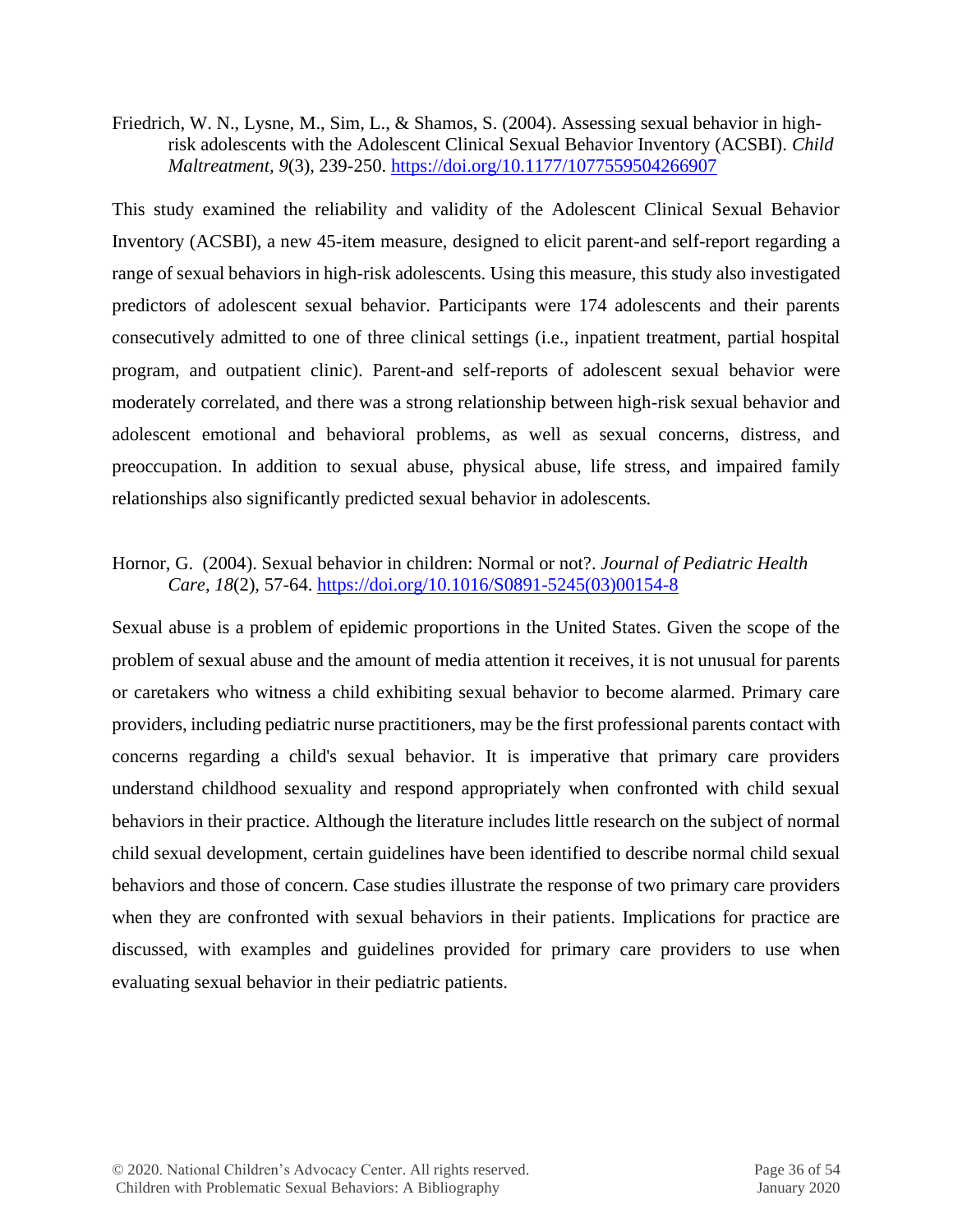Letourneau, E. J., Schoenwald, S. K., & Sheidow, A. J. (2004). Children and adolescents with sexual behavior problems. *Child Maltreatment, 9*(1), 49-61. <https://doi.org/10.1177/1077559503260308>

Youth with substantial sexual behavior problems ( $n = 166$ ) were compared with youth from the same sample with few sexual behavior problems  $(n = 413)$  and with no sexual behavior problems  $(n = 943)$ . It was hypothesized that youth with significant sexual behavior problems would be characterized by higher rates of sexual and physical abuse and higher rates of internalizing problems relative to youth without sexual behavior problems and that all youth would evidence a positive treatment response to multisystemic therapy. Relative to youth with no sexual behavior problems, youth with significant sexual behavior problems were more likely to have been sexually or physically abused and had higher rates of internalizing and externalizing behavior problems. These youth were also more likely to include girls, were younger, and had more social problems than youth with no sexual behavior problems. Youth in all groups responded with clinically relevant and statistically significant reductions in problem behaviors at posttreatment.

Longo, R. E. (2004). Using experiential exercises in treating adolescents with sexual behavior problems. *Sexual Addiction & Compulsivity*, *11*(4), 249-263. <https://doi.org/10.1080/10720160490900623>

This article promotes the use of experiential exercises in treating adolescents with sexual behavior problems. Even when exploring compulsive, impulsive, and addictive behaviors, experiential and expressive therapies can open up thinking and emotions in ways that may not occur with traditional talk therapies. Adolescents have a variety of learning styles, and some may not be easily engaged in treatment through traditional sit down, talk therapy. The use of experiential exercises in treating adolescents with sexual behavior problems provides the clinician with an opportunity to use a variety of learning styles in doing meaningful clinical work. The use of experiential exercises takes into account that (a) adolescents are resilient, (b) adolescents learn in a variety of ways, (c) adolescents can be motivated to explore personal issues when they are engaged in experiential exercises, and (d) the use of experiential treatments can have a positive and profound impact in treating adolescents with sexual behavior problems.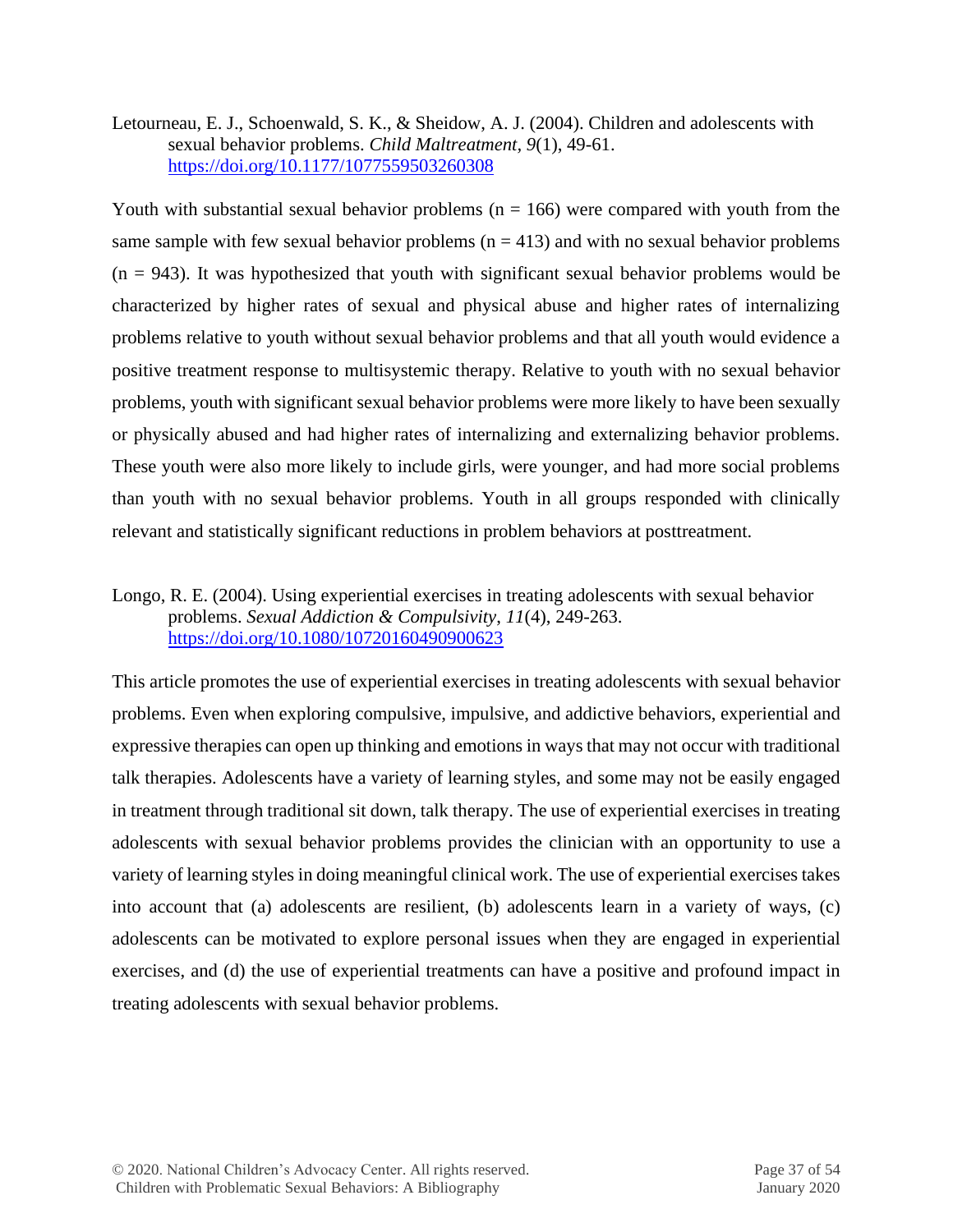Price, D. (2004). Youth with problem sexual behaviors: Integrating diverse models of treatment. *Sexual Addiction & Compulsivity*, *11*(4), 183-186. <https://doi.org/10.1080/10720160490900542>

Rasmussen, L. A. (2004). Differentiating youth who sexually abuse: Applying a multidimensional framework when assessing and treating subtypes. *Journal of Child Sexual Abuse, 13*(3), 57-82. [https://doi.org/10.1300/J070v13n03\\_04](https://doi.org/10.1300/J070v13n03_04)

Recent empirical research has shown that children with sexual behavior problems and adolescents who offend sexually are diverse populations consisting of several subtypes (Hall, Mathews, & Pearce, 2002; Pithers, Gray, Busconi, & Houchens, 1998; Worling, 2001). This article reviews the descriptive and empirical research related to identifying subtypes of children with sexual behavior problems and adolescents who offend sexually. Examples of clinically and empirically derived typologies are presented. The author discusses how data from the empirically derived typologies can be incorporated within a multidimensional assessment framework based on the Trauma Outcome Process model (Burton, Rasmussen, Bradshaw, Christopherson, & Huke, 1998; Rasmussen, Burton, & Christopherson, 1992; Rasmussen, 1999, 2001, 2002). The application of this framework in assessing and treating children with sexual behavior problems and adolescents who offend sexually is described.

#### Thanasiu, P. L. (2004). Childhood sexuality: Discerning healthy from abnormal sexual behaviors. *Journal of Mental Health Counseling*, *26*(4), 309-319. <https://doi.org/10.17744/mehc.26.4.y0ndah5y1hkm18cf>

Empirically determined characteristics that mental health counselors can use as a reference when assessing the normalcy of sexual behaviors in preadolescent children are summarized. Once sexual behaviors have been determined to be problematic, mental health counselors need to be aware of and address factors that will affect children's sexual attitudes and behaviors.

#### Friedrich, W. N., Davies, W., Feher, E., & Wright, J. (2003). Sexual behavior problems in preteen children. *Annals of the New York Academy of Sciences*, *989*(1), 95-104. <https://doi.org/10.1111/j.1749-6632.2003.tb07296.x>

A large sample of 2–12 year old children (*N*= 2311) was studied to determine the relationship between three sexually intrusive behavior items (SIBs) measured by the Child Sexual Behavior Inventory (CSBI) and a range of developmental, ecological, and behavioral correlates. The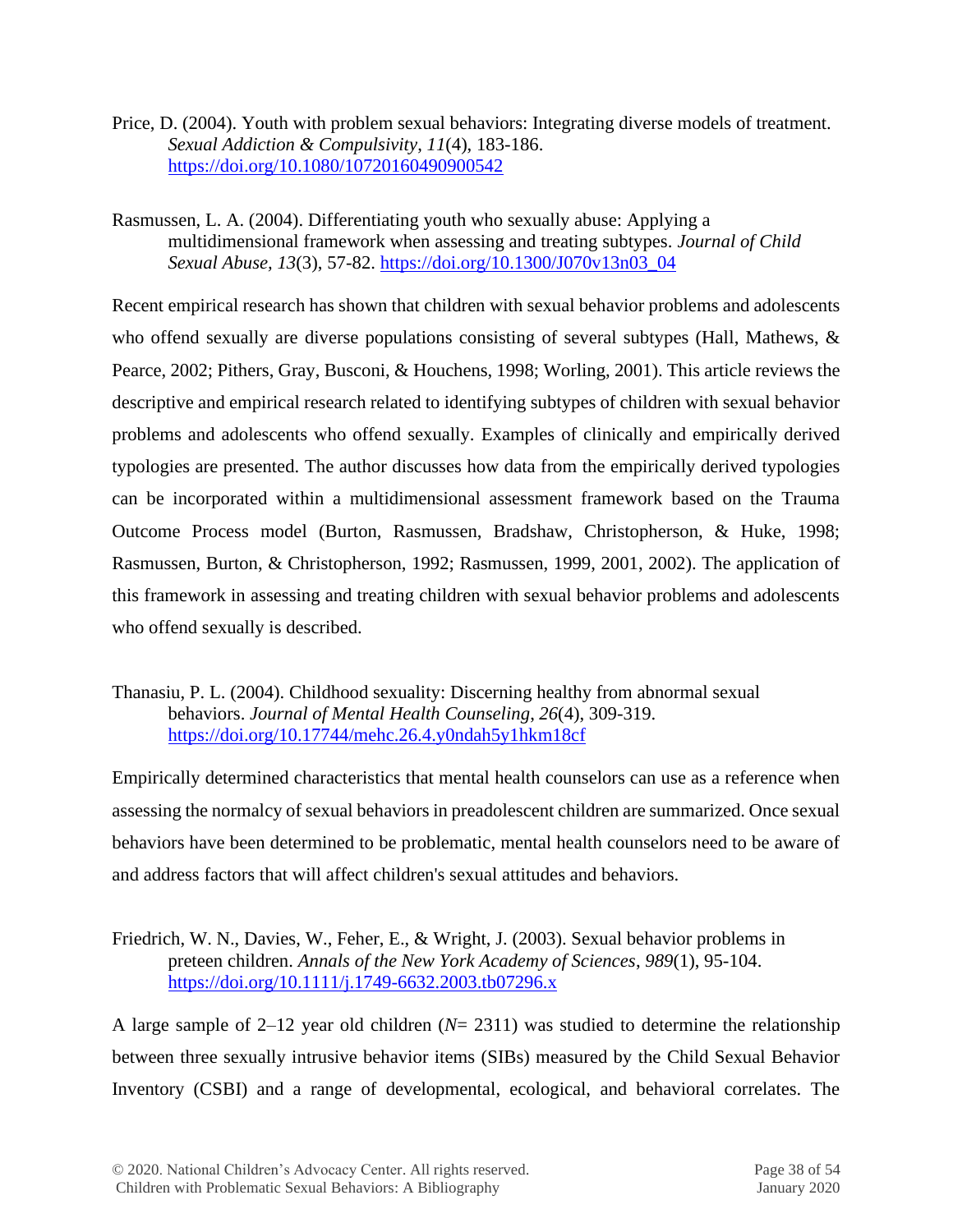variables studied included age, gender, race, family income, single parent status, maternal education, family sexual behaviors, physical abuse, sexual abuse, domestic violence, social competence of the child, and three scales from the CBCL (Internalizing, Externalizing, and PTSD). Sexual abuse was not the primary predictor of SIB, but a model incorporating family adversity, modeling of coercive behavior, child behavior, and modeling of sexuality predicted a significant amount of variance.

Salter, D. M., D., Richards, M., Talbot, T., Hodges, J., Bentovim, A., et al. (2003). Development of sexually abusive behavior in sexually victimized males: A longitudinal study. *Lance*t, *361*(9356), 471-476. [https://doi.org/10.1016/S0140-6736\(03\)12466-X](https://doi.org/10.1016/S0140-6736(03)12466-X)

Sexual maltreatment is one of the most common forms of child abuse. To identify risk factors for sexually abusive behaviour by adults, we prospectively assessed childhood experiences and personal characteristics of male child victims who became abusers in later life. In a longitudinal study (7–19 years duration), we included 224 former male victims of sexual abuse. Risk factors contemporaneous with the abuse, and putative protective influences, were identified from social service and clinical records. Evidence of later criminal acts was obtained from a nationwide search of official records. Of the 224 former victims, 26 had subsequently committed sexual offences (victim-abusers), in almost all cases with children, mainly outside their families. Risk factors during childhood for later offending included material neglect (odds ratio 3·4, 95% CI 1·2–9·7), lack of supervision  $(3.0, 1.1-8.3)$ , and sexual abuse by a female person  $(3.0, 1.1-8.7)$ . Victimabusers had more frequently witnessed serious intrafamilial violence (3·1, 1·0–10·0). Six (29%) of 21 victim-abusers on whom we had relevant data had been cruel to animals (7·9, 2·0–31·4). No single putative protective factor, nor a composite protective index, significantly reduced the risk of paedophilic behaviour. Most male victims of child sexual abuse do not become paedophiles, but particular experiences and patterns of childhood behaviour are associated with an increased risk of victims becoming abusers in later life. Our findings have implications for the design of selective interventions with a vulnerable subgroup of male victims, aimed at reducing the risk of paedophilic behaviour in later life.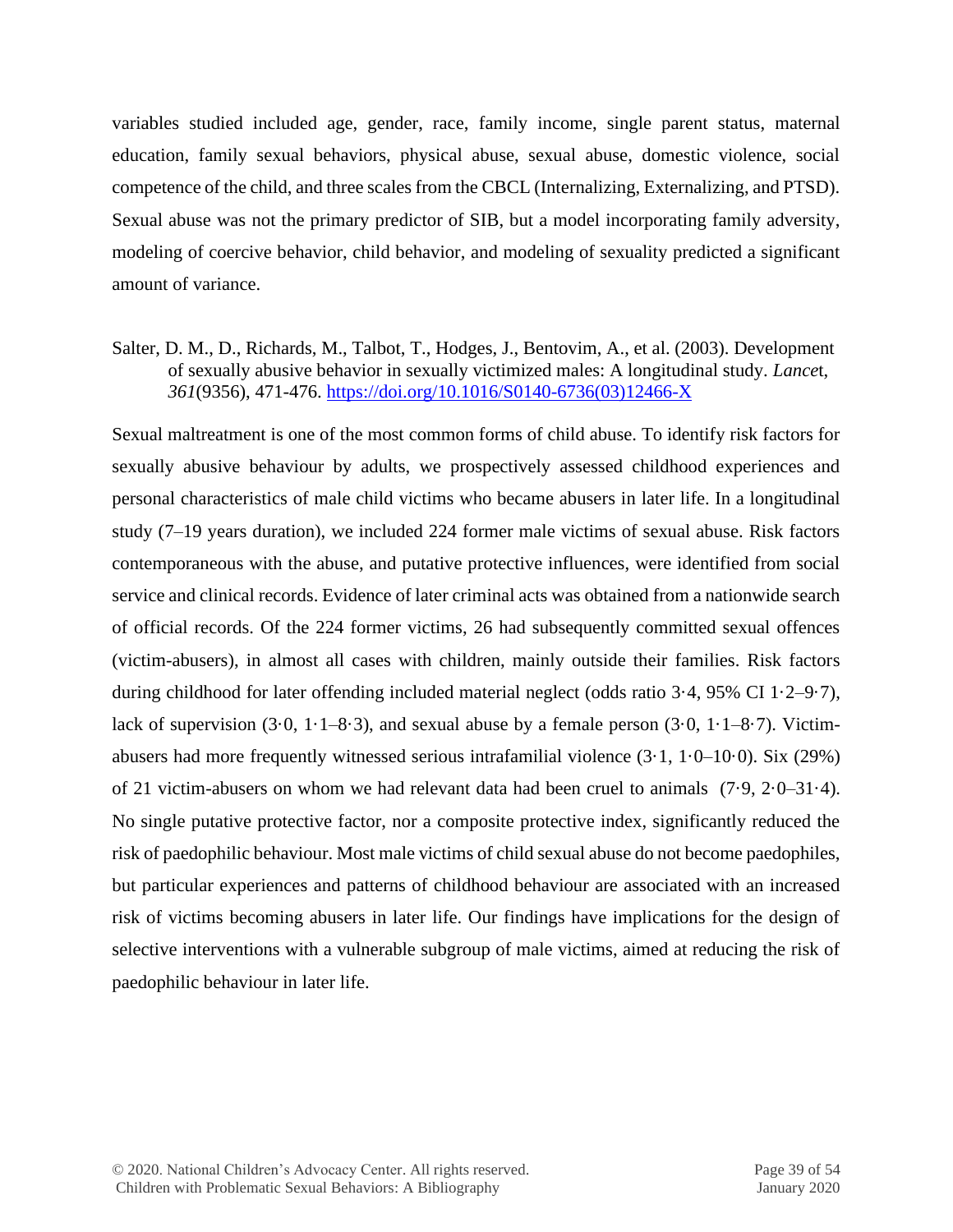- Thigpen, J. W., Pinkston, E. M., & Mayefsky, J. (2003). Normative sexual behavior of African American children: Preliminary finding. In J. Bancroft (Ed.), *Sexual development in childhood* (pp. 241-254). Bloomington: Indiana University Press.
- Bonner, B. L., Walker, C. E., Berliner, L., & Center, S. A. (2002). [Treatment manual for](http://digitalprairie.ok.gov/cdm/singleitem/collection/stgovpub/id/10123/rec/2)  [cognitive-behavioral group therapy for children with sexual behavior problems.](http://digitalprairie.ok.gov/cdm/singleitem/collection/stgovpub/id/10123/rec/2) Center on Child Abuse and Neglect.

This manual presents an outline of each of the 12 group sessions for the children and is accompanied by a separate manual for the parents. The session outlines include the objectives for each session, the materials needed, the topics to be covered, suggested content for covering the topics, and questions for the children's weekly assessment. An appendix is attached that has copies of the handouts used in each session.

- Friedrich, W. N., & Trane, S. T. (2002). Sexual behavior in children across multiple settings. *Child Abuse & Neglect, 26*(3), 243-245.
- Hall, D. K., Mathews, F., & Pearce, J. (2002). Sexual behavior problems in sexually abused children: A preliminary typology. *Child Abuse & Neglect*, *26*(3), 289-312. [https://doi.org/10.1016/S0145-2134\(01\)00326-X](https://doi.org/10.1016/S0145-2134(01)00326-X)

The goal was to develop an empirically derived typology for sexually abused children exhibiting sexual behavior problems to assist practitioners in differential assessment, treatment, and case planning. Data were systematically gathered from the clinical records of 100 sexually abused children, aged 3 years to 7 years, enrolled in two treatment programs. Twelve indexes were created corresponding to major areas of child and family history, functioning, and treatment response. After initial sorting into subgroups based on the presence or absence of interpersonal sexual behavior problems, further subdivision was based on hierarchical cluster analysis. Five distinctive sexual behavior profiles emerged: (1) developmentally expected; and developmentally problematic (2) interpersonal, unplanned, (3) self-focused, (4) interpersonal, planned (noncoercive), and (5) interpersonal, planned (coercive). Elements of the child's sexual abuse experience, opportunities to learn/practice problematic sexual behavior, and familial variables best differentiated between the types. The five types differed not only in child sexual behavior but in most areas of child and family functioning, including treatment outcome. The findings offer support for the development of an empirically-based typology for children with sexual behavior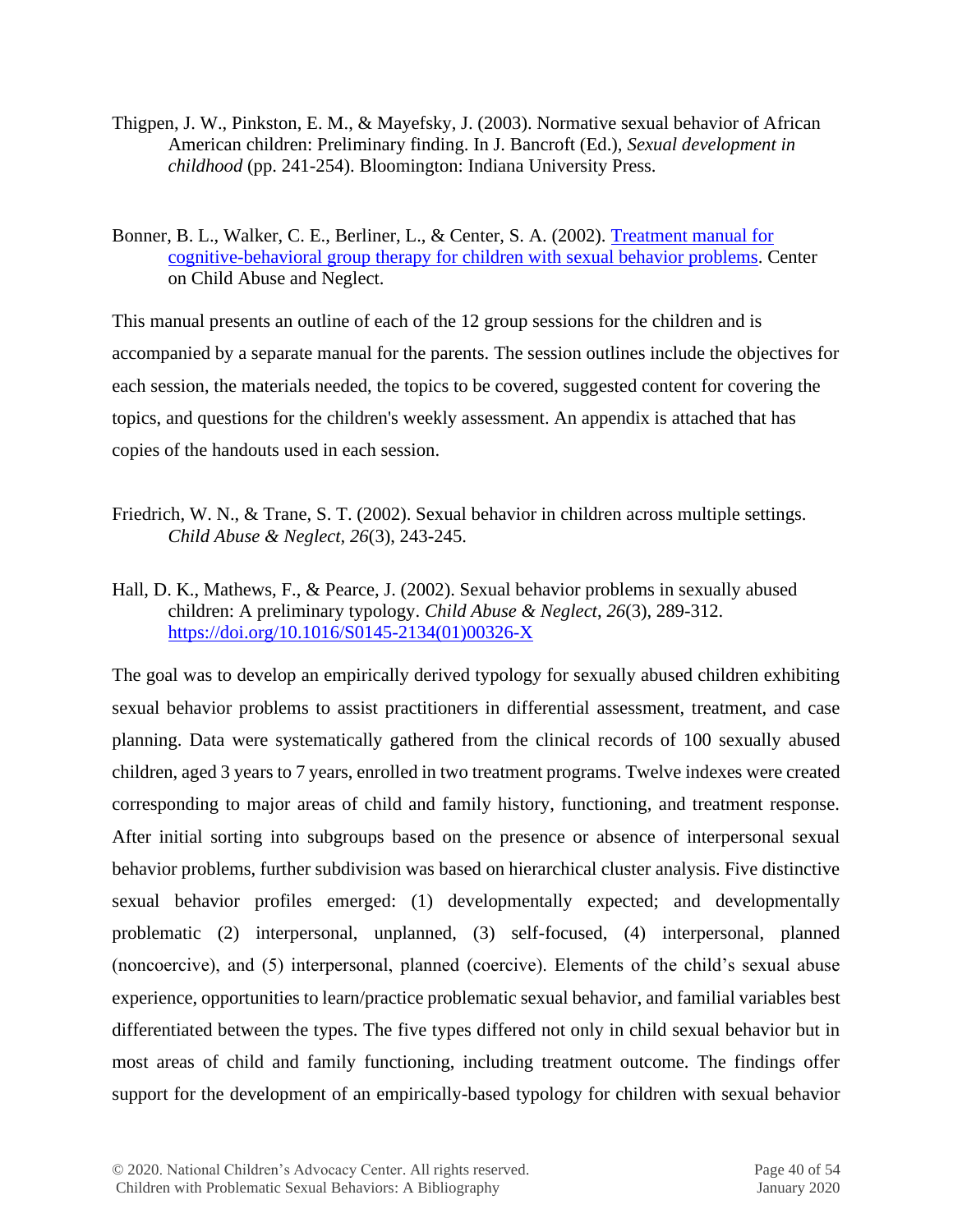problems utilizing a range of variables which go beyond typical classification systems based on offender and victim characteristics.

#### Johnson, T. C. (2002). Some considerations about sexual abuse and children with sexual behavior problems. *Journal of Trauma & Dissociation*, *3*(4), 83-105. [https://doi.org/10.1300/J229v03n04\\_05](https://doi.org/10.1300/J229v03n04_05)

In the mid-1980s treatment programs for children twelve years and younger who molested other children began to appear. There was little known about these children and there were numerous misconceptions about this population. It was believed that the primary etiological factor in the development of this behavior was previous hands-on sexual abuse to the child. It was also believed that a majority of sexually abused children would engage in problematic sexual behaviors and that it was quite likely that they would go on to molest others. In the intervening years a great deal has been learned about children who molest. The diversity of reasons for the development of problematic sexual behavior has been researched. Another important finding is that there is a range of disturbed sexual behaviors in children. This is important as there has been an overidentification of children who engage in problematic sexual behaviors as children who are molesting. A continuum of sexual behaviors in children is described which delineates three groups of children who engage in problematic sexual behavior, only one of which is molesting other children. With this understanding professionals can distinguish between children who engage in natural and healthy sexual behaviors, sexually-reactive behaviors, extensive but mutual sexual behaviors, and children who molest. This assists in more accurate assessment and treatment planning in an era in which children can be placed on sex offender registries and potentially be subject to community notification.

#### Kools, S., & Kennedy, C. (2002). Child sexual abuse treatment: Misinterpretation and mismanagement of child sexual behavior. *Child: Care, Health & Development*, *28*(3), 211-218. <https://doi.org/10.1046/j.1365-2214.2002.00264.x>

The purpose of the study was to examine caregiver understanding of the impact of child sexual abuse and the management of abused children in residential treatment. A purposive sample of 20 registered nurses and child care workers were interviewed about their experiences working in residential treatment and their knowledge about child development and child sexual abuse and its application to practice. Data from interviews and field notes were analysed using dimensional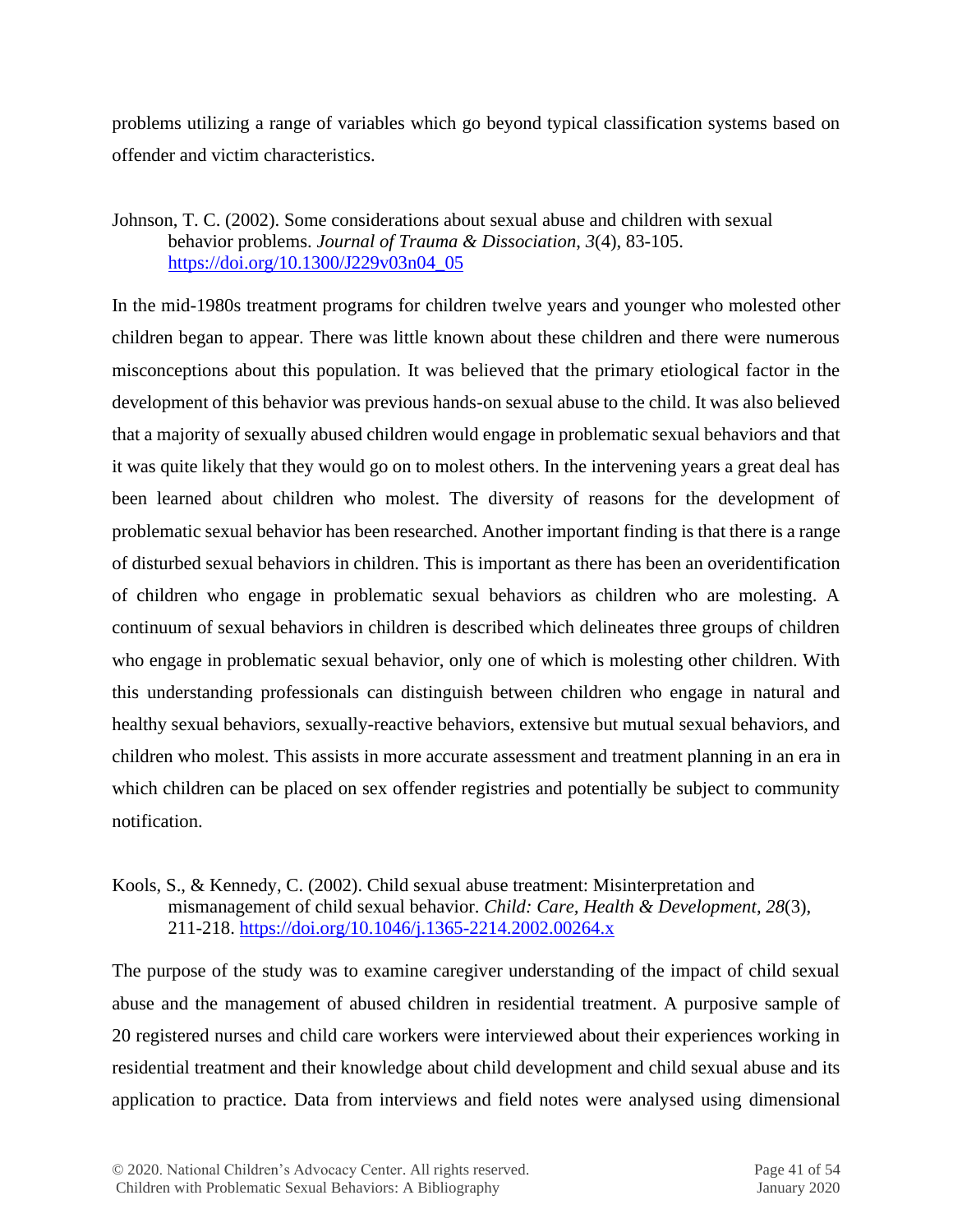analysis. Caregivers had limited knowledge of the sequelae of child sexual abuse. Developmentally appropriate behaviour of sexually abused children, as well as behavioural manifestations of child sexual abuse, were often misinterpreted and mismanaged. Residential care of sexually abused children should be based on sound developmental principles and caregiver sensitivity.

#### Silovsky, J. F., & Niec, L. (2002). Characteristics of young children with sexual behavior problems: A pilot study. *Child Maltreatment*, *7*(3), 187-197. <https://doi.org/10.1177/1077559502007003002>

Sexual behavior problems (SBP) have been increasingly recognized in young children. Despite rising awareness, previous research has focused on school-age children with SBP and adolescent sex offenders. The purpose of the current study was to investigate the history, adjustment, and social environment of preschool children with SBP. Thirty-seven young children with SBP were evaluated. As expected, significant emotional and behavior problems were evident, and caregivers reported high levels of stress related to parenting. Contrary to findings among school-age samples, more of the children were female (65%) than male (35%). Many (62%) did not have substantiated histories of sexual abuse. Many children had experienced physical abuse (47%) and/or witnessed interparental violence (58%). Only four (11%) had no known history of sexual abuse, physical abuse, or witnessing domestic violence. Although further research is necessary, results supported the need to consider the developmentally unique presentation of young children with SBP.

Baker, A. J. L., Schmeiderman, M., & Parker, R. (2001). A survey of problematic sexualized behaviors of children in the New York City child welfare system: Estimates of problem, impact on services, and need for training. *Journal of Child Sexual Abuse*, *10*(4), 67-80. [https://doi.org/10.1300/J070v10n04\\_05](https://doi.org/10.1300/J070v10n04_05)

Forty-eight of 52 (92%) agencies contracted with the New York City Administration for Children's Services (ACS) responded to a survey about problematic sexualized behaviors (PSB) of children in different levels of care within the child welfare system. Results revealed that almost all agencies reported PSB within their foster boarding home and residential treatment centers. A majority of agencies perceived PSB to be a significant problem for which staff and families were not sufficiently trained. These findings highlight many avenues for advocacy, clinical intervention, and staff development.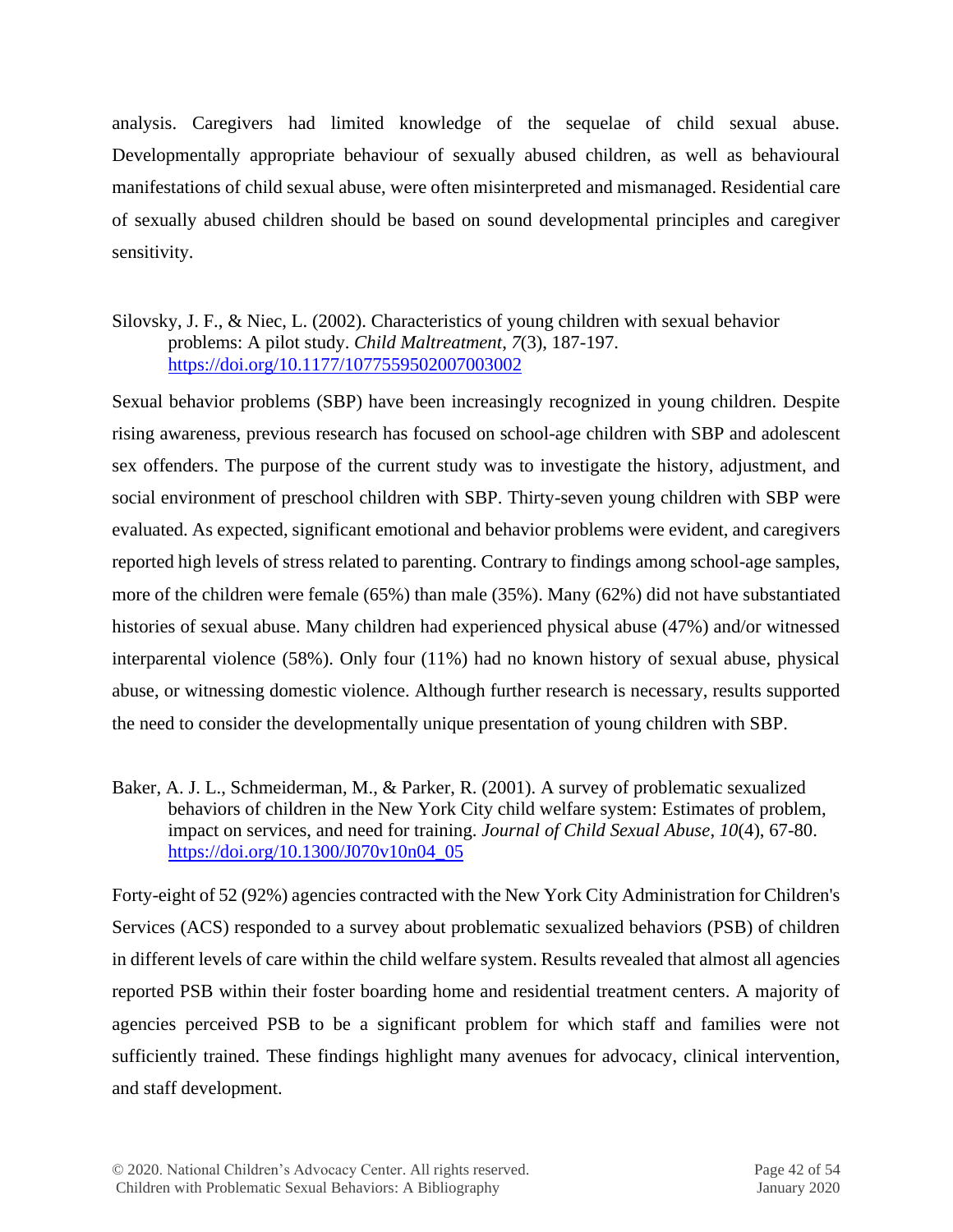- Bonner, B. L., Walker, C. E., & Berliner, L. (2001). *Children with sexual behavior problems: Assessment and treatment*. National Clearinghouse on Child Abuse and Neglect Information.
- Drach, K. M., Wientzen, J., & Ricci, L. R. (2001). The diagnostic utility of sexual behavior problems in diagnosing sexual abuse in a forensic child abuse evaluation clinic. *Child Abuse & Neglect*, *25*(4), 489-503. [https://doi.org/10.1016/S0145-2134\(01\)00222-8](https://doi.org/10.1016/S0145-2134(01)00222-8)

This study examined the utility of sexual behavior problems as a diagnostic indicator of sexual abuse. The hypothesis was that sexual behavior problems are multiply determined and consequently are variably related to sexual abuse in a clinical sample. A sample of 247 children evaluated for sexual abuse at a multidisciplinary forensic child abuse evaluation clinic were included. Results from the Child Behavior Checklist (CBCL) and the Child Sexual Behavior Inventory (CSBI) were analyzed and compared to the results of a structured abuse assessment performed independent of these scores. The forensic team assessment found evidence of sexual abuse in 25% of cases, and no evidence in 61%. Children in this sample exhibited an elevated level of both sexual and nonsexual behavior problems. However, considerable variability was noted in sexual behavior problem scores. Thus, in this study a high score or a low score had no relationship to the diagnosis of sexual abuse. Indeed, nonsexually abused children were just as likely to have high CSBI scores as sexually abused children. This study found no significant relationship between a diagnosis of sexual abuse and the presence or absence of sexual behavior problems in a sample of children referred for sexual abuse evaluation. The finding suggests that community professionals should use caution in relying on sexual behavior problems as a diagnostic indicator of abuse.

Friedrich, W. N., Fisher, J. L., Dittner, C. A., Acton, R., Berliner, L., Butler, J., ... & Wright, J. (2001). Child Sexual Behavior Inventory: Normative, psychiatric, and sexual abuse comparisons. *Child Maltreatment*, *6*(1), 37-49. <https://doi.org/10.1177/1077559501006001004>

A normative sample of 1,114 children was contrasted with a sample of 620 sexually abused children and 577 psychiatric outpatients on the Child Sexual Behavior Inventory (CSBI), a 38 item behavior checklist assessing sexual behavior in children 2 to 12 years old. The CSBI total score and each individual item differed significantly between the three groups after controlling for age, sex, maternal education, and family income. Sexually abused children exhibited a greater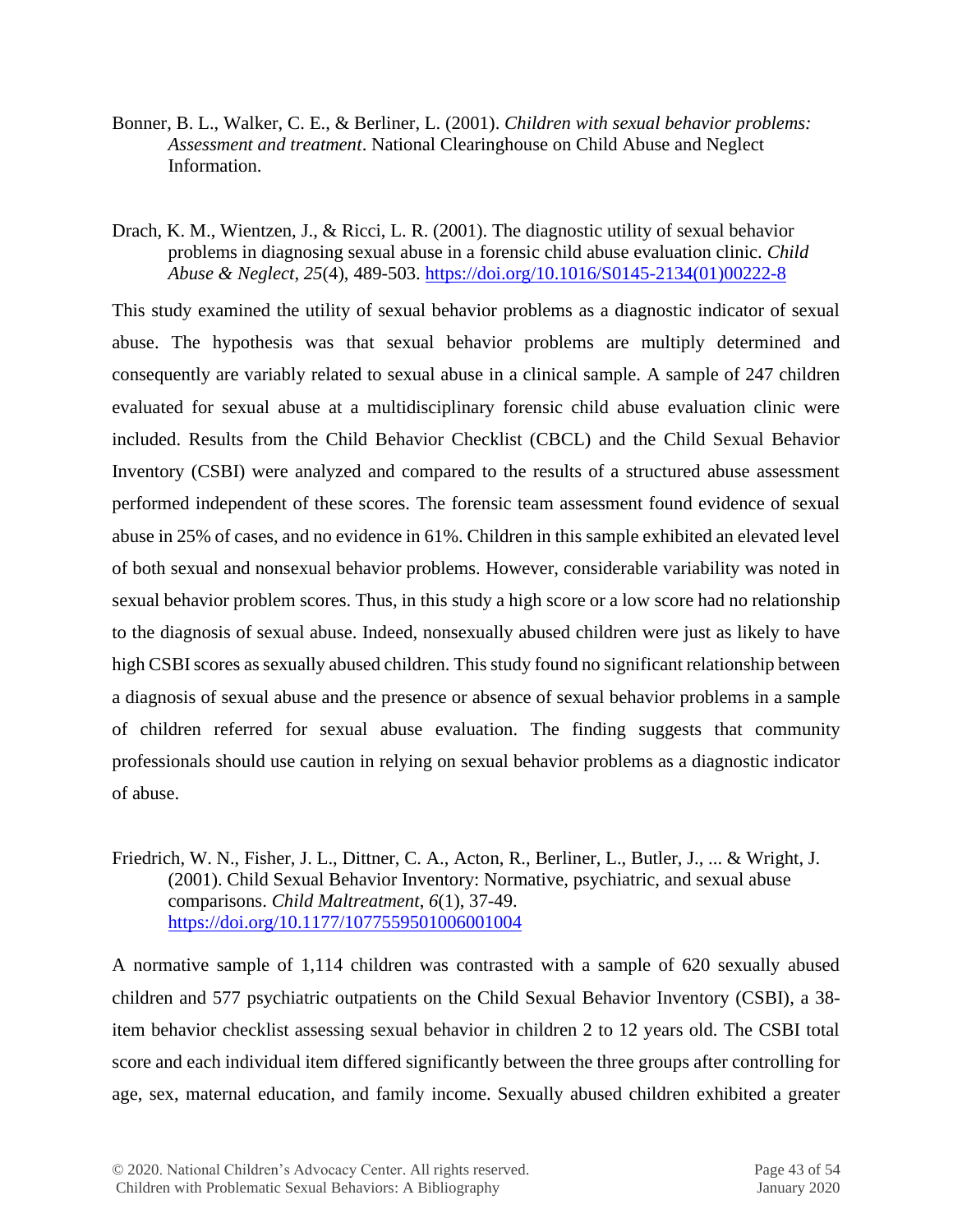frequency of sexual behaviors than either the normative or psychiatric outpatient samples. Testretest reliability and interitem correlation were satisfactory. Sexual behavior problems were related to other generic behavior problems. This contributed to the reduced discrimination between psychiatric outpatients and sexually abused children when compared to the normative/sexually abused discrimination.

#### Miranda, A. O., Biegler, B. N., Davis, K., Frevert, V. S., & Taylor, J. (2001). Treating sexually aggressive children. *Journal of Offender Rehabilitation*, *33*(2), 15-32. [https://doi.org/10.1300/J076v33n02\\_02](https://doi.org/10.1300/J076v33n02_02)

Many of the perpetrators of sexual abuse are children. Frequently, mental health counselors provide evaluation and clinical services to children who sexually abuse others. Although clinical and empirical data have been offered about sexually aggressive children, few have suggested the necessary components of clinical treatment protocols for them. This article reviews the plausible etiologies and the correlates of sexual aggression by children to delineate the necessary treatment elements for them and their families.

#### Burton, D. L. (2000). [Were adolescent sexual offenders children with sexual behavior](https://deepblue.lib.umich.edu/bitstream/handle/2027.42/45557/11194_2004_Article_220864.pdf?sequence=1)  [problems?.](https://deepblue.lib.umich.edu/bitstream/handle/2027.42/45557/11194_2004_Article_220864.pdf?sequence=1) *Sexual Abuse: A Journal of Research and Treatment*, *12*(1), 37-48. <https://doi.org/10.1023/A:1009511804302>

This article compares responses of three groups of incarcerated adolescents who admitted to sexual offending in an anonymous survey project on measures of trauma, sexual offending, the relationship between trauma and perpetration, and adjudication status. The first group admitted to sexual offending before the age of 12 only ( $n = 48$ ), the second after the age of 12 only ( $n = 130$ ), and the third before and after the age of 12 ( $n = 65$ ). More than 46% of the sexually aggressive adolescents began their deviant behaviors before the age of 12. Level and complexity of perpetration acts were more severe for the continuous offenders than for the other groups. Victimization and perpetration were significantly correlated for all three groups. This study supports a social learning hypothesis for the development of sexual offending by adolescents. Implications for research and clinical practice are drawn.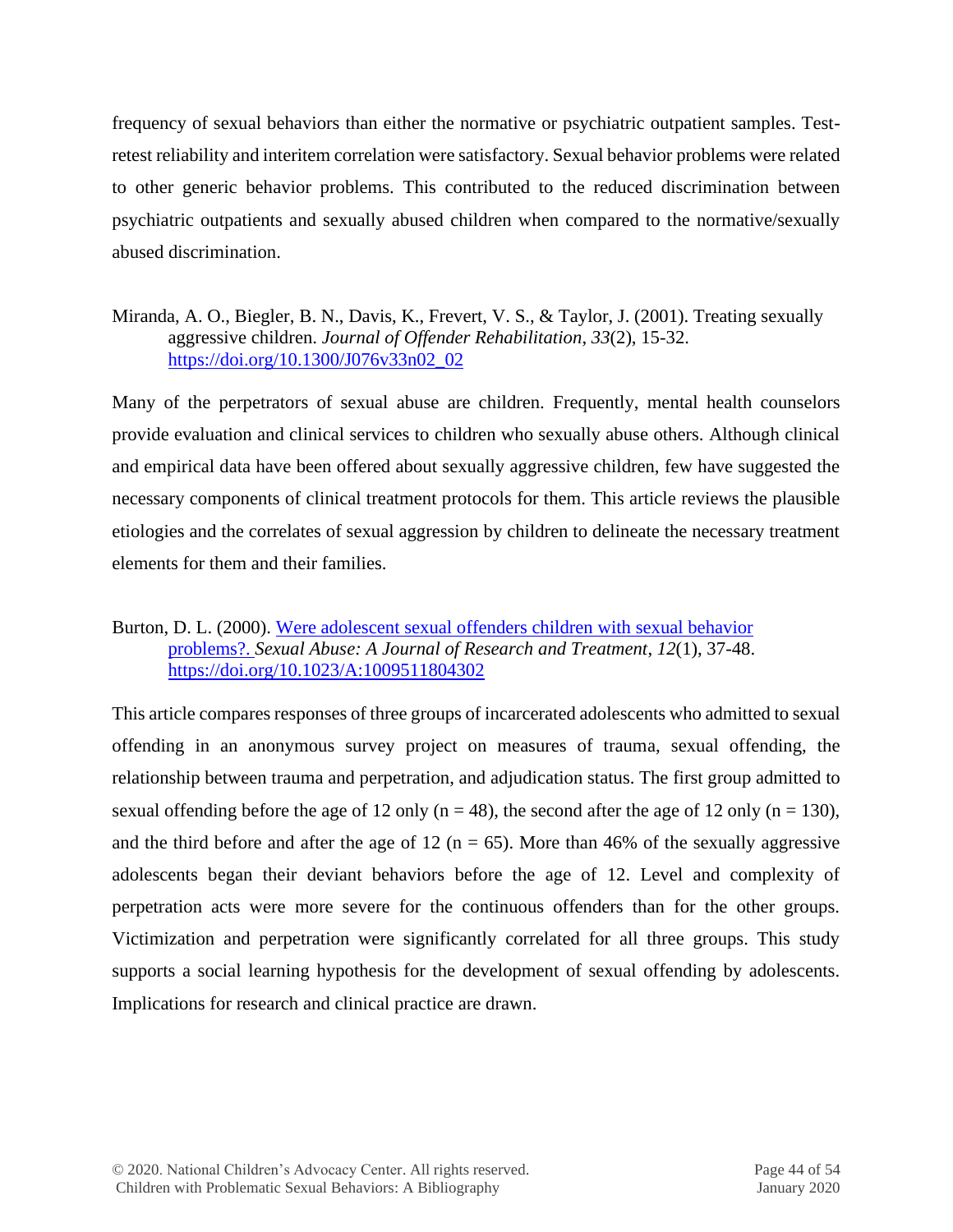Friedrich, W. N., Sandfort, T. G., M., Oostveen, J., & Cohen-Kettenis, P. T. (2000). Cultural differences in sexual behavior: 2-6 year old Dutch and American children*. Journal of Psychology and Human Sexuality, 12*(1-2), 117-129. [https://doi.org/10.1300/J056v12n01\\_08](https://doi.org/10.1300/J056v12n01_08)

Three samples, one American ( $N = 500$ ) and two from the Netherlands ( $N = 460$ ,  $N = 297$ ) of 2-6 year old children, screened for the absence of sexual abuse, were assessed with 25 items derived from the Child Sexual Behavior Inventory (Friedrich et al. 1992). Considerable differences existed between the three groups across a number of the behaviors rated, with a persisting tendency for the parents of the children from the Netherlands to report higher rates of sexual behavior. Family nudity was related to sexual behavior in all three samples. Although the studies used an equivalent questionnaire and all three of the samples are predominantly middle class, the observed differences can be explained by methodological factors such as sample composition and the way data have been collected. The observed differences might, however, also reflect actual differences, and can be understood as resulting from cultural differences in sexual socialization. More rigorous research is needed to assess which explanation is most valid.

Larsson, I., Svedin, C. G., & Friedrich, W. N. (2000). Differences and similarities in sexual behaviour among pre-schoolers in Sweden and USA. *Nordic Journal of Psychiatry, 54*(4), 251-257. <https://doi.org/10.1080/080394800448110>

Studies of childhood sexual behaviour in a cross-cultural perspective are important in that they increase our knowledge of normative behaviour in general and enhance our understanding of cultural influences on child sexual development. Two studies, one from Sweden (*n*=185) and one from Minnesota, USA (*n*=467) of 3-6 year old children, were assessed with a 25-item scale derived from the Child Sexual Behaviour Inventory. Both studies were screened for the absence of sexual abuse. The Swedish parents completed the questionnaire about their child's behaviour at home and the US parents typically completed the questionnaire in the waiting room of a paediatric clinic. Pre-school children in Sweden exhibited more sexual behaviour than American children of the same age according to parental reports. These differences were most pronounced in boys. In both studies exhibitionistic or voyeuristic behaviour and touching behaviour was most frequent. Both intrusive and sexually explicit behaviour was very unusual. The results reflect how cultural context influences which behaviour is permitted in young children, and consequently what adults think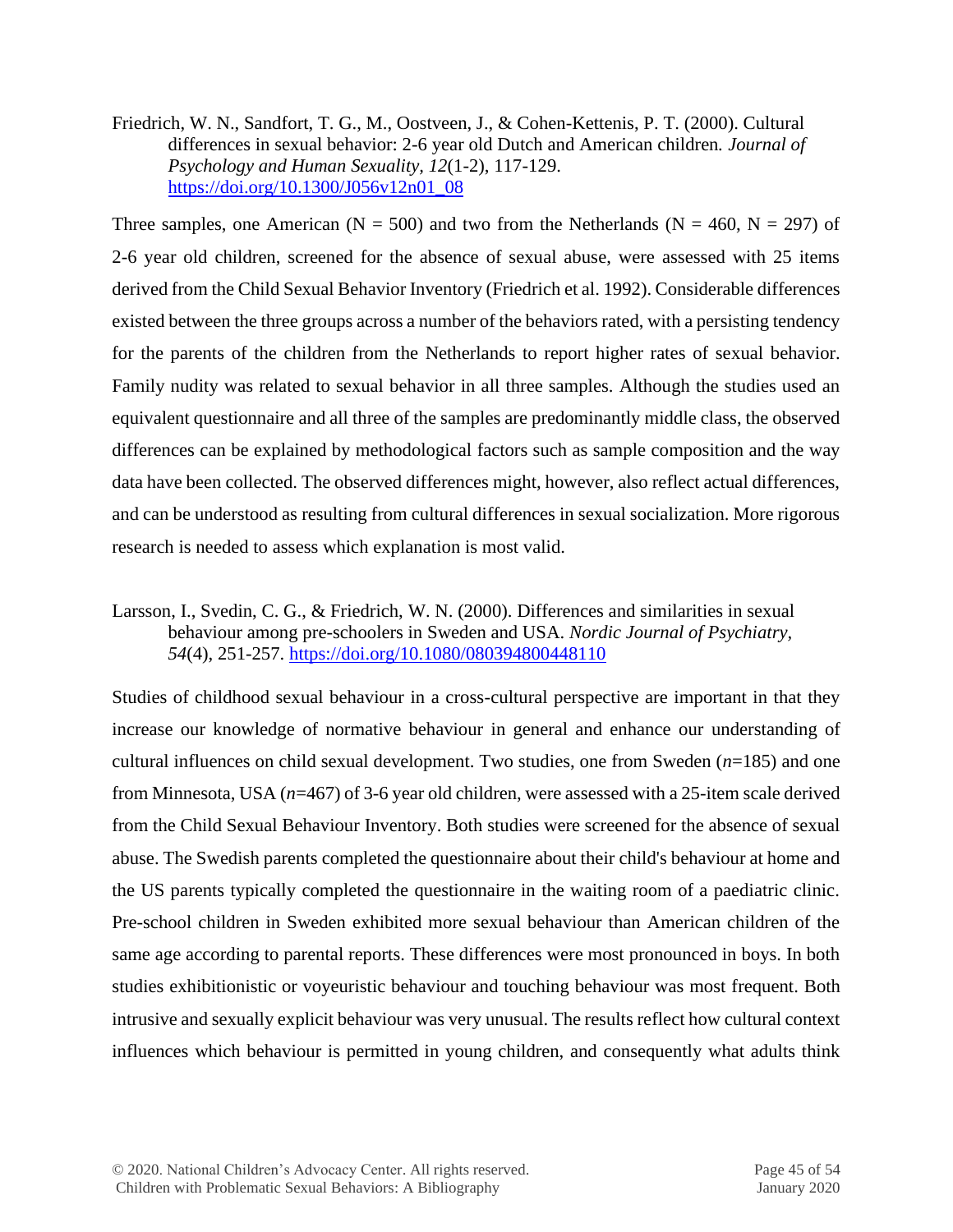constitutes normal and problematic childhood sexual behaviour.

Gray, A., Pithers, W. D., Busconi, A., & Houchens, P. (1999). Developmental and etiological characteristics of children with sexual behavior problems: Treatment implications. *Child Abuse & Neglect*, *23*(6), 601-621. [https://doi.org/10.1016/S0145-2134\(99\)00027-7](https://doi.org/10.1016/S0145-2134(99)00027-7)

Baseline data are reported on the demographics, psychological adjustment, victimization, and perpetration histories of 127 6- to 12-year-old children who have engaged in developmentally unexpected sexual behaviors. Information regarding the children's caregivers, and their extended families, is also presented. Data were collected during intake of the families into a longitudinal treatment outcome study. A comprehensive battery of psychometric devices and a structured interview were completed with 127 children with sexual behavior problems and their primary caregivers at intake to a treatment outcome study. More than half of the children engaging in developmentally unexpected sexual behaviors had been abused both sexually and physically by more than two different perpetrators. One-third of the people who had maltreated these children were less than 18 years old. These children had acted out against an average of two other children. High levels of distress in the children and their caregivers were evident across a number of psychometric and historical variables. Children with sexual behavior problems exhibited a number of functional impairments commonly associated with maltreatment, including learning and psychiatric disorders. Their caregivers and families manifested several characteristics that deter children's recovery from maltreatment, including an impaired attachment between parent and child. The scope of the children's problems requires that treatment extend beyond the therapist's office to include schools and other agencies or individuals with whom the child and families have regular contact.

#### McNichol, S., & McGregor, K. J. (1999). Exploring the link between sexualized behaviour and sexual abuse in a clinical setting. *Child Abuse Review*, *8*(5), 339-348. [https://doi.org/10.1002/\(SICI\)1099-0852\(199909/10\)8:5<339::AID-CAR565>3.0.CO;2-7](https://doi.org/10.1002/(SICI)1099-0852(199909/10)8:5%3c339::AID-CAR565%3e3.0.CO;2-7)

This study examined the issue of sexualized behaviour in children as an indicator of sexual abuse. The purpose was to develop alternative explanations for sexualized behaviour if sexual abuse was not confirmed or suspected. Other possible explanations explored were the presence of frequent disruptions to family life, previous unresolved exposure to sexual abuse or contact with a sexualized child. Data were collected on 81 cases of sexualized behaviour referred to a specialist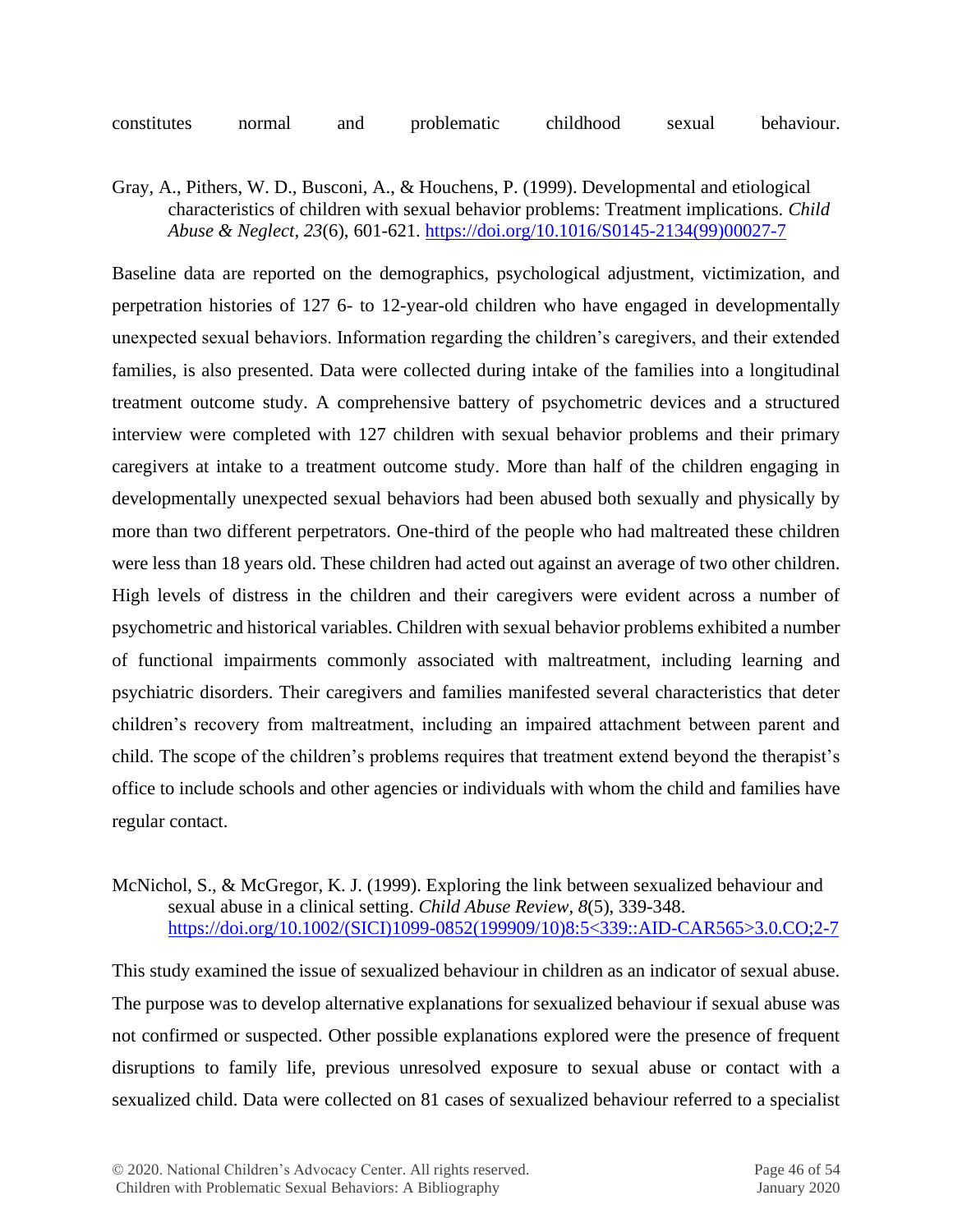child protection assessment unit over a 7-year period. It was found that in very few cases was sexual abuse considered an explanation for the sexualized behaviour. Of the remaining cases, a substantial number showed evidence of family disruption, which could lead to sexualized behaviour developing as a comforting response for the child. Furthermore, a number of children also had experienced sexual abuse in the past, which might have been unresolved for the child, or had contact with another sexualized child, and this might have accounted for their behaviour. It would appear that many of the children were facing difficulties in their lives and might require therapeutic intervention, even if concerns about recent sexual abuse had been allayed. Copyright © 1999 John Wiley & Sons, Ltd.

- Burton, J., & Rasmussen, L. (1998). *Treating children with sexually abusive behavior problems.* NY: Hayworth Press.
- Chaffin, M., & Bonner, B. L. (1998). "Don't shoot, we're your children": Have we gone too far in our response to adolescent sexual abusers and children with sexual behavior problems? *Child Maltreatmen*t, *3*(4), 314-316.
- Friedrich, W. N., Fisher, J., Broughton, D., Houston, M., & Shafran, C. R. (1998). [Normative](http://pediatrics.aappublications.org/content/101/4/e9.full.pdf+html)  [sexual behavior in children: A contemporary sample.](http://pediatrics.aappublications.org/content/101/4/e9.full.pdf+html) *Pediatrics*, *101*(4), e9-. <https://doi.org/10.1542/peds.101.4.e9>

Sexual behavior in children can cause uncertainty in the clinician because of the relationship between sexual abuse and sexual behavior. Consequently, it is important to understand normative childhood sexual behavior. Sexual behavior in 1114 2- to 12-year-old children was rated by primary female caregivers. These children were screened for the absence of sexual abuse. A 38 item scale assessing a broad range of sexual behavior (Child Sexual Behavior Inventory, Third Version) was administered along with the Child Behavior Checklist and a questionnaire assessing family stress, family sexuality, social maturity of the child, maternal attitudes regarding child sexuality, and hours in day care. Sexual behavior was related to the child's age, maternal education, family sexuality, family stress, family violence, and hours/week in day care. Frequencies of sexual behaviors for 2- to 5-, 6- to 9-, and 10- to 12-year-old boys and girls are presented. A broad range of sexual behaviors are exhibited by children who there is no reason to believe have been sexually abused. Their relative frequency is similar to two earlier studies, and this reinforces the validity of these results.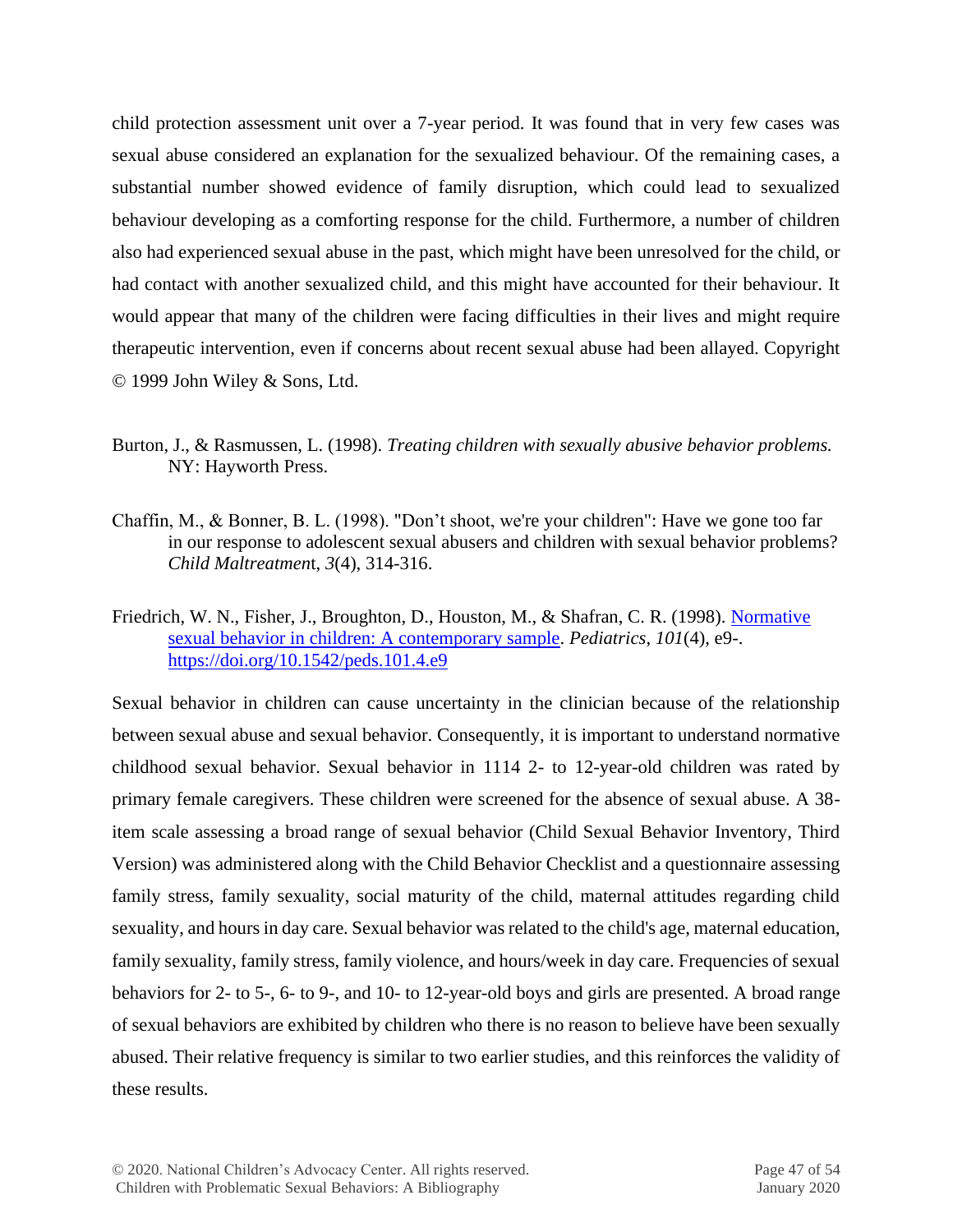Hall, D. K., Mathews, F., & Pearce, J. (1998). Factors associated with sexual behavior problems in young sexually abused children. *Child Abuse & Neglect*, *22*(10), 1045-1063. [https://doi.org/10.1016/S0145-2134\(98\)00078-7](https://doi.org/10.1016/S0145-2134(98)00078-7)

The study objective was to identify variables associated with the presence of sexual behavior problems in young sexually abused children. Data were gathered from the clinical records of 100 sexually abused boys and girls ages 3–7 years enrolled in two treatment programs. Information was coded systematically on approximately 350 areas related to the child and family's history and functioning, the sexual abuse experience, and treatment outcome. The children were grouped and compared according to their presenting sexual behavior into three categories: (1) developmentally "expected"; (2) "sexualized/self-focused"; and (3) problematic "interpersonal" sexual behavior. Bivariate and multivariate analyses highlighted five variables which were predictive of sexual behavior problems among sexually abused children. Sexual arousal of the child during his/her sexual abuse, the perpetrator's use of sadism, and a history of physical and emotional abuse differentiated between those children with and without "interpersonal" sexual behavior problems. Who the child blamed for his/her sexual abuse further contributed to the distinction between children whose sexual behavior was exclusively "self-focused" (sexualized) versus "interpersonal." The five major predictor variables, as well as other variables identified in this study, have potential utility in assessing child risk for negative outcomes and determining referral priorities for sexual abuse treatment. Given that sexual arousal and who the child blames for the abuse are prominent variables associated with sexual problems and self-blame, clinicians will need to ensure that sexually abused children and their caregivers are given specific opportunities to deal with these areas in the supportive context of treatment. Children with sexual behavior problems differ not only in the type and level of sexual behavior they exhibit but in most other areas as well, suggesting a need for differential assessment and individualized treatment approaches.

#### Pithers, W. D., & Gray, A. (1998). The other half of the story: Children with sexual behavior problems. *Psychology, Public Policy, and Law*, *4*(1-2), 200-217.

Child abuse has reached epidemic proportions in America. Rather than invoking health promotion strategies to protect children, the social priority appears to be extreme punishment of adult sex offenders. Although incarceration of the most severely entrenched adult sex offenders is a necessary element of a comprehensive prevention strategy, it is highly questionable whether it should receive the current emphasis. In developing prevention strategies, it may be important to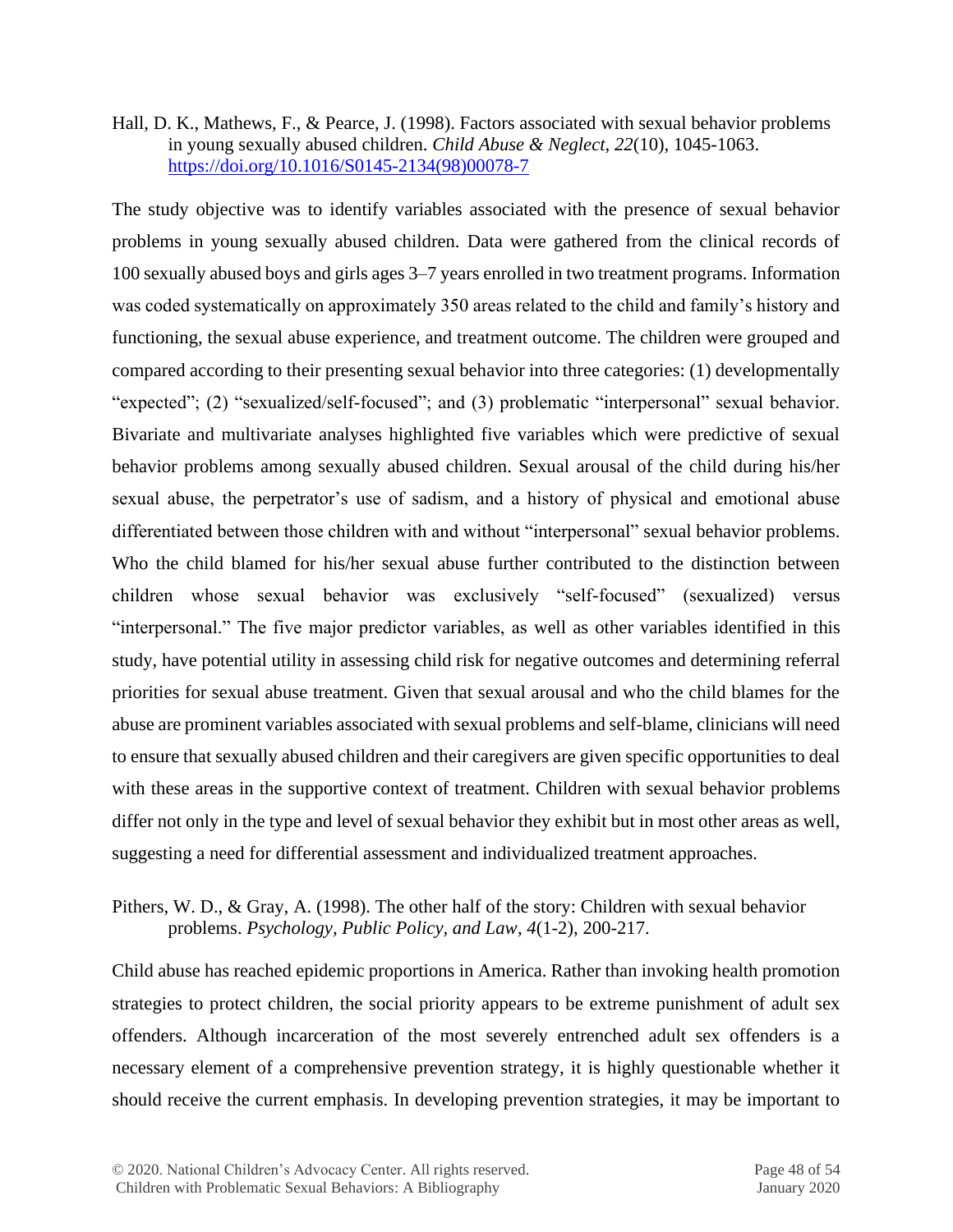note that nearly 40% of all child sexual abuse is performed by youth less than 20 years old, with 6- to 12-year-old children being the source of 13-18% of all substantiated child sexual maltreatment. Despite these findings, children and adolescents have received remarkably little attention in the research and clinical literature, and existing social policy has impeded an effective response. (PsycINFO Database Record © 2012 APA, all rights reserved).

Pithers, W. D., Gray, A., Busconi, A., & Houchens, P. (1998). Children with sexual behavior problems: Identification of five distinct child types and related treatment considerations. *Child Maltreatment*, *3*(4), 384-406. <https://doi.org/10.1177/1077559598003004010>

This research was conducted to define empirically derived and clinically relevant types of children with sexual behavior problems. A theory-driven hierarchical cluster analysis was performed using Ward's method. Five distinct types of children with sexual behavior problems emerged. Significant differences were found among the five child types on a large number of historical, diagnostic, behavioral, and demographic variables, including number of victims, degree of aggression employed during sexual acting out, sexual penetration, psychiatric diagnosis, internalizing, and externalizing. Clinical relevance of the child types was examined by analyzing change scores on an objective measure of sexualized behaviors in children who had earlier been assigned randomly to one of two treatment conditions. The analysis of treatment efficacy revealed a significant main effect of child type and a significant child type by treatment type interaction. After a short time in treatment, the highly traumatized child type derived significantly more benefit from a cognitive behavioral intervention than from an expressive therapy. This study demonstrates that distinct types of children with sexual behavior problems exist, that they can be distinguished on a wide range of clinically relevant variables, and that identification of child type may be relevant to choice of treatment modalities and outcome.

Pithers, W. D., Gray, A., Busconi, A., & Houchens, P. (1998). Caregivers of children with sexual behavior problems: Psychological and familial functioning. *Child Abuse & Neglect*, *22*(2), 129-141. [https://doi.org/10.1016/S0145-2134\(97\)00123-3](https://doi.org/10.1016/S0145-2134(97)00123-3)

This research examined demographic and functional characteristics of parents of children with sexual behavior problems. Families of 72 children with sexual behavior problems completed a structured interview and several psychometric devices at intake into a treatment outcome study.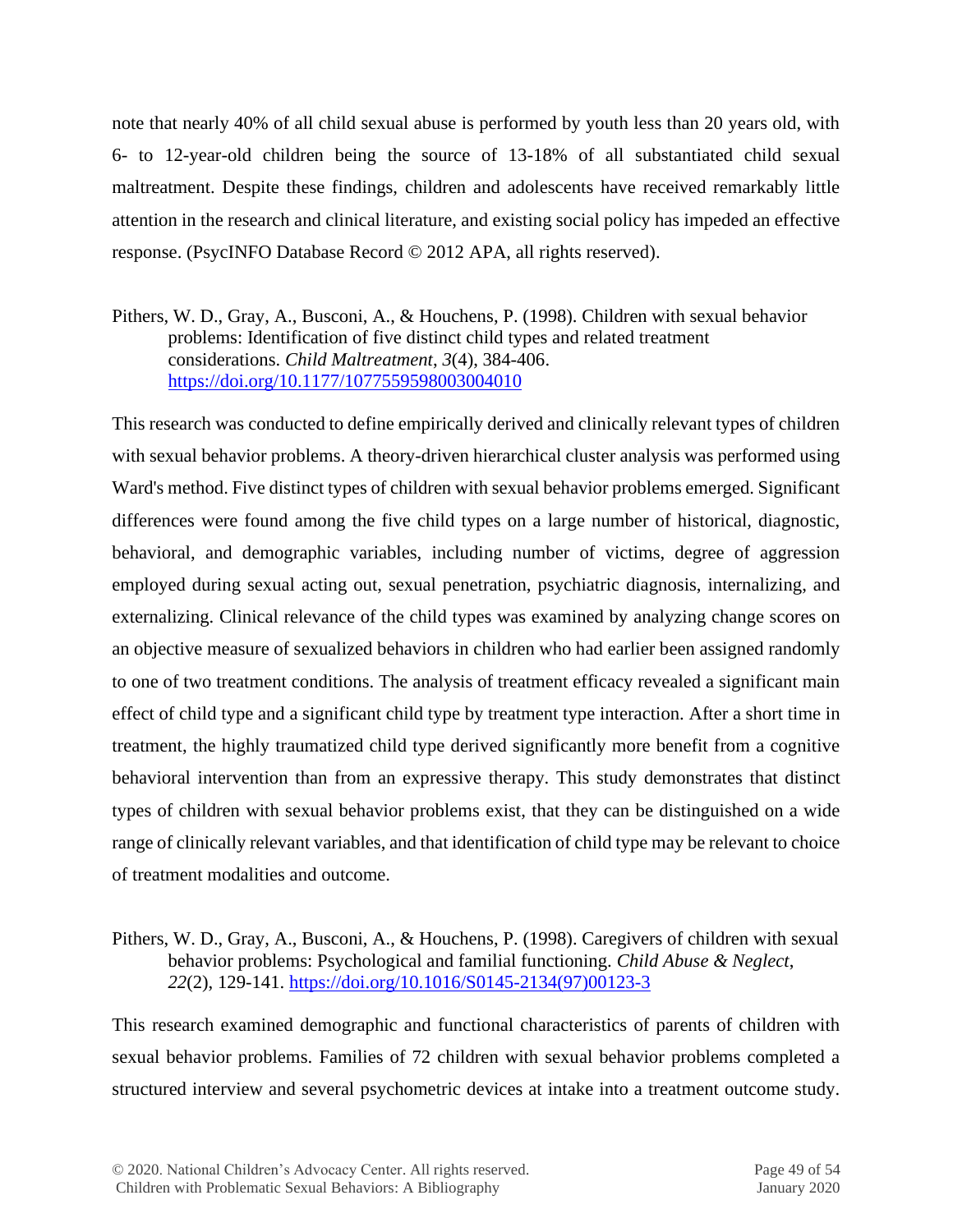As a group, caregivers manifested signs of a high level of life stress across a wide array of variables, including income, criminal arrest, family violence, sexual abuse, social support, modulation of emotion, and attachment to their child. Foster parents consistently reported significantly lower levels of stress than biological parents. Parents and families of children with sexual behavior problems appear multiply entrapped. They are highly distressed and somewhat isolated. The data convincingly demonstrate that in order to maximize the efficacy of treatment for children with sexual behavior problems, parents must be centrally involved and receive services coordinated with those of their child. Group treatment may be advisable to foster formation of a network of peer support for caregivers of children with sexual behavior problems.

- Araji, S. K., (1997). *Sexually aggressive children: Coming to understand them*. Thousand Oaks, CA: Sage Publications.
- Burton, D. L., Nesmith, A. A., & Badten, L. (1997). Clinician's views on sexually aggressive children and their families: A theoretical exploration. *Child Abuse & Neglect, 21*(2), 157-170. [https://doi.org/10.1016/S0145-2134\(96\)00141-X](https://doi.org/10.1016/S0145-2134(96)00141-X)

Behavioral and family characteristics of sexually aggressive children were obtained from a national convenience sample of treatment providers to gain descriptive data and to investigate the tentative use of a social learning theory model of sexual aggression of children. One hundred fiftyfive professionals responded to a questionnaire of their work with a total of 287 sexually aggressive children aged 12 and under. A number of family variables may have impacted the children's sexual behavior. The average child resided in a two-parent home, and in most of these families (70%), at least one caretaker was chemically dependent; 48% have at least one parent known to have been sexually abused; and 72% of the children were sexually abused themselves (60% by a caretaker). The children with known sexual abuse histories were younger at the first sign of sexual aggression than those without known sexual abuse histories. Children under 6 years of age were more likely to perceive their sexually aggressive behavior as normal than were older children. Differences based on gender of the children were not found for sexual aggression. These results suggest the potential for use of a social learning theory with sexual aggression in children. Implications for practice and suggestions for further research are discussed.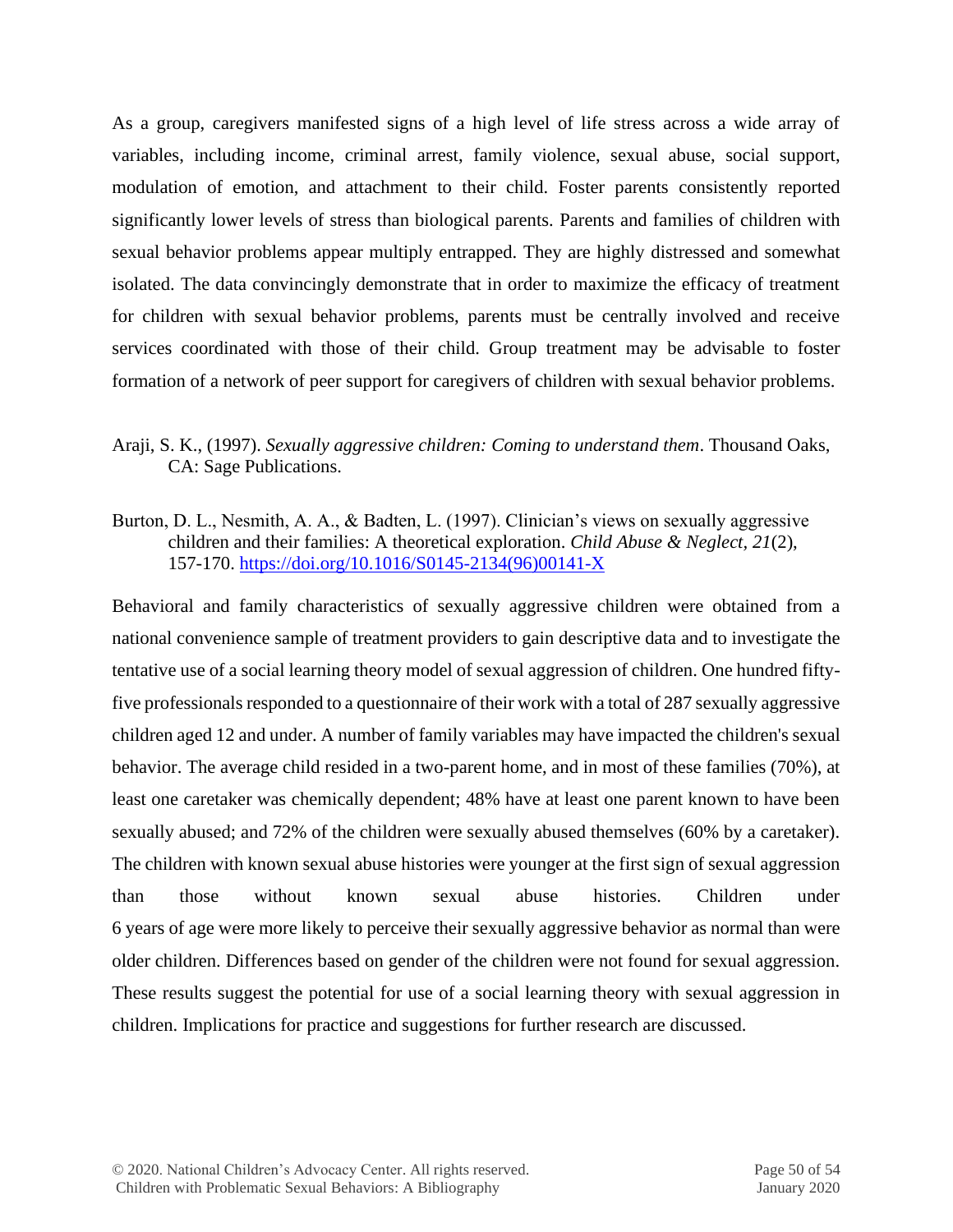Gray, A., Busconi, A., Houchens, P., & Pithers, W. D. (1997). Children with sexual behavior problems and their caregivers: Demographics, functioning, and clinical patterns. *Sexual Abuse: A Journal of Research and Treatment*, *9*(4), 267-290. <https://doi.org/10.1177/107906329700900402>

This article is the first report from a 5-year demonstration project examining the comparative efficacy of specialized and traditional treatments with children who have exhibited sexual behavior problems. Baseline data concerning the demographics, psychological adjustment, and victimization and perpetration histories of 72 6 to 12-year-old children who have engaged in sexual misbehavior are reported in this article. Information regarding the caregivers and extended families of these children is also presented. The data clearly demonstrate that families of children with sexual behavior problems are marked by an array of characteristics indicative of parental and familial distress, including high rates of (1) violence between parents; (2) sexual victimization and perpetration with the extended family; (3) physical abuse of the children who have exhibited sexual behavior problems; (4) children who have witnessed violence between their parents; (5) parental arrest; (6) denial of responsibility for perpetration of sexual abuse by members of the extended family; (7) poverty; (8) special educational services; (9) prior therapy for children; and (10) clinical scores on behavioral rating instruments. In particular, several significant differences emerged between younger children (6–9 years) and older children (10–12). Younger children had (1) been sexually and physically abused at an earlier age; (2) been more likely to have witnessed physical violence between parents; (3) performed problematic sexual behaviors at an earlier age; (4) a higher annual rate of problematic sexual behaviors; (5) had a higher percentage of hands-on sexual behaviors; and (6) had higher scores on measures indicative of sexual behavior problems (e.g., Child Sexual Behavior Inventory, [Child](http://link.springer.com/search?dc.title=Child+Behavior+Checklist&facet-content-type=ReferenceWorkEntry&sortOrder=relevance)  [Behavior Checklist—](http://link.springer.com/search?dc.title=Child+Behavior+Checklist&facet-content-type=ReferenceWorkEntry&sortOrder=relevance)Sexual Problems Subscale). Based on these data, treatment recommendations are made for families containing children with sexual behavior problems. Given the extensive data suggesting parental characteristics that could serve as mediating variables in the sexual behavior problems of their children, effective intervention requires the involvement of the children's caregivers. The comparative efficacy of specialized and traditional treatments for these families will be reported in subsequent articles.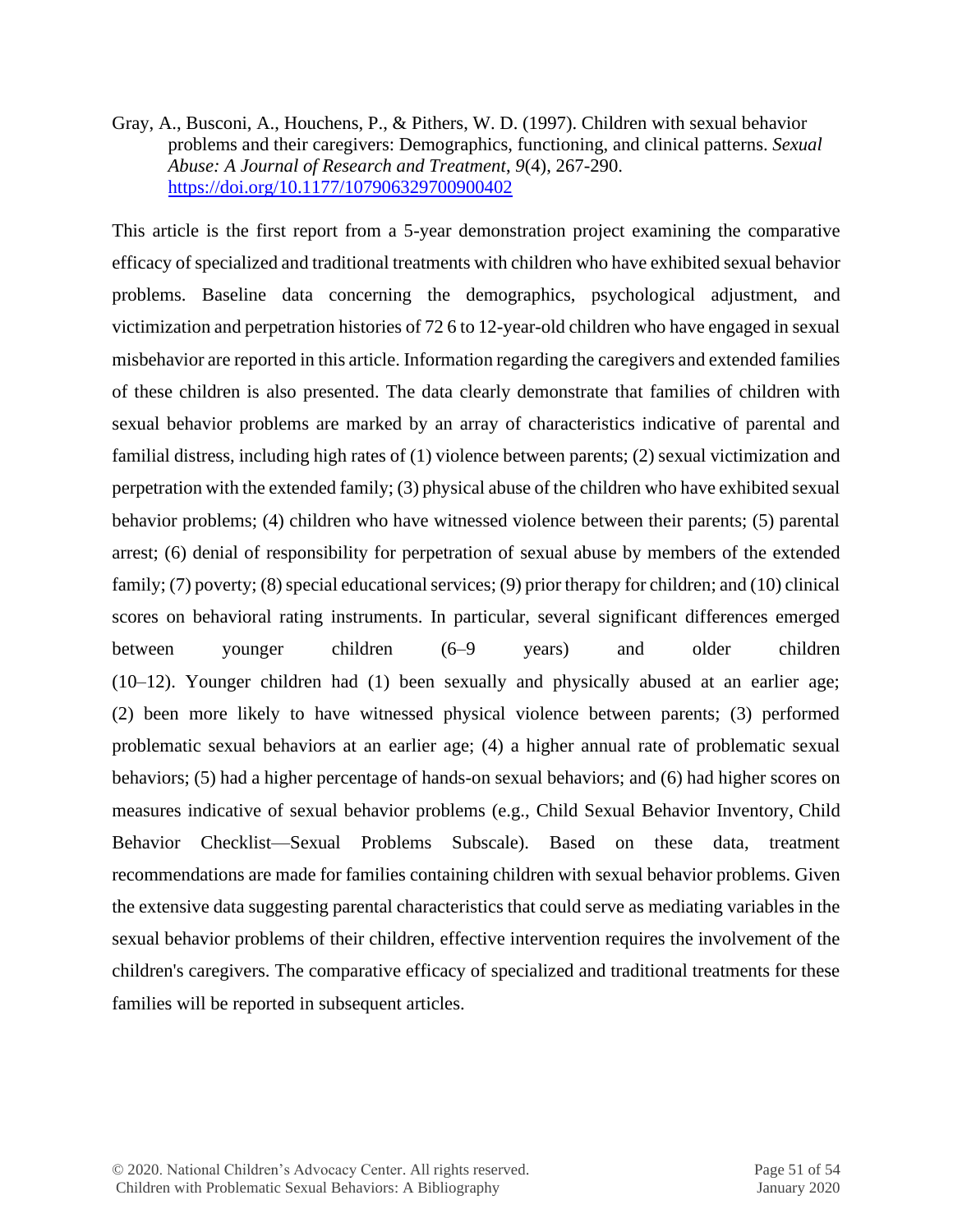McClellan, J., McCurry, C., Ronnei, M., Adams, J., Eisner, A., & Storck, M. (1996). Age of onset of sexual abuse: Relationship to sexually inappropriate behaviors. *Journal of the American Academy of Child & Adolescent Psychiatry*, *35*(10), 1375-1383. <https://doi.org/10.1097/00004583-199610000-00025>

The objective was to examine how the age of onset of sexual abuse predicted inappropriate sexual behaviors in a sample of seriously mentally ill youths. A retrospective chart review was completed for all youths treated from 1987 through 1992 at a tertiary care public sector psychiatric hospital  $(n = 499)$ . Subjects were grouped according to the age at which they were first sexually abused: no sexual abuse (n = 226), 0 through 3 years (n = 78), 4 through 6 years  $(n = 105)$ , 7 through 12 years  $(n = 71)$ , and 13 through 17 years  $(n = 19)$ . The rates of sexually inappropriate behaviors in subjects with sexual abuse histories were quite substantial, ranging from 79.5% of the 0− through 3-year group to 42.1% of the 13− through 17-year group. Subjects first abused during early childhood, especially during the ages 0 through 3 years, had significantly elevated rates of hypersexual, exposing, and victimizing sexual behaviors. They also were significantly younger at the time of admission, came from more disrupted family settings, and had significantly higher rates of physical abuse, neglect, chronic sexual abuse, sexual abuse by either parent/stepparent and a higher total number of victimizers. When logistic regression analyses were done to examine the predictive power of potential risk factors, early age of onset of sexual abuse was the most significant predictor of all three types of inappropriate sexual behaviors. Onset of sexual abuse prior to 7 years of age was significantly associated with hypersexual, exposing, and victimizing sexual behaviors. Early sexual abuse is also associated with a number of other poor prognostic factors, and further research is needed to define how these variables interact.

#### Adams, J., McClellan, J., Douglass, D., McCurry, C., & Storck, M. (1995). [Sexually](https://files.eric.ed.gov/fulltext/ED379568.pdf)  [inappropriate behaviors in seriously mentally ill children and adolescents.](https://files.eric.ed.gov/fulltext/ED379568.pdf) *Child Abuse and Neglect*, *19*(5), 555-568. [https://doi.org/10.1016/0145-2134\(95\)00015-Z](https://doi.org/10.1016/0145-2134(95)00015-Z)

This study examined the prevalence and clinical correlates of sexually inappropriate behaviors in all youth treated at a tertiary care public sector psychiatric hospital over a 5-year period. A retrospective chart review was completed on 499 subjects. Subjects were grouped in four mutually exclusive categories: no inappropriate sexual behaviors ( $n = 296$ ), hypersexual ( $n = 82$ ), exposing  $(n = 39)$  and victimizing  $(n = 82)$  behaviors. Those with histories of sexually inappropriate behaviors had much higher rates of being sexually abused (82 vs. 36%), and also had higher rates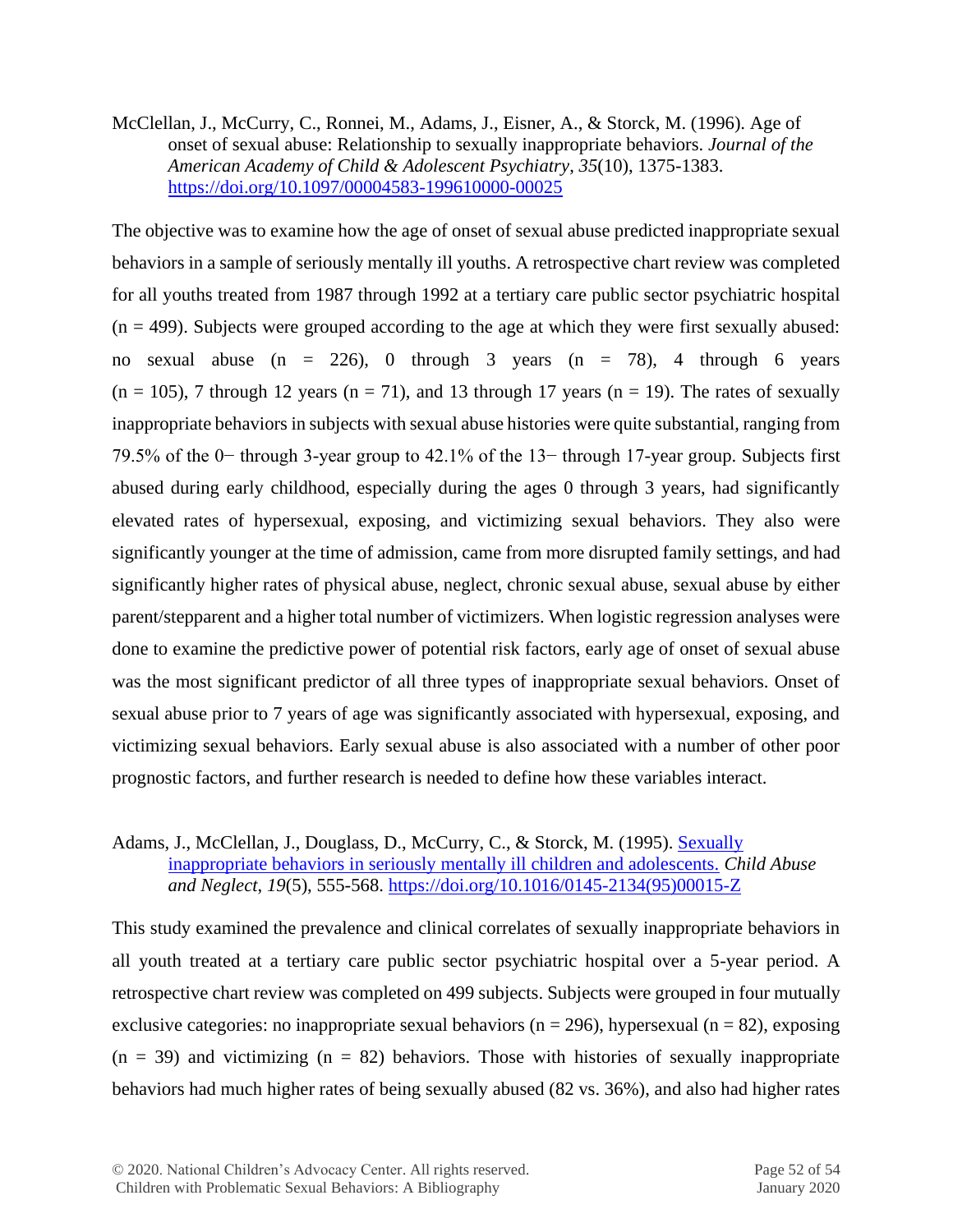of physical abuse and neglect, behavior disorders, developmental problems, and family histories of antisocial behavior. They were less likely to have affective disorders. The hypersexual group had a higher proportion of females, and was associated in part with variables relating to sexual abuse and posttraumatic stress disorder. The more severe offending groups (exposing and victimizing) were associated with variables related to sexual abuse, developmental delays, lower IQ's, peer problems, and other acting-out behavior problems. These findings underscore the importance of evaluating for sexually inappropriate behaviors in seriously mentally ill youth, especially in those with histories of sexual abuse.

Cosentino, C. E., Meyer-Bahlburg, H. F., Alpert, J. L., Weinberg, S. L., & Gaines, R. (1995). Sexual behavior problems and psychopathology symptoms in sexually abused girls. *Journal of the American Academy of Child & Adolescent Psychiatry*, *34*(8), 1033-1042.<https://doi.org/10.1097/00004583-199508000-00013>

This study contrasted a group of sexually abused girls, aged 6 to 12 years, with two demographically comparable control groups, girls from a child psychiatry outpatient department, and girls from a general pediatric clinic to determine whether differences in sexual behavior and psychopathology symptoms could be demonstrated. All girls and their mothers underwent an evaluation protocol composed of two parent-report inventories, the Child Behavior Checklist and the Child Sexual Behavior Inventory. Sexually abused girls and psychiatric controls manifested more psychopathology symptoms, including internalizing and externalizing behaviors, than the nonpsychiatric controls. Relative to both control groups, sexually abused girls manifested more sexual behavior problems: masturbating openly and excessively, exposing their genitals, indiscriminately hugging and kissing strange adults and children, and attempting to insert objects into their genitals. Abuse by fathers or stepfathers involving intercourse was associated with particularly marked sexual behavior disturbances. There was a subgroup of sexually abused girls who tended to force sexual activities on siblings and peers. All of these girls had experienced prolonged sexual abuse (more than 2 years) involving physical force which was perpetrated by a parent. Findings suggest that sexual abuse in preadolescent girls is associated with sexual behavior problems.

#### Johnson, T.C. (1995). *Treatment exercises for child abuse victims and children with sexual behavior problems.* Pasadena, CA: Toni Johnson.